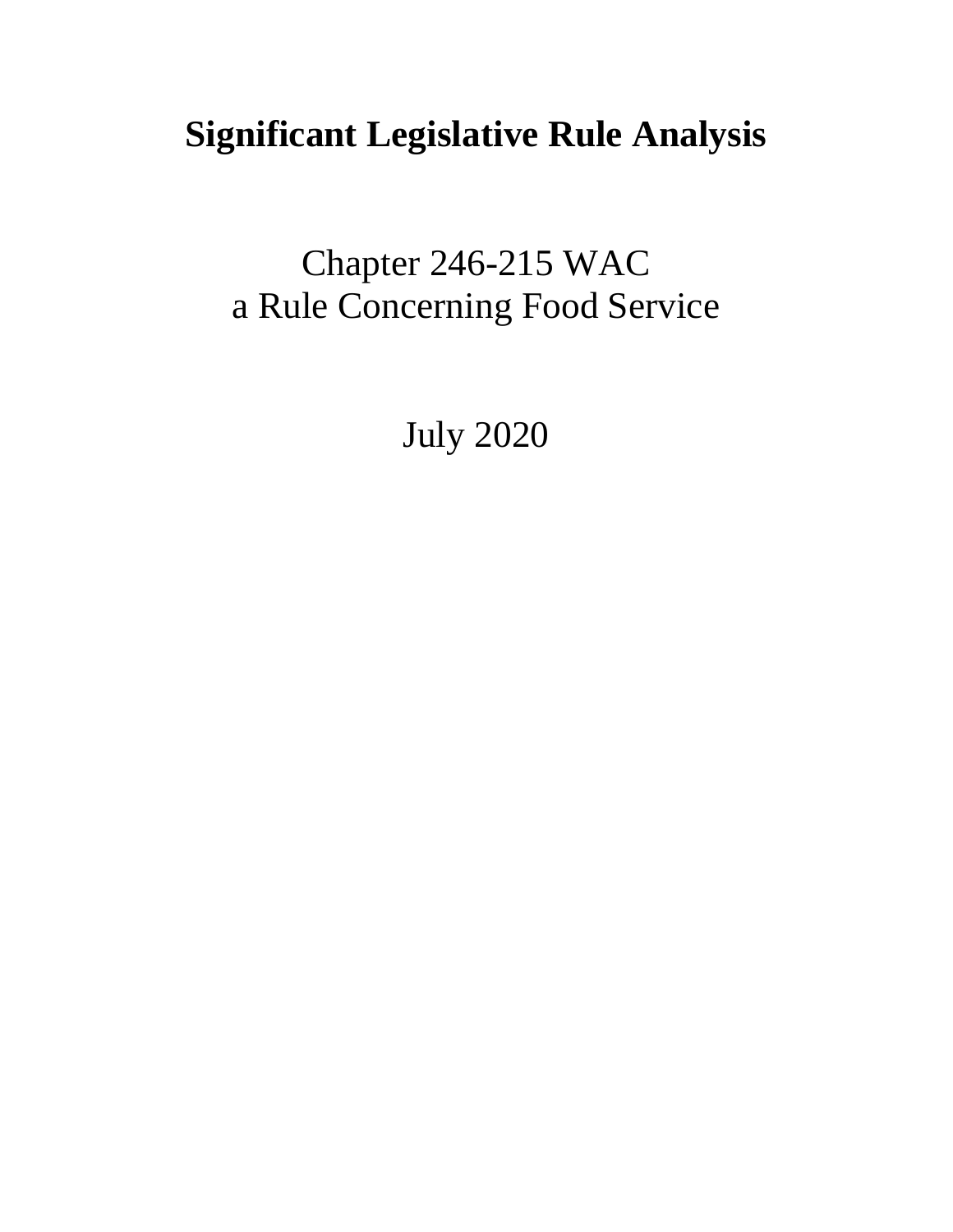### **SECTION 1:**

#### **Describe the proposed rule, including a brief history of the issue, and explain why the proposed rule is needed.**

The State Board of Health (board) is revising the Food Service rules, chapter 246-215 WAC to incorporate, with modifications, the 2017 U.S. Food and Drug Administration (FDA) Model Food Code and to address recent changes in state laws related to food safety to protect the health of the people of the state. The proposed rules require retail food establishments follow proper food safety practices. From 2014 to 2018, Washington has averaged 54 foodborne disease outbreaks with 602 reported cases annually.

**Brief history of food safety and regulation in the United States.** The Centers for Disease Control and Prevention estimate that 48 million Americans get sick, 128,000 are hospitalized, and 3,000 die from foodborne diseases every year.<sup>1</sup> The resulting annual cost is estimated to be \$77.7 billion.<sup>2</sup> Health effects from foodborne disease include diarrhea, vomiting, paralysis, kidney failure, and death. While most people recover fully from a foodborne illness, some have lifelong health complications from foodborne disease.

Although food safety recommendations were published previously under various authorities, the FDA didn't begin publishing the Model FDA Food Code (FDA Food Code) until 1993. The FDA Food Code is a model that establishes practical, science-based food safety standards and recommendations for mitigating risk factors known to cause foodborne illness. Implementation is intended to reduce the health, community, and financial burden from foodborne disease. The FDA Food Code is updated every four years, with a supplement provided in the middle of each four-year cycle. All states, except California, use a version of the FDA Food Code as the foundation of their retail food safety rules.

To help promote uniform national standards, the FDA recognizes input from the Conference of Food Protection (CFP), a national organization of industry, government, academia, and consumer stakeholders. The CFP meets biannually to identify and address emerging problems of food safety and to provide recommendations to federal and industry partners. Washington is a member and active participant with the CFP.

The leading causes of foodborne disease are food workers working while ill, improper handwashing, and handling ready-to-eat food with contaminated hands. In addition, serving products that are contaminated prior to delivery, and improperly cooking, cooling, and reheating food have often been linked to outbreaks.

Primary provisions of the FDA Food Code pertain to:

 $\overline{a}$ 

<sup>1</sup> http://www.cdc.gov/Features/dsFoodborneEstimates/

<sup>2</sup>Economic Burden from Health Losses Due to Foodborne Illness in the United States; Journal of Food Protection, Vol. 75, No. 1, 2012, Pages 123–131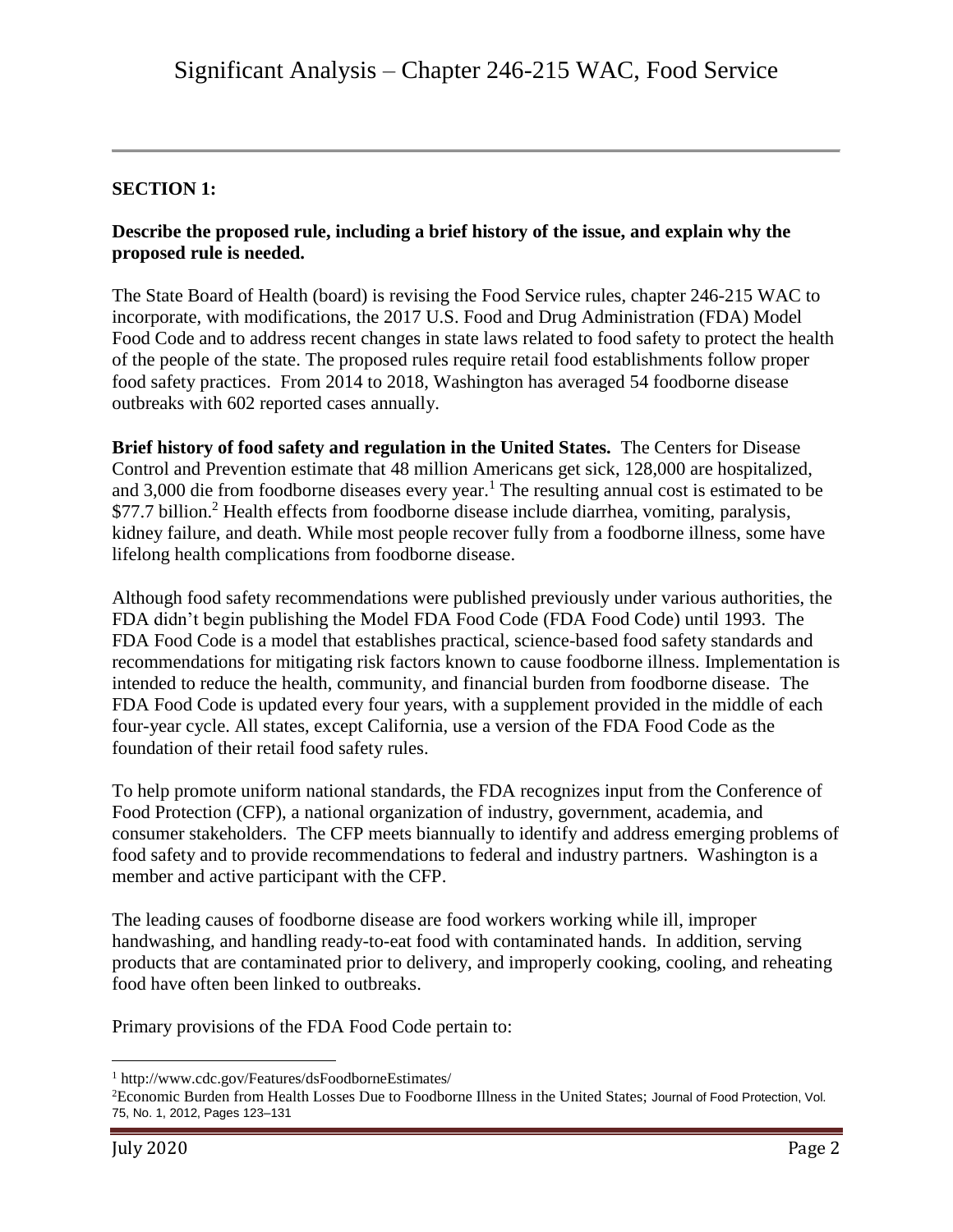- Active managerial control (AMC) and the duties of the Person in Charge (PIC)
- Employee health, illness and hygiene
- Restricting bare hand contact with ready-to-eat food
- Control of food cooking, cooling, and storage temperatures
- Safety of ready-to-eat foods
- Approved sources of food

A diverse group of retail food establishments are responsible for protecting the public from the devastating effects of foodborne disease. These include, but are not limited to:

- Restaurants
- Grocery stores
- Caterers
- Schools
- Hospitals
- Convenience stores
- Mobile food units
- Food banks
- Temporary food booths at fairs, festivals, and farmer's markets

**Brief history of retail food safety regulation in Washington.** Prior to 2003, Washington State drafted rules for retail food safety without using the FDA Food Code. In 2003, the state legislature directed the board to consider the most recent version of the FDA Food Code whenever the board considers amendments to the food service rule under chapter 246-215 WAC. This direction is codified in Revised Code of Washington (RCW) 43.20.145. Washington first adopted the FDA Food Code (2001 version) into chapter 246-215 WAC effective in May 2005. The current chapter adopted in 2013 is based on the 2009 FDA Food Code.

Since the last chapter revision, the FDA has published the 2013 and 2017 FDA Food Code versions with three additional supplements. In July 2018, the board began the process of revising the current food service rules using the 2017 FDA Food Code as a basis. The proposed rules take these standards into consideration.

To assist the rule revision process, the board and the Department of Health (department) requested the input and review from the statewide Food Safety Advisory Council (FSAC). The FSAC was formed by the department in October 2017 to foster communication and cooperation between stakeholders and to promote food safety through the consistent application of chapter 246-215 WAC. FSAC members include representatives from industry, regulators, consumers, and academia. The members were tasked to review the differences between the current chapter and current FDA Food Code as well as input received from stakeholders represented by the FSAC.

The FSAC met eleven (11) times from September 2018 – May 2020 and prepared a first draft of the rules in May 2019. The department shared the draft with stakeholders for informal review and comment. In addition, the department conducted six (6) in-person and one web-based public presentation on the draft amendments in July 2019 and requested additional input on the draft. FSAC met to review the comments and draft changes in September and October 2019, which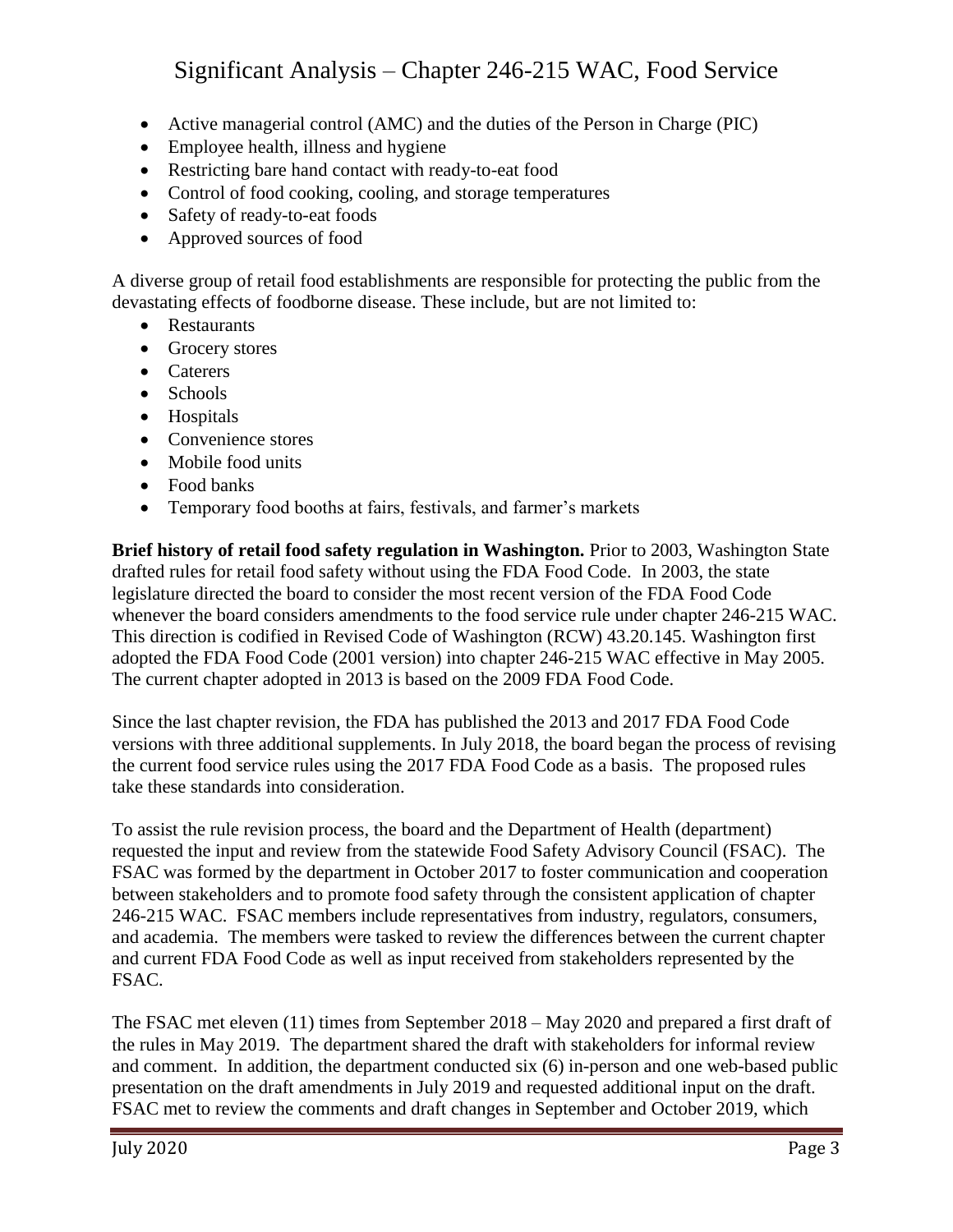culminated with recommendations to submit to the board. The proposed rules reflect the work of the FSAC, the department staff, stakeholder input, and the board's direction for the rule revision.

#### **SECTION 2**:

#### **Is a Significant Analysis required for this rule?**

Yes, as defined in RCW 34.05.328, portions of the proposed rule make changes to chapter 246- 215 WAC and requires a significant analysis. The proposed amendments incorporate provisions of the most recent version of the FDA Food Code (2017) in order to implement the statutory direction provided in RCW 43.20.145.

The department evaluated the proposed rules to determine whether the changes in each section are considered "significant" or "non-significant" under RCW 34.05.328(5)(c). Based on the evaluation, twenty-seven (27) of the proposed food service rule sections are significant legislative rules and are subject to the requirements of RCW 34.05.328(5) and are analyzed in the Section-by-Section Cost/Benefit Analysis in Section 5. Many proposed rules are nonsignificant because they (1) Are taken from the 2017 FDA Food Code (National Consensus Code); (2) Change the title, section number, or code year only (Title, Number or Code Year Only); (3) Incorporate legislation passed by state legislature; (4) Incorporate RCW or rules currently in effect, or (5) Clarify the language of the rules without changing the effect. These three hundred ninety nine (399) non-significant proposed sections and the reason why the sections are exempt from analysis are listed in Table 1 below.

| <b>Section</b> | <b>Section Title</b>                                    | <b>Reason Section is</b>    |
|----------------|---------------------------------------------------------|-----------------------------|
| <b>Number</b>  |                                                         | <b>Exempt From Analysis</b> |
| 246-215-01100  | Intent—Food safety, illness prevention, and honest      | Removed FDA code            |
|                | presentation (2017 FDA Food Code 1-102.10).             | year in section title       |
| 246-215-01105  | Scope—Statement (2017 FDA Food Code 1-103.10).          | Removed FDA code            |
|                |                                                         | year in section title       |
| 246-215-01115  | Definitions, abbreviations, and acronyms (2017 FDA Food | New or change of terms      |
|                | Code $1-201.10(B)$ ).                                   | analyzed in applicable      |
|                |                                                         | sections                    |
| 246-215-02100  | Responsibility—Assignment (2017 FDA Food Code 2-        | Removed FDA code            |
|                | $101.11$ ).                                             | year in section title       |
| 246-215-02105  | Demonstration of knowledge (2017 FDA Food Code 2-       | <b>National Consensus</b>   |
|                | $102.11$ ).                                             | Code                        |
| 246-215-02200  | Employee health—Reporting policy.                       | <b>National Consensus</b>   |
|                |                                                         | Code                        |
| 246-215-02205  | Employee health—Reportable history of illness.          | <b>National Consensus</b>   |
|                |                                                         | Code                        |

### **Table 1. Non-Significant WAC Sections Exempt from Analysis**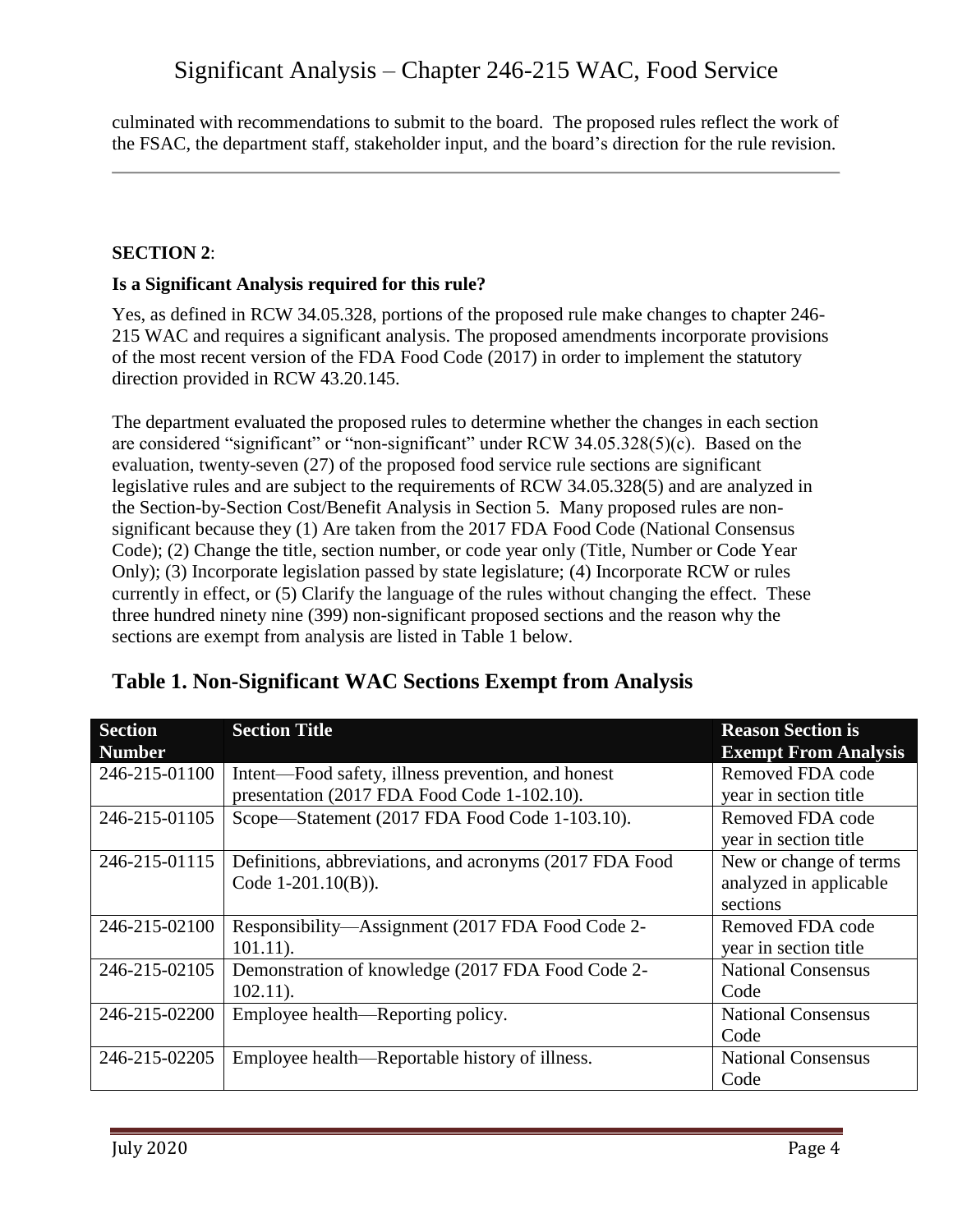| <b>Section</b><br><b>Number</b> | <b>Section Title</b>                                        | <b>Reason Section is</b><br><b>Exempt From Analysis</b> |
|---------------------------------|-------------------------------------------------------------|---------------------------------------------------------|
| 246-215-02210                   | Employee health—Prohibit a conditional employee from        | <b>National Consensus</b>                               |
|                                 | becoming a food employee.                                   | Code                                                    |
| 246-215-02220                   | Employee health—Conditions of exclusion. Revised Language   | <b>National Consensus</b>                               |
|                                 | (Added Salmonella and Norovirus)                            | Code                                                    |
| 246-215-02235                   | Employee health—Other conditions.                           | Clarification                                           |
| 246-215-02250                   | Employee health—Removal of exclusion or restriction based   | Removed FDA code                                        |
|                                 | on symptoms.                                                | year in section title $\&$                              |
|                                 |                                                             | Clarification                                           |
| 246-215-02300                   | Hands and arms—Clean condition (2017 FDA Food Code 2-       | Removed FDA code                                        |
|                                 | $301.11$ ).                                                 | year in section title                                   |
| 246-215-02305                   | Hands and arms-Cleaning procedure (2017 FDA Food Code       | Removed FDA code                                        |
|                                 | $2-301.12$ ).                                               | year in section title                                   |
| 246-215-02310                   | Hands and arms-When to wash (2017 FDA Food Code 2-          | Removed FDA code                                        |
|                                 | $301.14$ ).                                                 | year in section title                                   |
| 246-215-02315                   | Hands and arms—Where to wash (2017 FDA Food Code 2-         | Removed FDA code                                        |
|                                 | $301.15$ ).                                                 | year in section title                                   |
| 246-215-02320                   | Hands and arms-Hand antiseptics (2017 FDA Food Code 2-      | <b>National Consensus</b>                               |
|                                 | 301.16).                                                    | Code                                                    |
| 246-215-02325                   | Fingernails—Maintenance (2017 FDA Food Code 2-302.11).      | Removed FDA code                                        |
|                                 |                                                             | year in section title                                   |
| 246-215-02330                   | Jewelry-Prohibition (2017 FDA Food Code 2-303.11).          | <b>National Consensus</b>                               |
|                                 |                                                             | Code                                                    |
| 246-215-02335                   | Outer clothing—Clean condition (2017 FDA Food Code 2-       | Removed FDA code                                        |
|                                 | $304.11$ ).                                                 | year in section title                                   |
| 246-215-02400                   | Food contamination prevention—Eating, drinking, or using    | Removed FDA code                                        |
|                                 | tobacco (2017 FDA Food Code 2-401.11).                      | year in section title                                   |
| 246-215-02405                   | Food contamination prevention—Discharges from the eyes,     | Removed FDA code                                        |
|                                 | nose, and mouth (2017 FDA Food Code 2-401.12).              | year in section title                                   |
| 246-215-02406                   | NEW: Food contamination prevention-Use of Bandages,         | <b>National Consensus</b>                               |
|                                 | Finger Cots, or Finger Stalls (2017 FDA Food Code 2-401.13) | Code                                                    |
| 246-215-02410                   | Hair restraints—Effectiveness (2017 FDA Food Code 2-        | <b>National Consensus</b>                               |
|                                 | $402.11$ ).                                                 | Code                                                    |
| 246-215-02415                   | Animals—Handling prohibition (2017 FDA Food Code 2-         | Removed FDA code                                        |
|                                 | $403.11$ ).                                                 | year in section title $\&$                              |
|                                 |                                                             | Clarification                                           |
| 246-215-02500                   | NEW: Clean-up of Vomiting and Diarrheal Events (2017)       | <b>National Consensus</b>                               |
|                                 | FDA Food Code 2-501.11)                                     | Code                                                    |
| 246-215-03100                   | Condition-Safe, unadulterated, and honestly presented (2017 | Removed FDA code                                        |
|                                 | FDA Food Code 3-101.11).                                    | year in section title                                   |
| 246-215-03200                   | Sources—Compliance with food law (2017 FDA Food Code        | Removed FDA code                                        |
|                                 | $3-201.11$ .                                                | year in section title $\&$                              |
|                                 |                                                             | Clarification                                           |
| 246-215-03205                   | Sources—Food in a hermetically sealed container (2017 FDA   | Removed FDA code                                        |
|                                 | Food Code 3-201.12).                                        | year in section title                                   |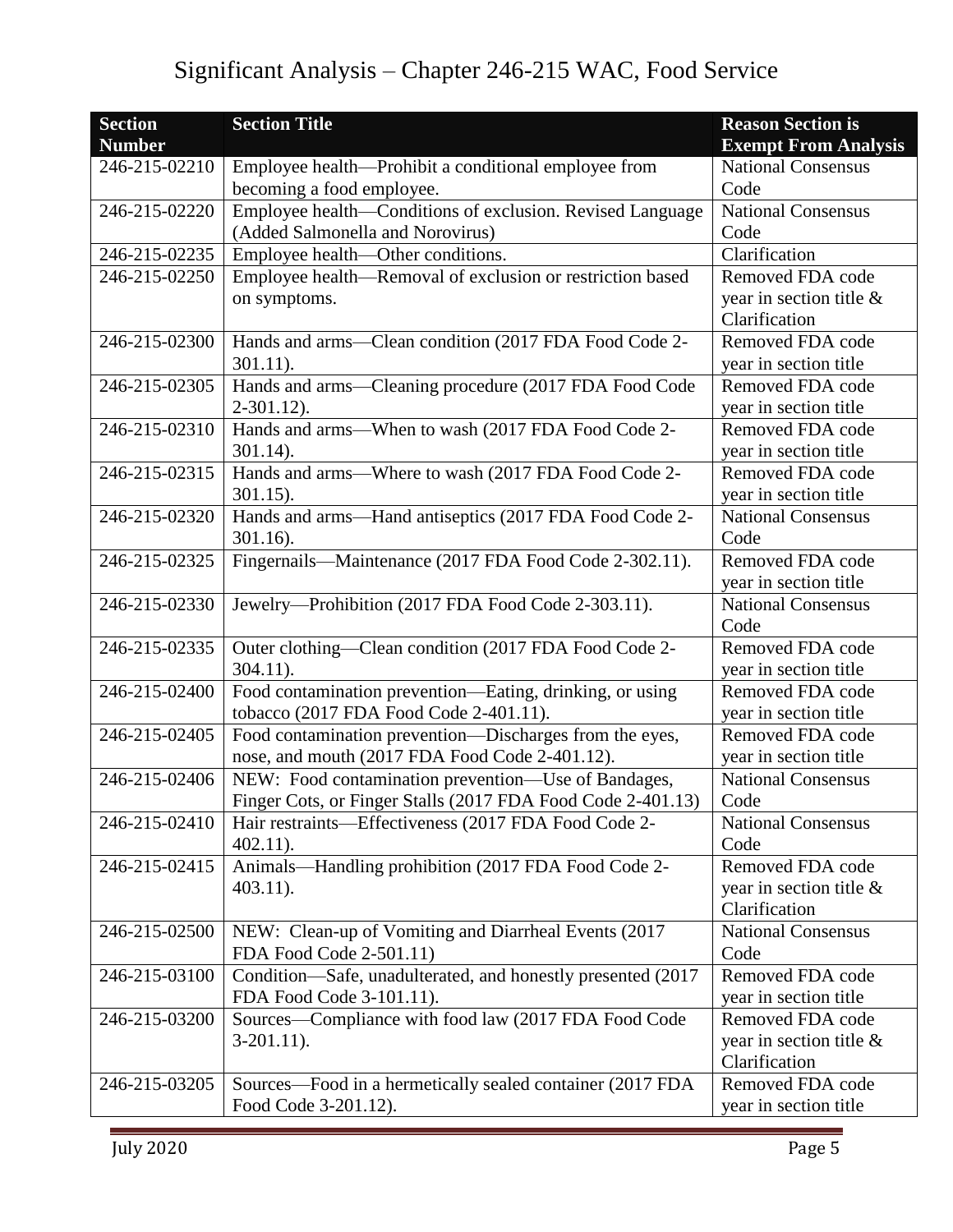| <b>Section</b><br><b>Number</b> | <b>Section Title</b>                                          | <b>Reason Section is</b><br><b>Exempt From Analysis</b> |
|---------------------------------|---------------------------------------------------------------|---------------------------------------------------------|
| 246-215-03210                   | Sources—Fluid milk and milk products (2017 FDA Food           | Removed FDA code                                        |
|                                 | Code 3-201.13).                                               | year in section title                                   |
| 246-215-03215                   | Sources-Fish (2017 FDA Food Code 3-201.14).                   | Removed FDA code                                        |
|                                 |                                                               | year in section title                                   |
| 246-215-03220                   | Sources-Molluscan shellfish (2017 FDA Food Code 3-            | Removed FDA code                                        |
|                                 | $201.15$ ).                                                   | year in section title                                   |
| 246-215-03230                   | Sources—Game animals (2017 FDA Food Code 3-201.17).           | Clarification                                           |
| 246-215-03240                   | Specifications for receiving-Additives (2017 FDA Food         | Removed FDA code                                        |
|                                 | Code 3-202.12).                                               | year in section title                                   |
| 246-215-03245                   | Specifications for receiving-Eggs (2017 FDA Food Code 3-      | Removed FDA code                                        |
|                                 | 202.13).                                                      | year in section title                                   |
| 246-215-03250                   | Specifications for receiving-Eggs and milk products,          | Clarification                                           |
|                                 | pasteurized (2017 FDA Food Code 3-202.14).                    |                                                         |
| 246-215-03255                   | Specifications for receiving-Package integrity (2017 FDA      | Removed FDA code                                        |
|                                 | Food Code 3-202.15).                                          | year in section title                                   |
| 246-215-03260                   | Specifications for receiving-Ice (2017 FDA Food Code 3-       | Removed FDA code                                        |
|                                 | $202.16$ ).                                                   | year in section title                                   |
| 246-215-03265                   | Specifications for receiving-Shucked shellfish, packaging     | Removed FDA code                                        |
|                                 | and identification (2017 FDA Food Code 3-202.17).             | year in section title                                   |
| 246-215-03270                   | Specifications for receiving-Shellstock identification (2017  | FDA Removed FDA                                         |
|                                 | FDA Food Code 3-202.18).                                      | code year in section title                              |
| 246-215-03275                   | Specifications for receiving-Shellstock, condition (2017)     | Removed FDA code                                        |
|                                 | FDA Food Code 3-202.19).                                      | year in section title                                   |
| 246-215-03280                   | Specifications for receiving-Juice treated (2017 FDA Food     | Removed FDA code                                        |
|                                 | Code 3-202.110).                                              | year in section title                                   |
| 246-215-03285                   | Original containers and records-Molluscan shellfish, original | Clarification                                           |
|                                 | container (2017 FDA Food Code 3-203.11).                      |                                                         |
| 246-215-03303                   | Preventing contamination by employees—Preventing              | Removed FDA code                                        |
|                                 | contamination when tasting (2017 FDA Food Code 3-301.12).     | year in section title                                   |
| 246-215-03306                   | Preventing food and ingredient contamination—Packaged and     | <b>National Consensus</b>                               |
|                                 | unpackaged food-Separation, packaging, and segregation        | Code                                                    |
|                                 | (2017 FDA Food Code 3-302.11).                                |                                                         |
| 246-215-03309                   | Preventing food and ingredient contamination-Food storage     | Removed FDA code                                        |
|                                 | containers, identified with common name of food (2017 FDA     | year in section title                                   |
|                                 | Food Code 3-302.12).                                          |                                                         |
| 246-215-03312                   | Preventing food and ingredient contamination—Pasteurized      | Removed FDA code                                        |
|                                 | eggs, substitute for raw eggs for certain recipes (2017 FDA   | year in section title                                   |
|                                 | Food Code 3-302.13).                                          |                                                         |
| 246-215-03315                   | Preventing food and ingredient contamination-Protection       | Clarification                                           |
|                                 | from unapproved additives (2017 FDA Food Code 3-302.14).      |                                                         |
| 246-215-03318                   | Preventing food and ingredient contamination—Washing          | <b>National Consensus</b><br>Code & Removed FDA         |
|                                 | fruits and vegetables (2017 FDA Food Code 3-302.15).          |                                                         |
|                                 |                                                               | code year in section title                              |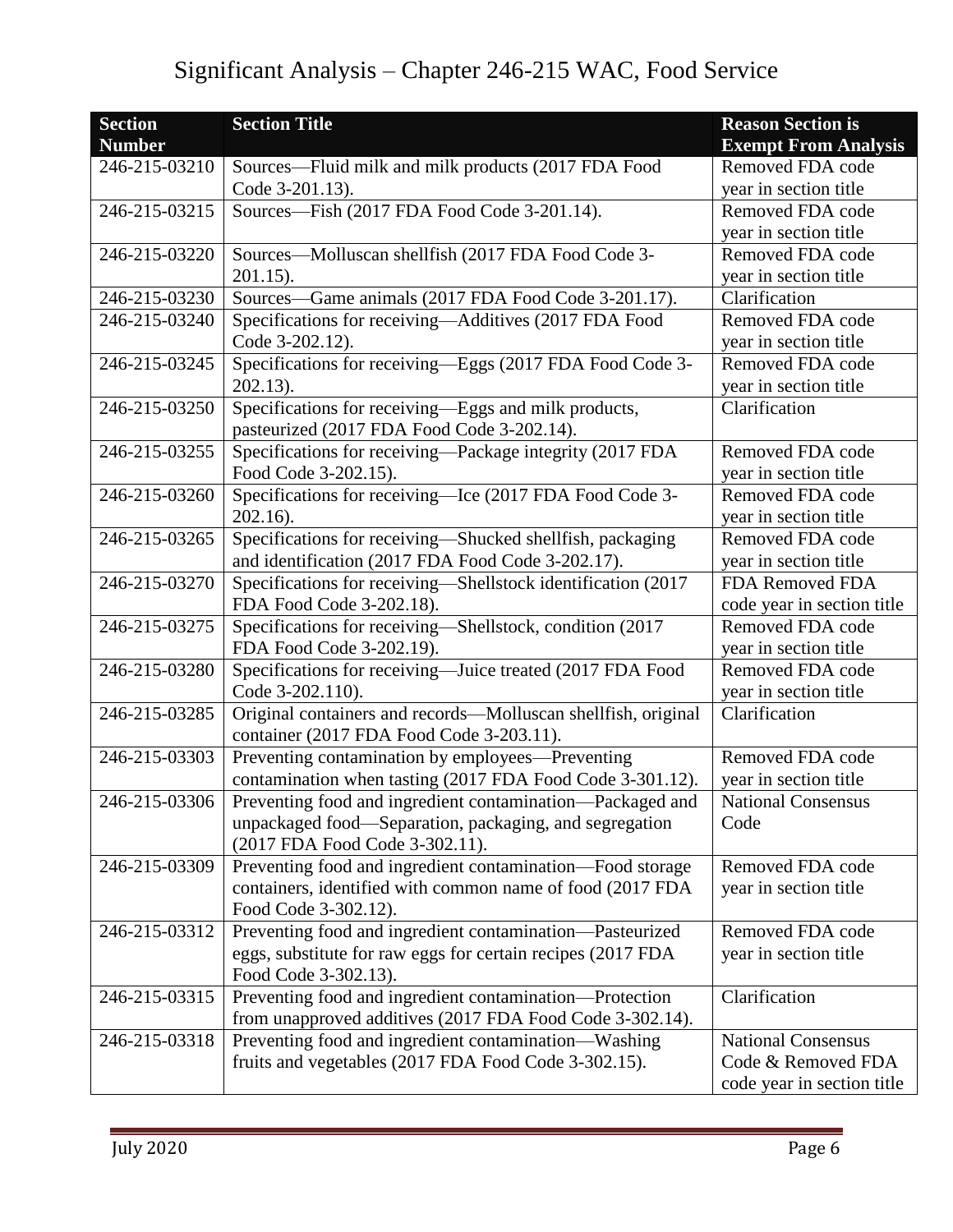| <b>Section</b><br><b>Number</b> | <b>Section Title</b>                                                                                                                                     | <b>Reason Section is</b><br><b>Exempt From Analysis</b>                       |
|---------------------------------|----------------------------------------------------------------------------------------------------------------------------------------------------------|-------------------------------------------------------------------------------|
| 246-215-03321                   | Preventing food and ingredient contamination-Pooling of<br>raw eggs prohibited.                                                                          | Clarification                                                                 |
| 246-215-03324                   | Preventing contamination from ice used as a coolant-lce used<br>as exterior coolant, prohibited as ingredient (2017 FDA Food<br>Code 3-303.11).          | Removed FDA code<br>year in section title &<br>Clarification                  |
| 246-215-03327                   | Preventing contamination from ice used as a coolant-Storage<br>or display of food in contact with water or ice (2017 FDA<br>Food Code 3-303.12).         | Removed FDA code<br>year in section title                                     |
| 246-215-03330                   | Preventing contamination from equipment, utensils, and<br>linens—Food contact with equipment and utensils (2017 FDA<br>Food Code 3-304.11).              | <b>National Consensus</b><br>Code & Removed FDA<br>code year in section title |
| 246-215-03333                   | Preventing contamination from equipment, utensils, and<br>linens—In-use utensils, between-use storage (2017 FDA Food<br>Code 3-304.12).                  | Removed FDA code<br>year in section title &<br>Clarification                  |
| 246-215-03336                   | Preventing contamination from equipment, utensils, and<br>linens—Linens and napkins, use limitation (2017 FDA Food<br>Code 3-304.13).                    | <b>National Consensus</b><br>Code & Removed FDA<br>code year in section title |
| 246-215-03339                   | Preventing contamination from equipment, utensils, and<br>linens—Wiping cloths, use limitation (2017 FDA Food Code<br>$3-304.14$ .                       | Removed FDA code<br>year in section title $\&$<br>Clarification               |
| 246-215-03342                   | Preventing contamination from equipment, utensils, and<br>linens—Gloves, use limitation (2017 FDA Food Code 3-<br>$304.15$ ).                            | Removed FDA code<br>year in section title                                     |
| 246-215-03345                   | Preventing contamination from equipment, utensils, and<br>linens-Using clean tableware for second portions and refills<br>(2017 FDA Food Code 3-304.16). | Removed FDA code<br>year in section title                                     |
| 246-215-03351                   | Preventing contamination from the premises—Food storage<br>(2017 FDA Food Code 3-305.11).                                                                | Removed FDA code<br>year in section title                                     |
| 246-215-03354                   | Preventing contamination from the premises—Food storage,<br>prohibited areas (2017 FDA Food Code 3-305.12).                                              | Removed FDA code<br>year in section title                                     |
| 246-215-03357                   | Preventing contamination from the premises—Vended<br>potentially hazardous food, original container (2017 FDA<br>Food Code 3-305.13).                    | Removed FDA code<br>year in section title &<br>Clarification                  |
| 246-215-03360                   | Preventing contamination from the premises—Food<br>preparation (2017 FDA Food Code 3-305.14).                                                            | Removed FDA code<br>year in section title                                     |
| 246-215-03363                   | Preventing contamination by consumers—Food display (2017)<br>FDA Food Code 3-306.11).                                                                    | Removed FDA code<br>year in section title                                     |
| 246-215-03366                   | Preventing contamination by consumers—Condiments,<br>protection (2017 FDA Food Code 3-306.12).                                                           | Removed FDA code<br>year in section title                                     |
| 246-215-03369                   | Preventing contamination by consumers-Consumer self-<br>service operations (2017 FDA Food Code 3-306.13).                                                | Removed FDA code<br>year in section title &<br>Clarification                  |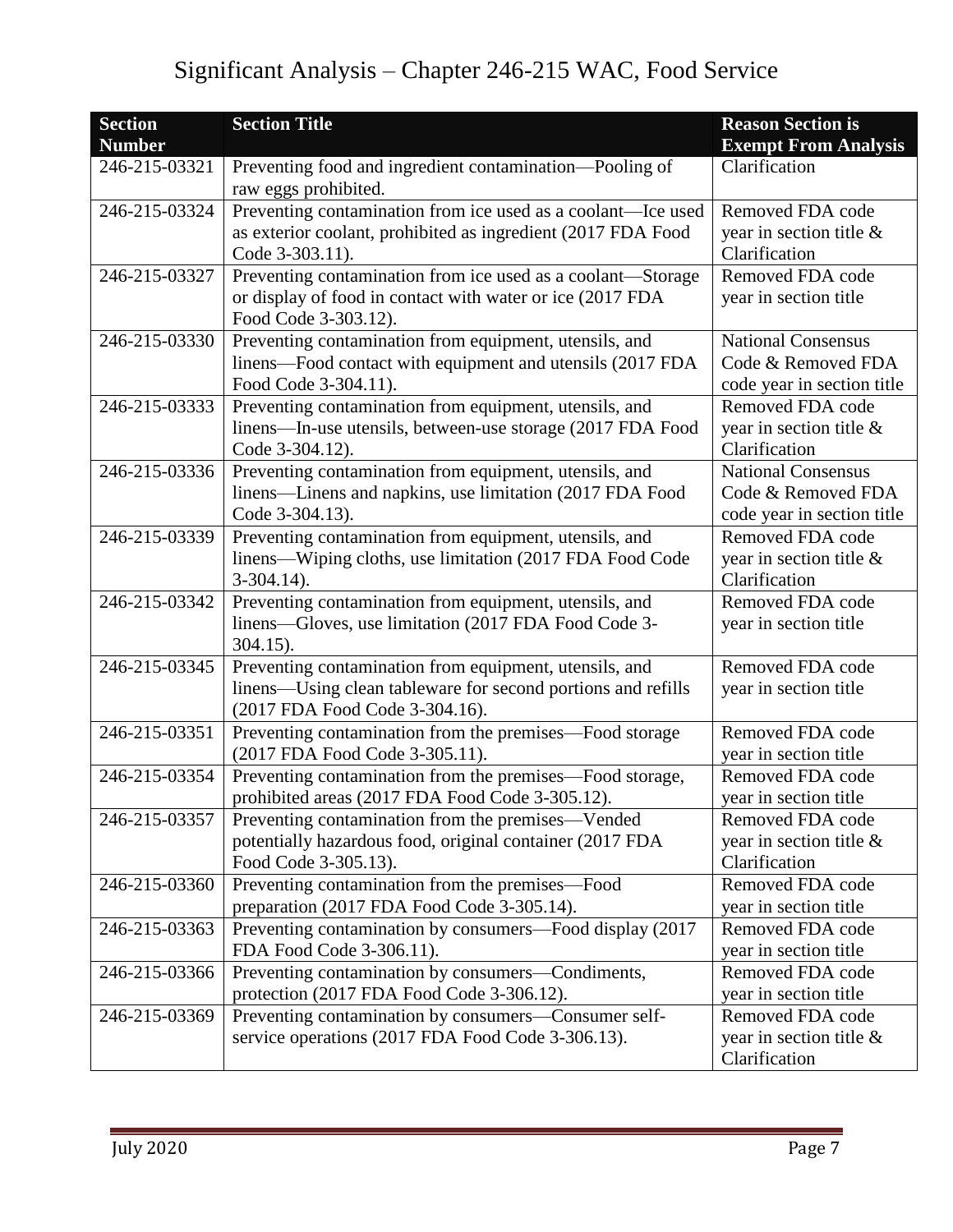| <b>Section</b><br><b>Number</b> | <b>Section Title</b>                                                   | <b>Reason Section is</b><br><b>Exempt From Analysis</b> |
|---------------------------------|------------------------------------------------------------------------|---------------------------------------------------------|
| 246-215-03375                   | Preventing contamination by consumers—Miscellaneous                    | Removed FDA code                                        |
|                                 | sources of contamination (2017 FDA Food Code 3-307.11).                | year in section title $\&$                              |
|                                 |                                                                        | Clarification                                           |
| 246-215-03405                   | Cooking—Microwave cooking (2017 FDA Food Code 3-                       | Removed FDA code                                        |
|                                 | $401.12$ ).                                                            | year in section title                                   |
| 246-215-03410                   | Cooking-Plant food cooking for hot holding (2017 FDA                   | <b>National Consensus</b>                               |
|                                 | Food Code 3-401.13).                                                   | Code & Removed FDA                                      |
|                                 |                                                                        | code year in section title                              |
| 246-215-03415                   | Cooking-Noncontinuous cooking of raw animal foods (2017                | <b>National Consensus</b>                               |
|                                 | FDA Food Code 3-401.14).                                               | Code & Removed FDA                                      |
|                                 |                                                                        | code year in section title                              |
| 246-215-03430                   | Freezing-Records, creation and retention (2017 FDA Food                | Removed FDA code                                        |
|                                 | Code 3-402.12).                                                        | year in section title &                                 |
|                                 |                                                                        | Clarification                                           |
| 246-215-03435                   | Reheating-Preparation for immediate service (2017 FDA                  | Removed FDA code                                        |
|                                 | Food Code 3-403.10).                                                   | year in section title                                   |
| 246-215-03440                   | Reheating-Reheating for hot holding (2017 FDA Food Code                | Removed FDA code                                        |
|                                 | $3-403.11$ .                                                           | year in section title $\&$                              |
|                                 |                                                                        | Clarification                                           |
| 246-215-03445                   | Other methods—Treating juice (2017 FDA Food Code 3-                    | Removed FDA code                                        |
|                                 | $404.11$ ).                                                            | year in section title $\&$                              |
|                                 |                                                                        | Clarification                                           |
| 246-215-03500                   | Temperature and time control-Frozen food (2017 FDA Food                | Removed FDA code                                        |
|                                 | Code 3-501.11).                                                        | year in section title                                   |
| 246-215-03505                   | Temperature and time control-Time/Temperature Control for              | Removed FDA code                                        |
|                                 | Safety Food, slacking (2017 FDA Food Code 3-501.12).                   | year in section title                                   |
| 246-215-03510                   | Temperature and time control—Thawing (2017 FDA Food                    | <b>National Consensus</b>                               |
|                                 | Code 3-501.13).                                                        | Code & Removed FDA                                      |
|                                 |                                                                        | code year in section title                              |
| 246-215-03515                   | Temperature and time control—Cooling (2017 FDA Food<br>Code 3-501.14). | Clarification                                           |
| 246-215-03520                   | Temperature and time control—Cooling methods (2017 FDA                 | Removed FDA code                                        |
|                                 | Food Code 3-501.15).                                                   | year in section title $\&$                              |
|                                 |                                                                        | Clarification                                           |
| 246-215-03525                   | Temperature and time control—Time/Temperature control for              | Removed FDA code                                        |
|                                 | safety food, hot and cold holding (2017 FDA Food Code 3-               | year in section title $\&$                              |
|                                 | $501.16$ ).                                                            | Clarification                                           |
| 246-215-03526                   | NEW: Ready-to-eat, Time/temperature control for safety                 | <b>National Consensus</b>                               |
|                                 | food, Date Marking (2017 FDA Food Code 3-501.17)                       | Code                                                    |
| 246-215-03530                   | Temperature and time control—Time as a public health                   | <b>National Consensus</b>                               |
|                                 | control (2017 FDA Food Code 3-501.19).                                 | Code & Removed FDA                                      |
|                                 |                                                                        | code year in section title                              |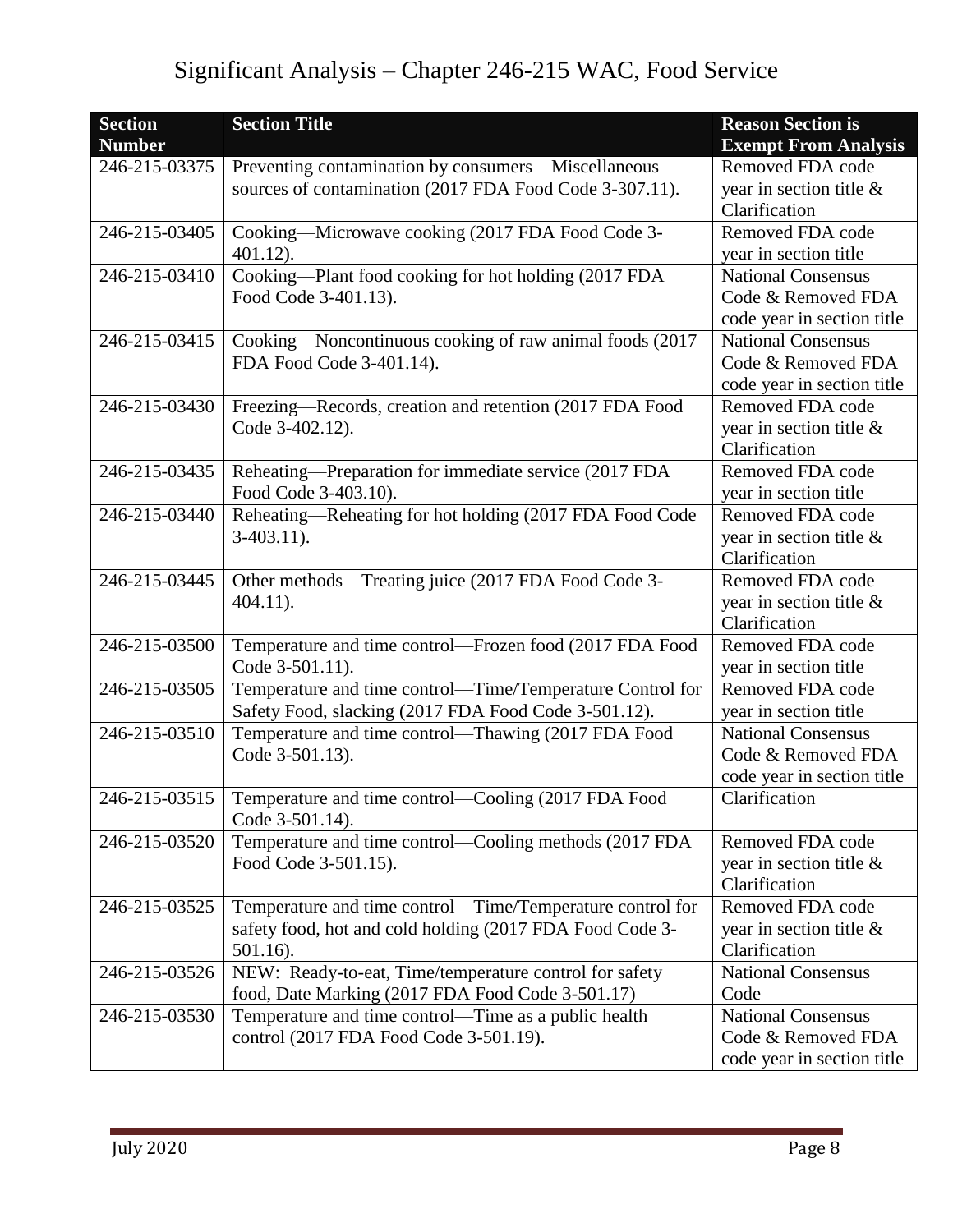| <b>Section</b> | <b>Section Title</b>                                          | <b>Reason Section is</b>    |
|----------------|---------------------------------------------------------------|-----------------------------|
| <b>Number</b>  |                                                               | <b>Exempt From Analysis</b> |
| 246-215-03535  | Specialized processing methods-Variance requirement (2017     | Removed FDA code            |
|                | FDA Food Code 3-502.11).                                      | year in section title $\&$  |
|                |                                                               | Clarification               |
| 246-215-03540  | Specialized processing methods—Reduced oxygen packaging       | <b>National Consensus</b>   |
|                | without a variance, criteria (2017 FDA Food Code 3-502.12).   | Code & Removed FDA          |
|                |                                                               | code year in section title  |
| 246-215-03600  | Accurate representation-Standards of identity (2017 FDA       | Removed FDA code            |
|                | Food Code 3-601.11).                                          | year in section title       |
| 246-215-03605  | Accurate representation-Honestly presented (2017 FDA          | Removed FDA code            |
|                | Food Code 3-601.12).                                          | year in section title       |
| 246-215-03610  | Labeling-Food labels (2017 FDA Food Code 3-602.11).           | National/RCW &              |
|                |                                                               | Removed FDA code            |
|                |                                                               | year in section title       |
| 246-215-03615  | Labeling-Other forms of information (2017 FDA Food Code       | Removed FDA code            |
|                | $3-602.12$ ).                                                 | year in section title       |
| 246-215-03700  | Disposition-Discarding or reconditioning unsafe, adulterated, | Removed FDA code            |
|                | or contaminated food (2017 FDA Food Code 3-701.11).           | year in section title       |
| 246-215-03705  | Disposition-Examination, hold orders, condemnation, and       | Clarification               |
|                | destruction of food.                                          |                             |
| 246-215-03800  | Additional safeguards-Pasteurized foods, prohibited           | Removed FDA code            |
|                | reservice, and prohibited food (2017 FDA Food Code 3-         | year in section title $\&$  |
|                | 801.11).                                                      | Clarification               |
| 246-215-04100  | Multiuse—Characteristics (2017 FDA Food Code 4-101.11).       | Removed FDA code            |
|                |                                                               | year in section title       |
| 246-215-04105  | Multiuse—Cast iron, use limitation (2017 FDA Food Code 4-     | Removed FDA code            |
|                | $101.12$ ).                                                   | year in section title       |
| 246-215-04110  | Multiuse—Lead in ceramic, china, and crystal utensils, use    | Removed FDA code            |
|                | limitation (2017 FDA Food Code 4-101.13).                     | year in section title       |
| 246-215-04115  | Multiuse—Copper, use limitation (2017 FDA Food Code 4-        | Removed FDA code            |
|                | $101.14$ ).                                                   | year in section title       |
| 246-215-04120  | Multiuse—Galvanized metal, use limitation (2017 FDA Food      | Removed FDA code            |
|                | Code 4-101.15).                                               | year in section title       |
| 246-215-04125  | Multiuse—Sponges, use limitation (2017 FDA Food Code 4-       | Removed FDA code            |
|                | $101.16$ ).                                                   | year in section title       |
| 246-215-04130  | Multiuse—Wood, use limitation (2017 FDA Food Code 4-          | Removed FDA code            |
|                | $101.17$ ).                                                   | year in section title $\&$  |
|                |                                                               | Clarification               |
| 246-215-04135  | Multiuse-Nonstick coatings, use limitation (2017 FDA Food     | Removed FDA code            |
|                | Code 4-101.18).                                               | year in section title       |
| 246-215-04140  | Multiuse-Nonfood-contact surfaces (2017 FDA Food Code         | Removed FDA code            |
|                | $4-101.19$ .                                                  | year in section title       |
| 246-215-04145  | Single-service and single use—Characteristics (2017 FDA       | Removed FDA code            |
|                | Food Code 4-102.11).                                          | year in section title       |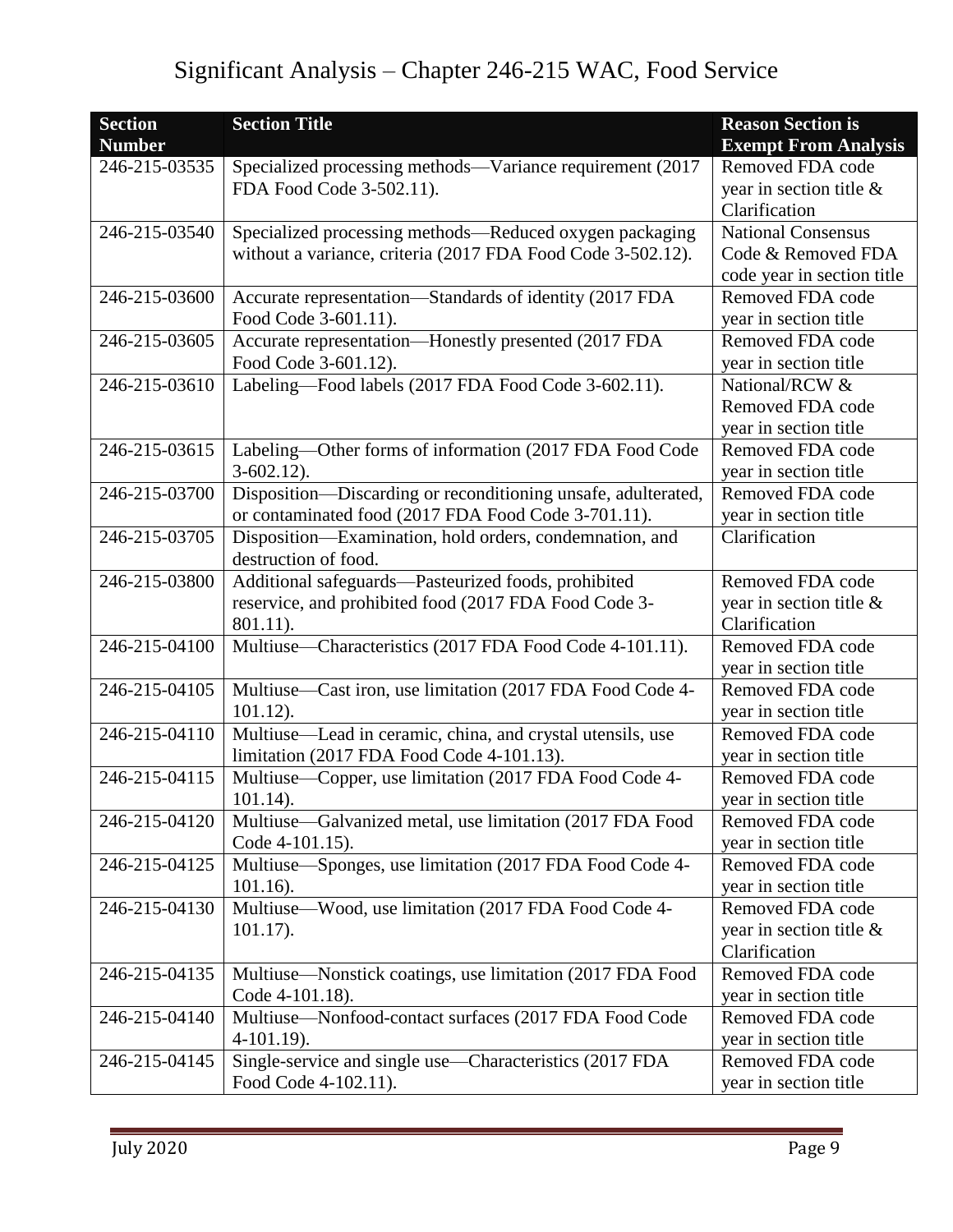| <b>Section</b> | <b>Section Title</b>                                         | <b>Reason Section is</b>    |
|----------------|--------------------------------------------------------------|-----------------------------|
| <b>Number</b>  |                                                              | <b>Exempt From Analysis</b> |
| 246-215-04200  | Durability and strength—Equipment and utensils (2017 FDA     | Removed FDA code            |
|                | Food Code 4-201.11).                                         | year in section title       |
| 246-215-04202  | Durability and strength-Food temperature measuring devices   | Removed FDA code            |
|                | (2017 FDA Food Code 4-201.12).                               | year in section title       |
| 246-215-04204  | Cleanability-Food-contact surfaces (2017 FDA Food Code 4-    | Removed FDA code            |
|                | $202.11$ ).                                                  | year in section title       |
| 246-215-04206  | Cleanability-CIP equipment (2017 FDA Food Code 4-            | Removed FDA code            |
|                | $202.12$ ).                                                  | year in section title       |
| 246-215-04208  | Cleanability-"V" threads, use limitation (2017 FDA Food      | Removed FDA code            |
|                | Code 4-202.13).                                              | year in section title       |
| 246-215-04210  | Cleanability-Hot oil filtering equipment (2017 FDA Food      | Removed FDA code            |
|                | Code 4-202.14).                                              | year in section title       |
| 246-215-04212  | Cleanability—Can openers (2017 FDA Food Code 4-202.15).      | Removed FDA code            |
|                |                                                              | year in section title       |
| 246-215-04214  | Cleanability-Nonfood-contact surfaces (2017 FDA Food         | Removed FDA code            |
|                | Code 4-202.16).                                              | year in section title       |
| 246-215-04216  | Cleanability-Kick plates, removable (2017 FDA Food Code      | Removed FDA code            |
|                | $4-202.17$ ).                                                | year in section title       |
| 246-215-04218  | Cleanability-Ventilation hood systems, filters (2017 FDA     | Removed FDA code            |
|                | Food Code 4-202.18).                                         | year in section title       |
| 246-215-04220  | Accuracy—Temperature measuring devices, food (2017 FDA       | Removed FDA code            |
|                | Food Code 4-203.11).                                         | year in section title       |
| 246-215-04222  | Accuracy-Temperature measuring devices, ambient air and      | Removed FDA code            |
|                | water (2017 FDA Food Code 4-203.12).                         | year in section title       |
| 246-215-04224  | Accuracy-Pressure measuring devices, mechanical              | Removed FDA code            |
|                | warewashing equipment (2017 FDA Food Code 4-203.13).         | year in section title       |
| 246-215-04226  | Functionality—Ventilation hood systems, drip prevention      | Removed FDA code            |
|                | (2017 FDA Food Code 4-204.11).                               | year in section title       |
| 246-215-04228  | Functionality-Equipment openings, closures and deflectors    | Removed FDA code            |
|                | (2017 FDA Food Code 4-204.12).                               | year in section title       |
| 246-215-04230  |                                                              |                             |
|                | Functionality—Dispensing equipment, protection of            | Removed FDA code            |
|                | equipment and food (2017 FDA Food Code 4-204.13).            | year in section title &     |
|                |                                                              | Clarification               |
| 246-215-04232  | Functionality—Vending machine, vending stage closure (2017)  | Removed FDA code            |
|                | FDA Food Code 4-204.14).                                     | year in section title $\&$  |
|                |                                                              | Clarification               |
| 246-215-04234  | Functionality—Bearings and gear boxes, leakproof (2017)      | Removed FDA code            |
|                | FDA Food Code 4-204.15).                                     | year in section title       |
| 246-215-04236  | Functionality-Beverage tubing, separation (2017 FDA Food     | Removed FDA code            |
|                | Code 4-204.16).                                              | year in section title       |
| 246-215-04238  | Functionality—Ice units, separation of drains (2017 FDA Food | Removed FDA code            |
|                | Code 4-204.17).                                              | year in section title       |
| 246-215-04240  | Functionality-Condenser unit, separation (2017 FDA Food      | Removed FDA code            |
|                | Code 4-204.18).                                              | year in section title       |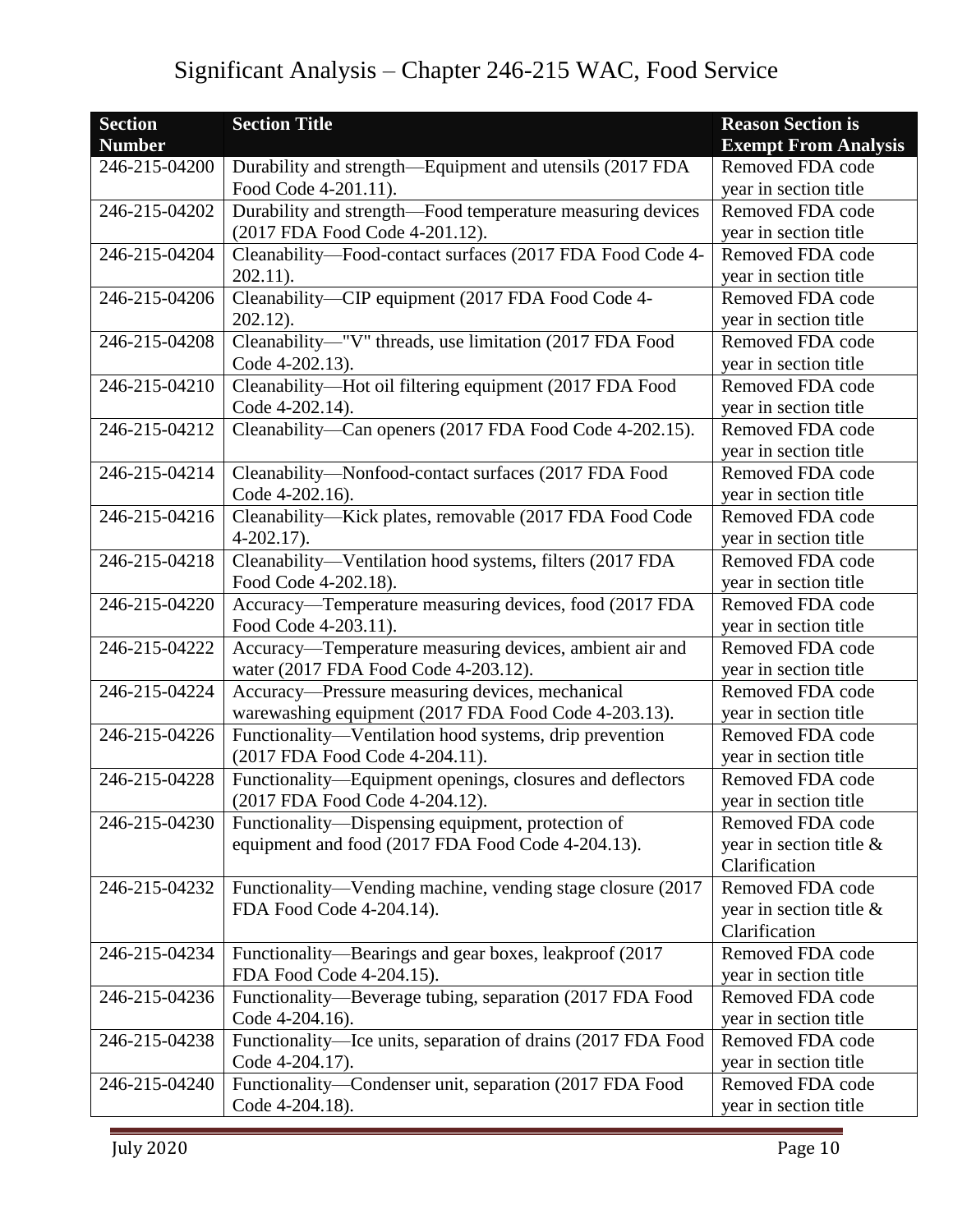| <b>Section</b> | <b>Section Title</b>                                       | <b>Reason Section is</b>    |
|----------------|------------------------------------------------------------|-----------------------------|
| <b>Number</b>  |                                                            | <b>Exempt From Analysis</b> |
| 246-215-04242  | Functionality—Can openers on vending machines (2017 FDA    | Removed FDA code            |
|                | Food Code 4-204.19).                                       | year in section title       |
| 246-215-04244  | Functionality-Molluscan shellfish tanks (2017 FDA Food     | Removed FDA code            |
|                | Code 4-204.110).                                           | year in section title       |
| 246-215-04246  | Functionality—Vending machines, automatic shutoff (2017    | Removed FDA code            |
|                | FDA Food Code 4-204.111).                                  | year in section title $\&$  |
|                |                                                            | Clarification               |
| 246-215-04248  | Functionality-Temperature measuring devices (2017 FDA      | Removed FDA code            |
|                | Food Code 4-204.112).                                      | year in section title $\&$  |
|                |                                                            | Clarification               |
| 246-215-04250  | Functionality-Warewashing machines, data plate operating   | Removed FDA code            |
|                | specifications (2017 FDA Food Code 4-204.113).             | year in section title       |
| 246-215-04252  | Functionality—Warewashing machines, internal baffles (2017 | Removed FDA code            |
|                | FDA Food Code 4-204.114).                                  | year in section title       |
| 246-215-04254  | Functionality—Warewashing machines, temperature            | Removed FDA code            |
|                | measuring devices (2017 FDA Food Code 4-204.115).          | year in section title       |
| 246-215-04256  | Functionality-Manual warewashing equipment, heaters and    | Removed FDA code            |
|                | baskets (2017 FDA Food Code 4-204.116).                    | year in section title       |
| 246-215-04258  | Functionality-Warewashing machines, automatic dispensing   | Removed FDA code            |
|                | of detergents and sanitizers (2017 FDA Food Code 4-        | year in section title       |
|                | 204.117).                                                  |                             |
| 246-215-04260  | Functionality—Warewashing machines, flow pressure device   | Removed FDA code            |
|                | (2017 FDA Food Code 4-204.118).                            | year in section title       |
| 246-215-04262  | Functionality-Warewashing sinks and drainboards, self-     | Removed FDA code            |
|                | draining (2017 FDA Food Code 4-204.119).                   | year in section title       |
| 246-215-04264  | Functionality-Equipment compartments, drainage (2017       | Removed FDA code            |
|                | FDA Food Code 4-204.120).                                  | year in section title       |
| 246-215-04266  | Functionality-Vending machines, liquid waste products      | Removed FDA code            |
|                | (2017 FDA Food Code 4-204.121).                            | year in section title       |
| 246-215-04268  | Functionality-Case lot handling equipment, moveability     | Removed FDA code            |
|                | (2017 FDA Food Code 4-204.122).                            | year in section title       |
| 246-215-04270  | Functionality—Vending machine doors and openings (2017)    | Removed FDA code            |
|                | FDA Food Code 4-204.123).                                  | year in section title       |
| 246-215-04272  | Acceptability-Food equipment, certification and            | <b>National Consensus</b>   |
|                | classification (2017 FDA Food Code 4-205.10).              | Code & Removed FDA          |
|                |                                                            | code year in section title  |
| 246-215-04300  | Equipment—Cooling, heating, and holding capacities (2017)  | Removed FDA code            |
|                | FDA Food Code 4-301.11).                                   | year in section title       |
| 246-215-04305  | Equipment-Manual warewashing, sink compartment             | Removed FDA code            |
|                | requirements (2017 FDA Food Code 4-301.12).                | year in section title       |
| 246-215-04310  | Equipment—Drainboards (2017 FDA Food Code 4-301.13).       | Removed FDA code            |
|                |                                                            | year in section title       |
| 246-215-04315  | Equipment—Ventilation hood systems, adequacy (2017 FDA     | Removed FDA code            |
|                | Food Code 4-301.14).                                       | year in section title       |
|                |                                                            |                             |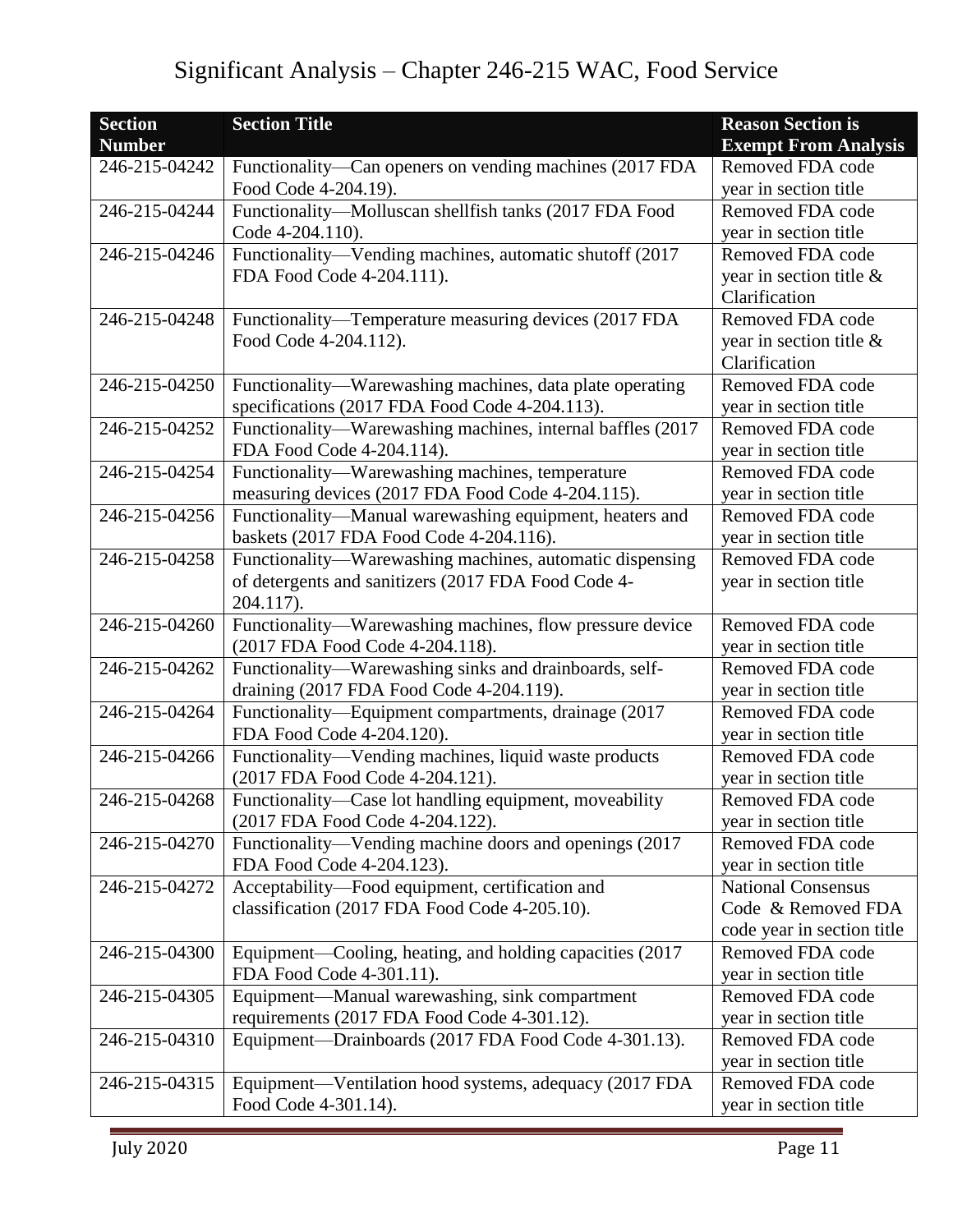| <b>Section</b> | <b>Section Title</b>                                        | <b>Reason Section is</b>    |
|----------------|-------------------------------------------------------------|-----------------------------|
| <b>Number</b>  |                                                             | <b>Exempt From Analysis</b> |
| 246-215-04320  | Equipment-Clothes washers and dryers (2017 FDA Food         | Removed FDA code            |
|                | Code 4-301.15).                                             | year in section title       |
| 246-215-04325  | Equipment-Designated food preparation sinks.                | Removed FDA code            |
|                |                                                             | year in section title       |
| 246-215-04330  | Utensils, temperature measuring devices, and testing        | Removed FDA code            |
|                | devices—Utensils, consumer self-service (2017 FDA Food      | year in section title       |
|                | Code 4-302.11).                                             |                             |
| 246-215-04335  | Utensils, temperature measuring devices, and testing        | <b>National Consensus</b>   |
|                | devices—Food temperature measuring devices (2017 FDA        | Code & Removed FDA          |
|                | Food Code 4-302.12).                                        | code year in section title  |
| 246-215-04340  | Utensils, temperature measuring devices, and testing        | <b>National Consensus</b>   |
|                | devices—Temperature measuring devices, manual               | Code & Removed FDA          |
|                | warewashing (2017 FDA Food Code 4-302.13).                  | code year in section title  |
| 246-215-04345  | Utensils, temperature measuring devices, and testing        | Removed FDA code            |
|                | devices-Sanitizing solutions, testing devices (2017 FDA     | year in section title       |
|                | Food Code 4-302.14).                                        |                             |
| 246-215-04350  | NEW: Cleaning Agents and Sanitizers Availability (2017      | <b>National Consensus</b>   |
|                | FDA Food Code 4-303.11)                                     | Code                        |
| 246-215-04400  | Location-Equipment, clothes washers and dryers, and storage | Removed FDA code            |
|                | cabinets, contamination prevention (2017 FDA Food Code 4-   | year in section title       |
|                | $401.11$ ).                                                 |                             |
| 246-215-04405  | Installation-Fixed equipment, spacing or sealing (2017 FDA  | Removed FDA code            |
|                | Food Code 4-402.11).                                        | year in section title       |
| 246-215-04410  | Installation-Fixed equipment, elevation or sealing (2017    | Removed FDA code            |
|                | FDA Food Code 4-402.12).                                    | year in section title       |
| 246-215-04500  | Equipment-Good repair and proper adjustment (2017 FDA       | Removed FDA code            |
|                | Food Code 4-501.11).                                        | year in section title       |
| 246-215-04505  | Equipment—Cutting surfaces (2017 FDA Food Code 4-           | Removed FDA code            |
|                | 501.12).                                                    | year in section title       |
| 246-215-04510  | Equipment-Microwave ovens (2017 FDA Food Code 4-            | Removed FDA code            |
|                | $501.13$ ).                                                 | year in section title       |
| 246-215-04515  | Equipment—Warewashing equipment, cleaning frequency         | Removed FDA code            |
|                | (2017 FDA Food Code 4-501.14).                              | year in section title       |
| 246-215-04520  | Equipment-Warewashing machines, manufacturer's              | Removed FDA code            |
|                | operating instructions (2017 FDA Food Code 4-501.15).       | year in section title       |
| 246-215-04525  | Equipment—Warewashing sinks, use limitation (2017 FDA       | Removed FDA code            |
|                | Food Code 4-501.16).                                        | year in section title       |
| 246-215-04530  | Equipment—Warewashing equipment, cleaning agents (2017      | Removed FDA code            |
|                | FDA Food Code 4-501.17).                                    | year in section title       |
| 246-215-04535  | Equipment—Warewashing equipment, clean solutions (2017)     | Removed FDA code            |
|                | FDA Food Code 4-501.18).                                    | year in section title       |
| 246-215-04540  | Equipment—Manual warewashing equipment, wash solution       | Removed FDA code            |
|                | temperature (2017 FDA Food Code 4-501.19).                  | year in section title       |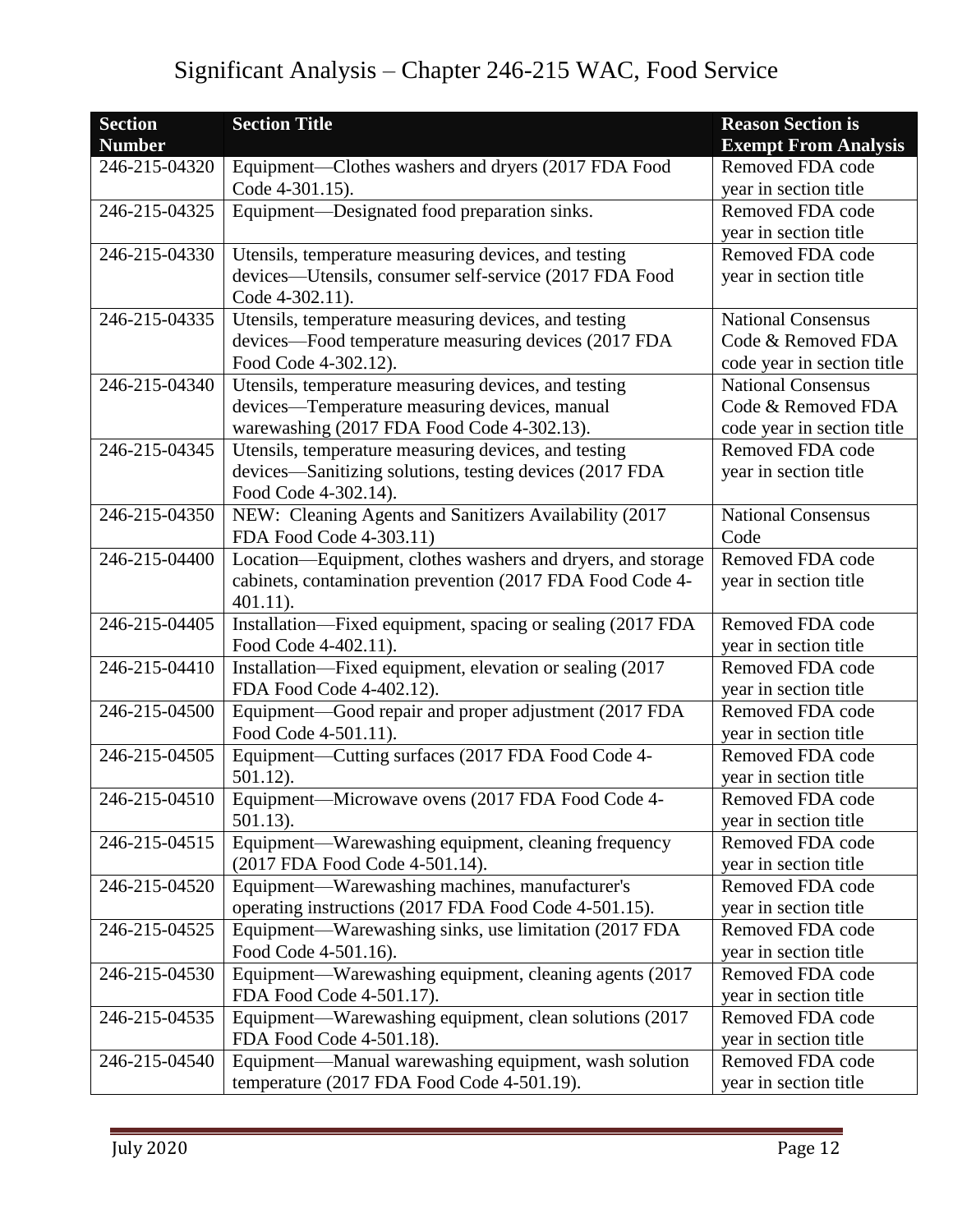| <b>Section</b> | <b>Section Title</b>                                           | <b>Reason Section is</b>    |
|----------------|----------------------------------------------------------------|-----------------------------|
| <b>Number</b>  |                                                                | <b>Exempt From Analysis</b> |
| 246-215-04545  | Equipment-Mechanical warewashing equipment, wash               | Removed FDA code            |
|                | solution temperature (2017 FDA Food Code 4-501.110).           | year in section title       |
| 246-215-04550  | Equipment—Manual warewashing equipment, hot water              | Removed FDA code            |
|                | sanitization temperature (2017 FDA Food Code 4-501.111).       | year in section title       |
| 246-215-04555  | Equipment-Mechanical warewashing equipment, hot water          | Removed FDA code            |
|                | sanitization temperatures (2017 FDA Food Code 4-501.112).      | year in section title       |
| 246-215-04560  | Equipment—Mechanical warewashing equipment, sanitization       | Removed FDA code            |
|                | pressure (2017 FDA Food Code 4-501.113).                       | year in section title       |
| 246-215-04565  | Equipment-Manual and mechanical warewashing equipment,         | <b>National Consensus</b>   |
|                | chemical sanitization-Temperature, pH, concentration, and      | Code & Removed FDA          |
|                | hardness (2017 FDA Food Code 4-501.114).                       | code year in section title  |
| 246-215-04570  | Equipment-Manual warewashing equipment, chemical               | Removed FDA code            |
|                | sanitization using detergent-sanitizers (2017 FDA Food Code    | year in section title       |
|                | $4-501.115$ ).                                                 |                             |
| 246-215-04575  | Equipment-Warewashing equipment, determining chemical          | Removed FDA code            |
|                | sanitizer concentration (2017 FDA Food Code 4-501.116).        | year in section title       |
| 246-215-04580  | Utensils and temperature and pressure measuring devices—       | Removed FDA code            |
|                | Good repair and calibration (2017 FDA Food Code 4-502.11).     | year in section title       |
| 246-215-04585  | Utensils and temperature and pressure measuring devices—       | Removed FDA code            |
|                | Single-service and single-use articles, required use (2017 FDA | year in section title       |
|                | Food Code 4-502.12).                                           |                             |
| 246-215-04590  | Utensils and temperature and pressure measuring devices-       | Removed FDA code            |
|                | Single-service and single-use articles, use limitation (2017   | year in section title       |
|                | FDA Food Code 4-502.13).                                       |                             |
| 246-215-04595  | Utensils and temperature and pressure measuring devices-       | Removed FDA code            |
|                | Shells, use limitation (2017 FDA Food Code 4-502.14).          | year in section title       |
| 246-215-04600  | Objective—Equipment, food-contact surfaces, nonfood-           | Removed FDA code            |
|                | contact surfaces, and utensils (2017 FDA Food Code 4-          | year in section title       |
|                | $601.11$ ).                                                    |                             |
| 246-215-04605  | Objective-Equipment food-contact surfaces and utensils         | <b>National Consensus</b>   |
|                | (2017 FDA Food Code 4-602.11).                                 | Code & Removed FDA          |
|                |                                                                | code year in section title  |
| 246-215-04610  | Objective—Cooking and baking equipment (2017 FDA Food          | Removed FDA code            |
|                | Code 4-602.12).                                                | year in section title       |
| 246-215-04615  | Objective-Nonfood-contact surfaces (2017 FDA Food Code         | Removed FDA code            |
|                | $4-602.13$ ).                                                  | year in section title       |
| 246-215-04620  | Methods-Dry cleaning (2017 FDA Food Code 4-603.11).            | Removed FDA code            |
|                |                                                                | year in section title &     |
|                |                                                                | Clarification               |
| 246-215-04625  | Methods—Precleaning (2017 FDA Food Code 4-603.12).             | Removed FDA code            |
|                |                                                                | year in section title       |
| 246-215-04630  | Methods—Loading of soiled items, warewashing machines          | Removed FDA code            |
|                | (2017 FDA Food Code 4-603.13).                                 | year in section title       |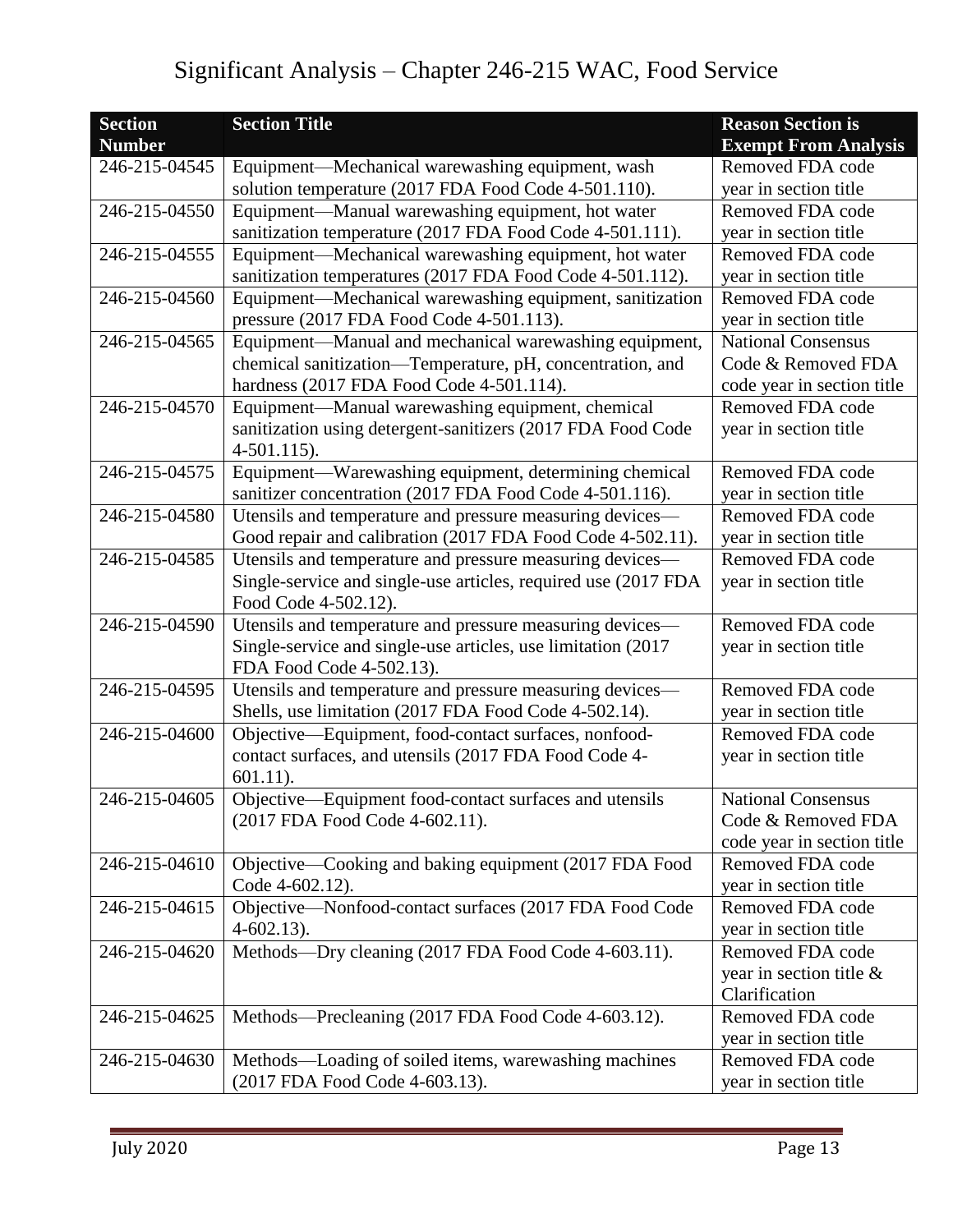| <b>Section</b><br><b>Number</b> | <b>Section Title</b>                                         | <b>Reason Section is</b><br><b>Exempt From Analysis</b> |
|---------------------------------|--------------------------------------------------------------|---------------------------------------------------------|
| 246-215-04635                   | Methods—Wet cleaning (2017 FDA Food Code 4-603.14).          | Removed FDA code                                        |
|                                 |                                                              | year in section title                                   |
| 246-215-04640                   | Methods—Washing, procedures for alternative manual           | Removed FDA code                                        |
|                                 | warewashing equipment (2017 FDA Food Code 4-603.15).         | year in section title                                   |
| 246-215-04645                   | Methods—Rinsing procedures (2017 FDA Food Code 4-            | Removed FDA code                                        |
|                                 | $603.16$ ).                                                  | year in section title                                   |
| 246-215-04650                   | REPEALED: Methods-Returnables, cleaning for refilling        | Repealed to align with                                  |
|                                 | (2017 FDA Food Code 4-603.17).                               | FDA Food Code                                           |
| 246-215-04700                   | Objective-Food-contact surfaces and utensils (2017 FDA       | Removed FDA code                                        |
|                                 | Food Code 4-701.10).                                         | year in section title                                   |
| 246-215-04705                   | Frequency—Before use after cleaning (2017 FDA Food Code      | Removed FDA code                                        |
|                                 | $4-702.11$ .                                                 | year in section title                                   |
| 246-215-04710                   | Methods-Hot water and chemical (2017 FDA Food Code 4-        | Removed FDA code                                        |
|                                 | $703.11$ ).                                                  | year in section title                                   |
| 246-215-04800                   | Objective—Clean linens (2017 FDA Food Code 4-801.11).        | Removed FDA code                                        |
|                                 |                                                              | year in section title                                   |
| 246-215-04805                   | Frequency—Specifications (2017 FDA Food Code 4-802.11).      | Removed FDA code                                        |
|                                 |                                                              | year in section title                                   |
| 246-215-04810                   | Methods—Storage of soiled linens (2017 FDA Food Code 4-      | Removed FDA code                                        |
|                                 | 803.11).                                                     | year in section title                                   |
| 246-215-04815                   | Methods—Mechanical washing (2017 FDA Food Code 4-            | Removed FDA code                                        |
|                                 | 803.12).                                                     | year in section title                                   |
| 246-215-04820                   | Methods-Use of laundry facilities (2017 FDA Food Code 4-     | Removed FDA code                                        |
|                                 | 803.13).                                                     | year in section title                                   |
| 246-215-04900                   | Drying—Equipment and utensils, air-drying required (2017     | Removed FDA code                                        |
|                                 | FDA Food Code 4-901.11).                                     |                                                         |
|                                 |                                                              | year in section title<br>Removed FDA code               |
| 246-215-04905                   | Drying-Wiping cloths, air drying locations (2017 FDA Food    |                                                         |
|                                 | Code 4-901.12).                                              | year in section title                                   |
| 246-215-04910                   | Lubricating and reassembling-Food-contact surfaces (2017     | Removed FDA code                                        |
|                                 | FDA Food Code 4-902.11).                                     | year in section title                                   |
| 246-215-04915                   | Lubricating and reassembling—Equipment (2017 FDA Food        | Removed FDA code                                        |
|                                 | Code 4-902.12).                                              | year in section title                                   |
| 246-215-04920                   | Storing-Equipment, utensils, linens, and single-service and  | Removed FDA code                                        |
|                                 | single-use articles (2017 FDA Food Code 4-903.11).           | year in section title                                   |
| 246-215-04925                   | Storing—Prohibitions (2017 FDA Food Code 4-903.12).          | Removed FDA code                                        |
|                                 |                                                              | year in section title                                   |
| 246-215-04930                   | Preventing contamination-Kitchenware and tableware (2017     | Removed FDA code                                        |
|                                 | FDA Food Code 4-904.11).                                     | year in section title                                   |
| 246-215-04935                   | Preventing contamination-Soiled and clean tableware (2017    | Removed FDA code                                        |
|                                 | FDA Food Code 4-904.12).                                     | year in section title                                   |
| 246-215-04940                   | Preventing contamination-Preset tableware (2017 FDA Food     | Removed FDA code                                        |
|                                 | Code 4-904.13).                                              | year in section title                                   |
| 246-215-04945                   | Preventing contamination-Rinsing equipment and utensils      | Removed FDA code                                        |
|                                 | after cleaning and sanitizing (2017 FDA Food Code 4-904.14). | year in section title                                   |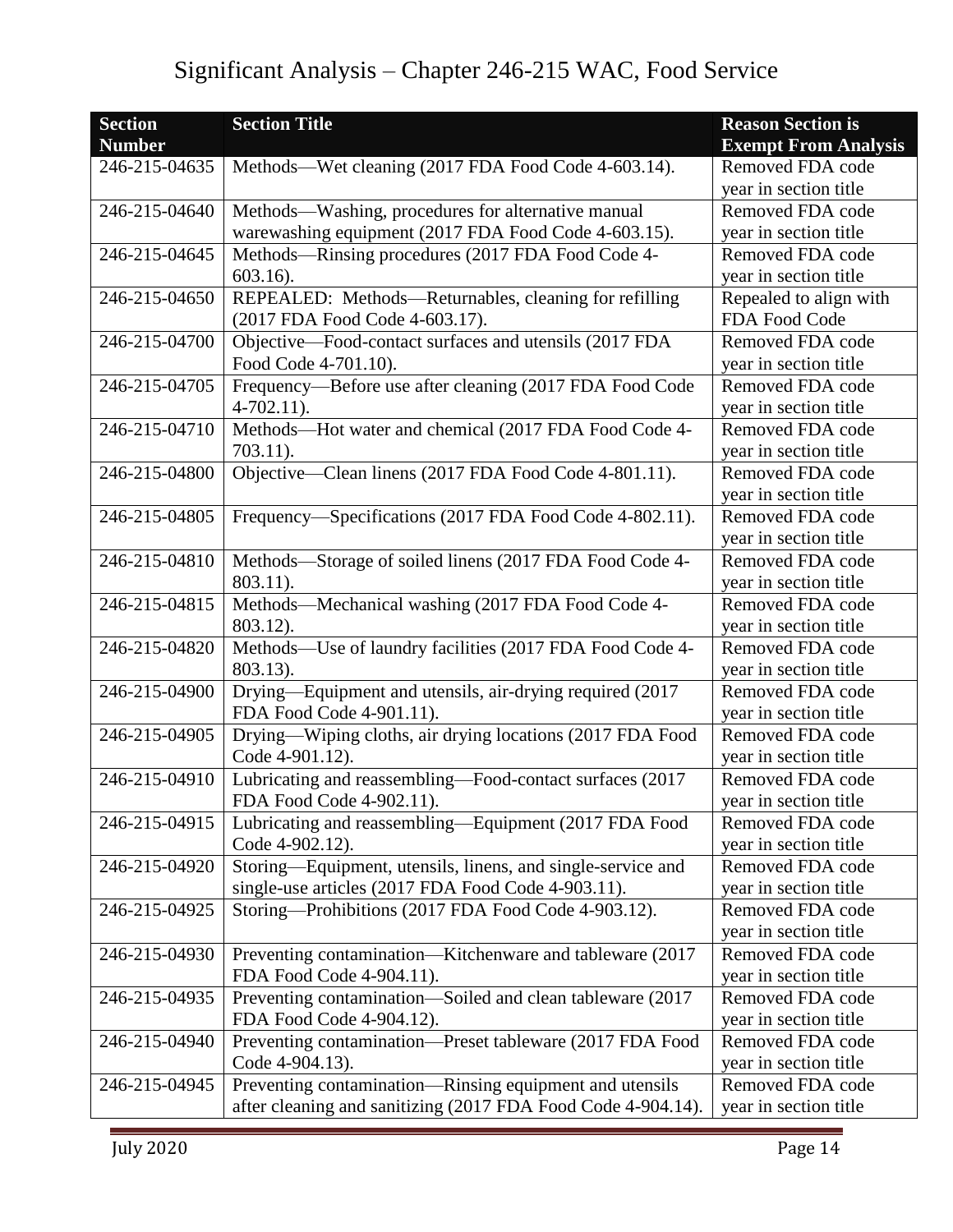| <b>Section</b><br><b>Number</b> | <b>Section Title</b>                                        | <b>Reason Section is</b><br><b>Exempt From Analysis</b> |
|---------------------------------|-------------------------------------------------------------|---------------------------------------------------------|
| 246-215-05100                   | Source—Approved system (2017 FDA Food Code 5-101.11).       | Removed FDA code                                        |
|                                 |                                                             | year in section title                                   |
| 246-215-05105                   | Source-System flushing and disinfection (2017 FDA Food      | Removed FDA code                                        |
|                                 | Code 5-101.12).                                             | year in section title                                   |
| 246-215-05110                   | Source—Bottled drinking water (2017 FDA Food Code 5-        | Removed FDA code                                        |
|                                 | $101.13$ ).                                                 | year in section title &                                 |
|                                 |                                                             | Clarification                                           |
| 246-215-05115                   | Quality-Standards (2017 FDA Food Code 5-102.11).            | Removed FDA code                                        |
|                                 |                                                             | year in section title                                   |
| 246-215-05120                   | Quality—Nondrinking water (2017 FDA Food Code 5-            | Removed FDA code                                        |
|                                 | $102.12$ ).                                                 | year in section title                                   |
| 246-215-05125                   | Quality-Sampling (2017 FDA Food Code 5-102.13).             | Removed FDA code                                        |
|                                 |                                                             | year in section title                                   |
| 246-215-05130                   | Quantity and availability-Sample report (2017 FDA Food      | Removed FDA code                                        |
|                                 | Code 5-102.14).                                             | year in section title                                   |
| $246 - 215 - 05135$             | Quantity and availability-Capacity (2017 FDA Food Code 5-   | Removed FDA code                                        |
|                                 | $103.11$ ).                                                 | year in section title                                   |
| 246-215-05140                   | Distribution, delivery and retention-Pressure (2017 FDA     | Removed FDA code                                        |
|                                 | Food Code 5-103.12).                                        | year in section title                                   |
| 246-215-05145                   | Distribution, delivery and retention-System (2017 FDA Food  | Removed FDA code                                        |
|                                 | Code 5-104.11).                                             | year in section title                                   |
| 246-215-05150                   | Distribution, delivery and retention-Alternate water supply | Removed FDA code                                        |
|                                 | (2017 FDA Food Code 5-104.12).                              | year in section title                                   |
| 246-215-05200                   | Materials—Approved (2017 FDA Food Code 5-201.11).           | Removed FDA code                                        |
|                                 |                                                             | year in section title                                   |
| 246-215-05205                   | Design, construction and installation—Approved system and   | Removed FDA code                                        |
|                                 | cleanable fixtures (2017 FDA Food Code 5-202.11).           | year in section title                                   |
| 246-215-05210                   | Design, construction and installation—Handwashing facility, | Removed FDA code                                        |
|                                 | installation (2017 FDA Food Code 5-202.12).                 | year in section title                                   |
| 246-215-05215                   | Design, construction and installation-Backflow prevention,  | <b>National Consensus</b>                               |
|                                 | air gap (2017 FDA Food Code 5-202.13).                      | Code, alignment with                                    |
|                                 |                                                             | WAC 246-290-010 &                                       |
|                                 |                                                             | Removed FDA code                                        |
|                                 |                                                             | year in section title                                   |
| 246-215-05220                   | Design, construction and installation—Backflow prevention   | <b>National Consensus</b>                               |
|                                 | device, design standard (2017 FDA Food Code 5-202.14).      | Code, alignment with                                    |
|                                 |                                                             | WAC 246-290-490 and                                     |
|                                 |                                                             | 51-56-0600 & Removed                                    |
|                                 |                                                             | FDA code year in                                        |
|                                 |                                                             | section title                                           |
| 246-215-05225                   | Design, construction and installation-Conditioning device,  | Removed FDA code                                        |
|                                 | design (2017 FDA Food Code 5-202.15).                       | year in section title                                   |
| 246-215-05230                   | Numbers and capacities—Handwashing sinks (2017 FDA          | Removed FDA code                                        |
|                                 | Food Code 5-203.11).                                        | year in section title                                   |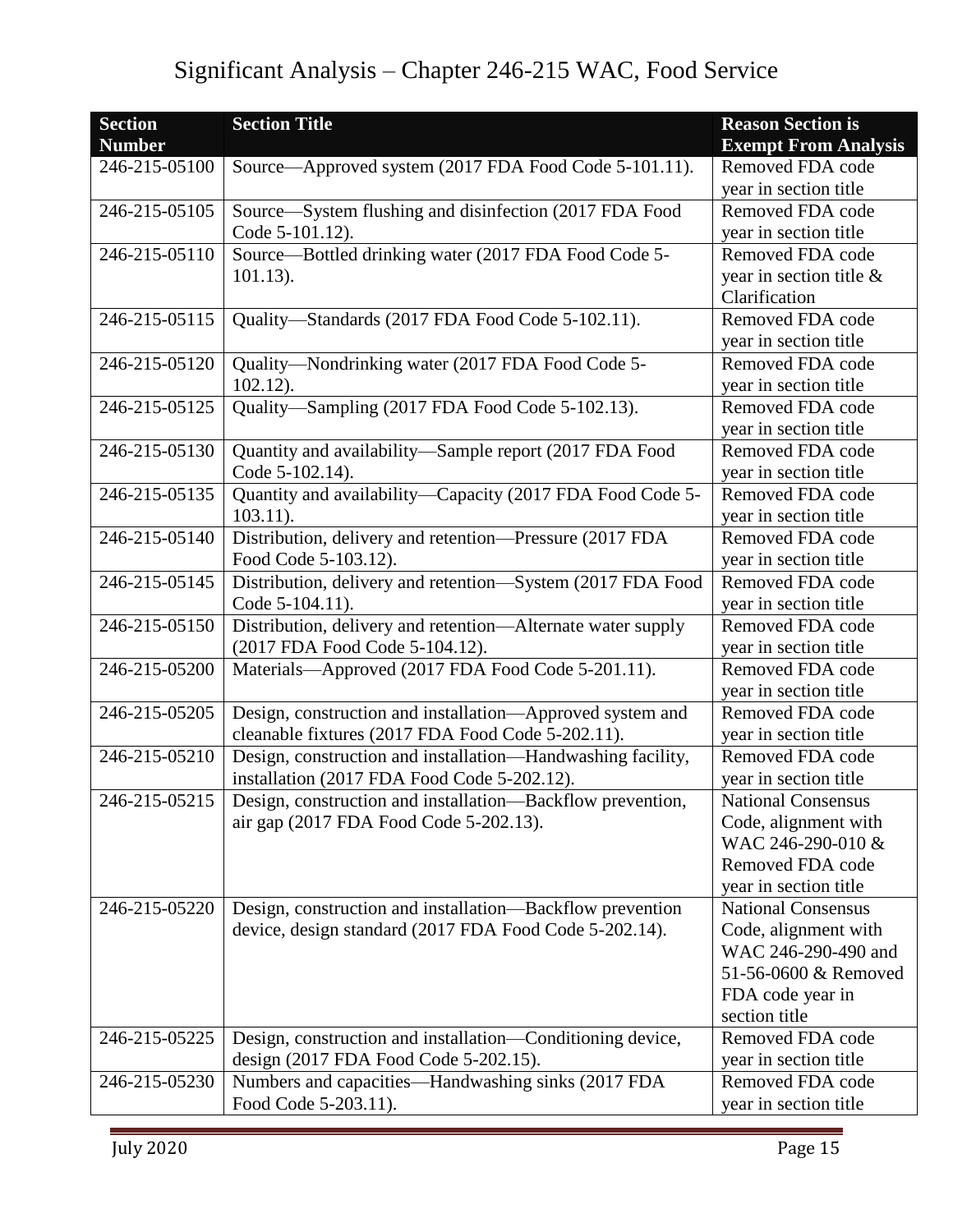| <b>Section</b> | <b>Section Title</b>                                       | <b>Reason Section is</b>    |
|----------------|------------------------------------------------------------|-----------------------------|
| <b>Number</b>  |                                                            | <b>Exempt From Analysis</b> |
| 246-215-05235  | Restrooms-Toilets and urinals (2017 FDA Food Code 5-       | Removed FDA code            |
|                | 203.12).                                                   | year in section title $\&$  |
|                |                                                            | added WAC definition        |
|                |                                                            | of an APPROVED air gap      |
|                |                                                            | from WAC 246-290-010        |
| 246-215-05240  | Service sink (2017 FDA Food Code 5-203.13).                | Removed FDA code            |
|                |                                                            | year in section title       |
| 246-215-05245  | Backflow prevention device, when required (2017 FDA Food   | Removed FDA code            |
|                | Code 5-203.14).                                            | year in section title       |
| 246-215-05250  | Backflow prevention carbonator.                            | Removed FDA code            |
|                |                                                            | year in section title       |
| 246-215-05260  | Location and placement of backflow prevention device (2017 | Removed FDA code            |
|                | FDA Food Code 5-204.12).                                   | year in section title       |
| 246-215-05265  | Location and placement of conditioning device (2017 FDA    | Removed FDA code            |
|                | Food Code 5-204.13).                                       | year in section title       |
| 246-215-05270  | Operation and maintenance—Using a handwashing sink (2017   | Removed FDA code            |
|                | FDA Food Code 5-205.11).                                   | year in section title       |
| 246-215-05275  | Operation and maintenance—Prohibiting a cross connection   | Removed FDA code            |
|                | (2017 FDA Food Code 5-205.12).                             | year in section title       |
| 246-215-05280  | Operation and maintenance—Scheduling inspection and        | Removed FDA code            |
|                | service for water system device (2017 FDA Food Code 5-     | year in section title $\&$  |
|                | $205.13$ ).                                                | added testing required in   |
|                |                                                            | WAC 51-56-0600              |
| 246-215-05285  | Operation and maintenance—Water reservoir of fogging       | Removed FDA code            |
|                | devices, cleaning (2017 FDA Food Code 5-205.14).           | year in section title       |
| 246-215-05290  | Operation and maintenance—System maintained in good        | Removed FDA code            |
|                | repair (2017 FDA Food Code 5-205.15).                      | year in section title       |
| 246-215-05300  | Materials-Approved (2017 FDA Food Code 5-301.11).          | Removed FDA code            |
|                |                                                            | year in section title       |
| 246-215-05305  | Design and construction—Enclosed system, sloped to drain   | Removed FDA code            |
|                | (2017 FDA Food Code 5-302.11).                             | year in section title       |
| 246-215-05310  | Design and construction—Inspection and cleaning port,      | Removed FDA code            |
|                | protected and secured (2017 FDA Food Code 5-302.12).       | year in section title       |
| 246-215-05315  | Design and construction—"V" type threads, use limitation   | Removed FDA code            |
|                | (2017 FDA Food Code 5-302.13).                             | year in section title       |
| 246-215-05320  | Design and construction—Tank vent, protected (2017 FDA     | Removed FDA code            |
|                | Food Code 5-302.14).                                       | year in section title       |
| 246-215-05325  | Design and construction-Inlet and outlet, sloped to drain  | Removed FDA code            |
|                | (2017 FDA Food Code 5-302.15).                             | year in section title       |
| 246-215-05330  | Design and construction-Hose, construction and             | Removed FDA code            |
|                | identification (2017 FDA Food Code 5-302.16).              | year in section title       |
| 246-215-05335  | Numbers and capacities—Filter, compressed air (2017 FDA    | Removed FDA code            |
|                | Food Code 5-303.11).                                       | year in section title       |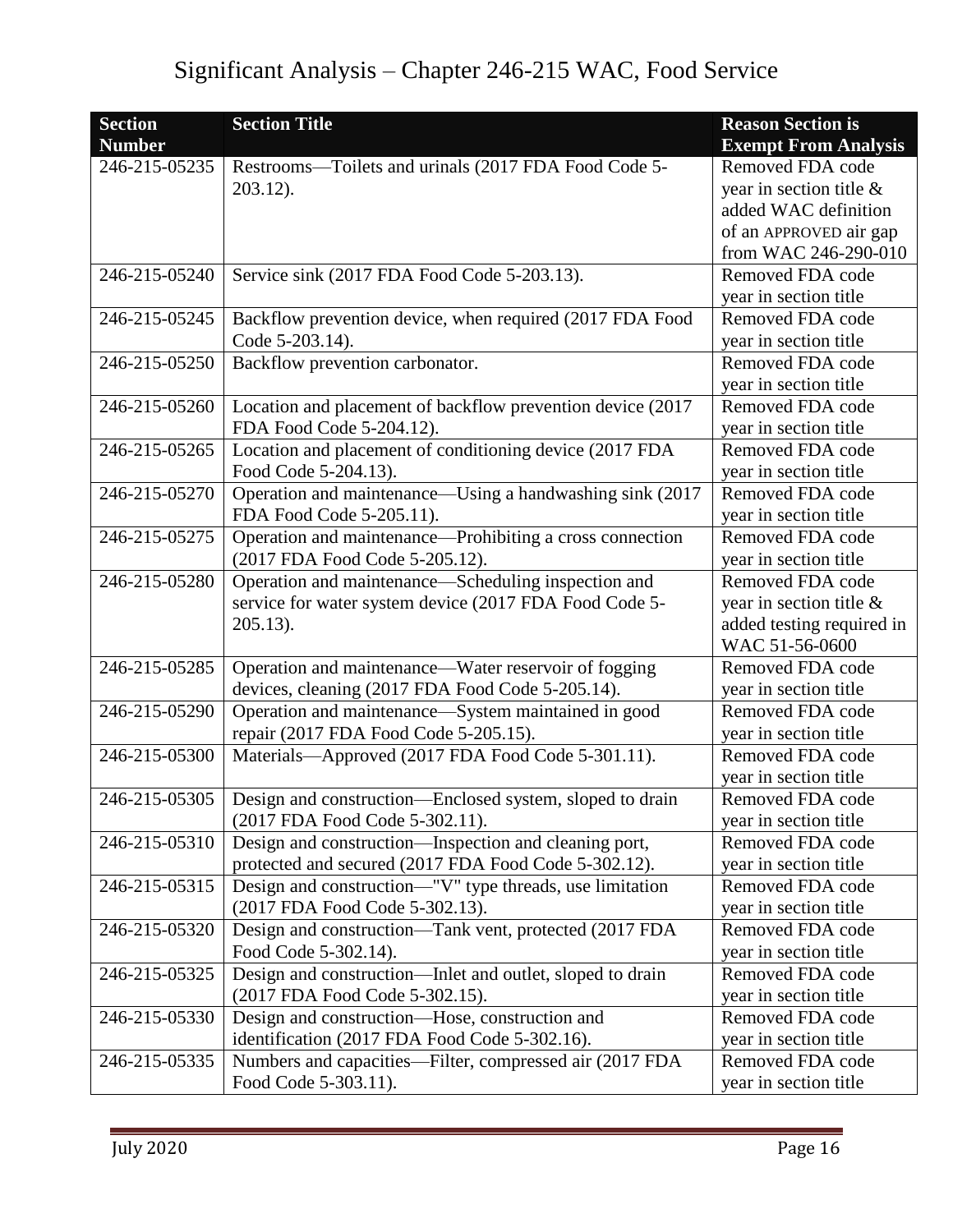| <b>Section</b> | <b>Section Title</b>                                                                                            | <b>Reason Section is</b>                  |
|----------------|-----------------------------------------------------------------------------------------------------------------|-------------------------------------------|
| <b>Number</b>  |                                                                                                                 | <b>Exempt From Analysis</b>               |
| 246-215-05340  | Numbers and capacities—Protective cover or device (2017)                                                        | Removed FDA code                          |
|                | FDA Food Code 5-303.12).                                                                                        | year in section title                     |
| 246-215-05345  | Numbers and capacities—Mobile food unit tank inlet (2017                                                        | Removed FDA code                          |
|                | FDA Food Code 5-303.13).                                                                                        | year in section title                     |
| 246-215-05350  | Operation and maintenance—System flushing and sanitation                                                        | Removed FDA code                          |
|                | (2017 FDA Food Code 5-304.11).                                                                                  | year in section title                     |
| 246-215-05355  | Operation and maintenance—Using a pump and hoses,                                                               | Removed FDA code                          |
|                | backflow prevention (2017 FDA Food Code 5-304.12).                                                              | year in section title                     |
| 246-215-05360  | Operation and maintenance—Protecting inlet, outlet, and hose                                                    | Removed FDA code                          |
|                | fitting (2017 FDA Food Code 5-304.13).                                                                          | year in section title                     |
| 246-215-05365  | Operation and maintenance—Tank, pump, and hoses,                                                                | Removed FDA code                          |
|                | dedication (2017 FDA Food Code 5-304.14).                                                                       | year in section title                     |
| 246-215-05400  | Mobile holding tank-Capacity and drainage (2017 FDA Food                                                        | Removed FDA code                          |
|                | Code 5-401.11).                                                                                                 | year in section title                     |
| 246-215-05405  | Retention, drainage, and delivery design, construction, and                                                     | Removed FDA code                          |
|                | installation—Establishment drainage system (2017 FDA Food                                                       | year in section title                     |
|                | Code 5-402.10).                                                                                                 |                                           |
| 246-215-05410  | Retention, drainage, and delivery design, construction, and                                                     | Removed FDA code                          |
|                | installation-Backflow prevention (2017 FDA Food Code 5-                                                         | year in section title                     |
|                | $402.11$ ).                                                                                                     |                                           |
| 246-215-05415  | Retention, drainage, and delivery location and placement—                                                       | Removed FDA code                          |
|                | Grease trap (2017 FDA Food Code 5-402.12).                                                                      | year in section title                     |
| 246-215-05420  | Retention, drainage, and delivery operation and                                                                 | Removed FDA code                          |
|                | maintenance—Conveying sewage (2017 FDA Food Code 5-                                                             | year in section title                     |
|                | $402.13$ ).                                                                                                     |                                           |
| 246-215-05425  | Retention, drainage, and delivery operation and                                                                 | Removed FDA code                          |
|                | maintenance—Removing mobile food unit wastes (2017 FDA                                                          | year in section title                     |
|                | Food Code 5-402.14).                                                                                            |                                           |
| 246-215-05430  | Retention, drainage, and delivery operation and                                                                 | Removed FDA code                          |
|                | maintenance—Flushing a waste retention tank (2017 FDA                                                           | year in section title                     |
|                | Food Code 5-402.15).                                                                                            |                                           |
| 246-215-05435  | Disposal facility design and construction-Approved sewage                                                       | Removed FDA code                          |
|                | disposal system (2017 FDA Food Code 5-403.11).                                                                  | year in section title<br>Removed FDA code |
| 246-215-05440  | Disposal facility design and construction-Other liquid wastes                                                   |                                           |
| 246-215-05500  | and rainwater (2017 FDA Food Code 5-403.12).<br>Facilities on the premises, materials, design, construction and | year in section title<br>Removed FDA code |
|                | installation—Indoor storage area (2017 FDA Food Code 5-                                                         |                                           |
|                |                                                                                                                 | year in section title                     |
| 246-215-05505  | $501.10$ ).<br>Facilities on the premises, materials, design, construction and                                  | Removed FDA code                          |
|                | installation-Outdoor storage surface (2017 FDA Food Code                                                        | year in section title                     |
|                | $5-501.11$ .                                                                                                    |                                           |
| 246-215-05510  | Facilities on the premises, materials, design, construction and                                                 | Removed FDA code                          |
|                | installation-Outdoor enclosure (2017 FDA Food Code 5-                                                           | year in section title                     |
|                | 501.12).                                                                                                        |                                           |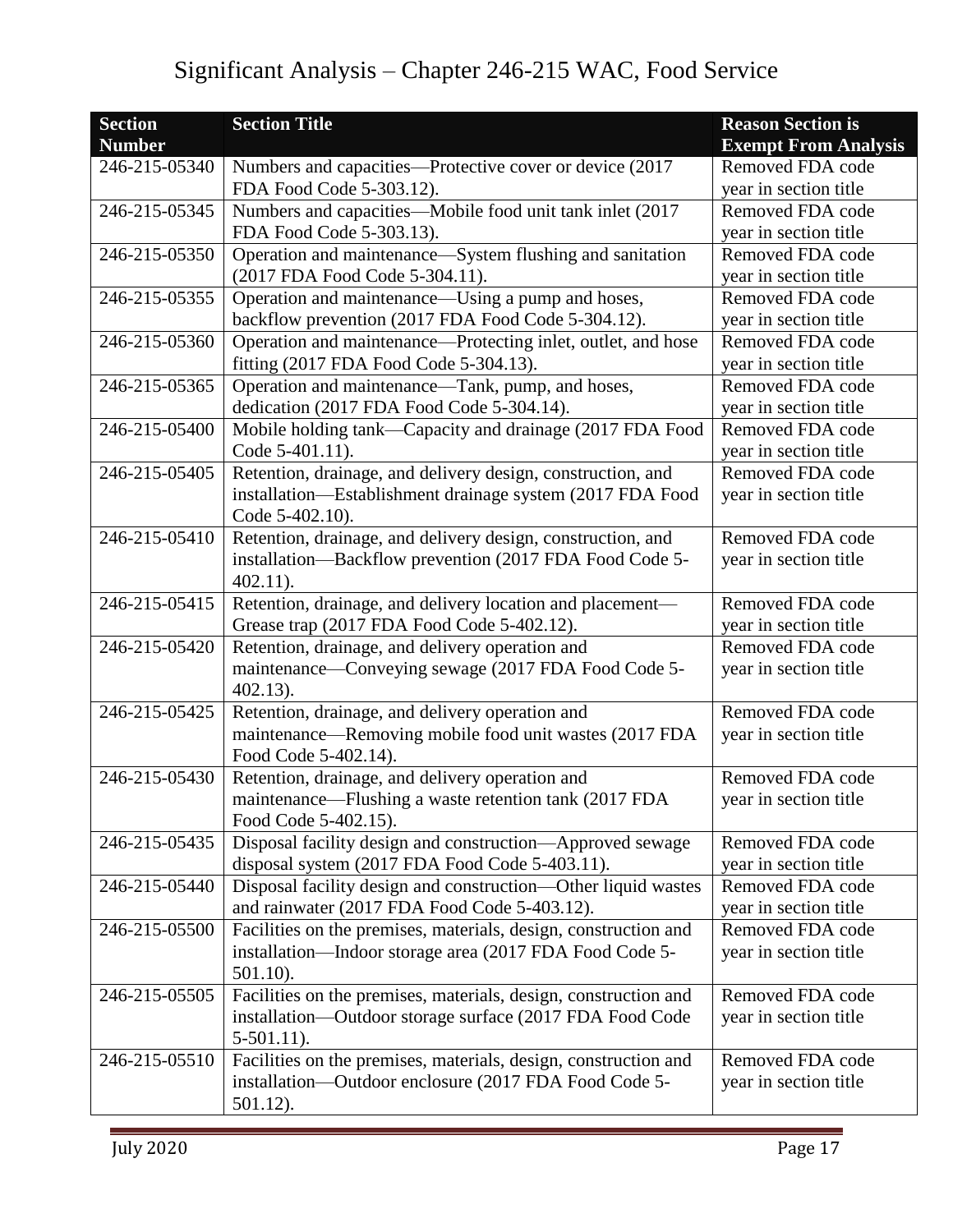| <b>Section</b> | <b>Section Title</b>                                            | <b>Reason Section is</b>    |
|----------------|-----------------------------------------------------------------|-----------------------------|
| <b>Number</b>  |                                                                 | <b>Exempt From Analysis</b> |
| 246-215-05515  | Facilities on the premises, materials, design, construction and | Removed FDA code            |
|                | installation-Receptacles (2017 FDA Food Code 5-501.13).         | year in section title       |
| 246-215-05520  | Facilities on the premises, materials, design, construction and | Removed FDA code            |
|                | installation—Receptacles in vending machines (2017 FDA          | year in section title       |
|                | Food Code 5-501.14).                                            |                             |
| 246-215-05525  | Facilities on the premises, materials, design, construction and | Removed FDA code            |
|                | installation—Outside receptacles (2017 FDA Food Code 5-         | year in section title       |
|                | $501.15$ ).                                                     |                             |
| 246-215-05530  | Facilities on the premises, numbers and capacities—Storage      | Removed FDA code            |
|                | areas, rooms, and receptacles, capacity and availability (2017  | year in section title       |
|                | FDA Food Code 5-501.16).                                        |                             |
| 246-215-05535  | Facilities on the premises, numbers and capacities—Toilet       | Removed FDA code            |
|                | room receptacle, covered (2017 FDA Food Code 5-501.17).         | year in section title       |
| 246-215-05540  | Facilities on the premises, numbers and capacities—Cleaning     | Removed FDA code            |
|                | implements and supplies (2017 FDA Food Code 5-501.18).          | year in section title       |
| 246-215-05545  | Facilities on the premises, location and placement—Storage      | Removed FDA code            |
|                | areas, redeeming machines, receptacles and waste handling       | year in section title       |
|                | units, location (2017 FDA Food Code 5-501.19).                  |                             |
| 246-215-05550  | Facilities on the premises, operation and maintenance-          | Removed FDA code            |
|                | Storing refuse, recyclables, and returnables (2017 FDA Food     | year in section title       |
|                | Code 5-501.110).                                                |                             |
| 246-215-05555  | Facilities on the premises, operation and maintenance-Areas,    | Removed FDA code            |
|                | enclosures, and receptacles, good repair (2017 FDA Food         | year in section title       |
|                | Code 5-501.111).                                                |                             |
| 246-215-05560  | Facilities on the premises, operation and maintenance-          | Removed FDA code            |
|                | Outside storage prohibitions (2017 FDA Food Code 5-             | year in section title       |
|                | 501.112).                                                       |                             |
| 246-215-05565  | Facilities on the premises, operation and maintenance-          | Removed FDA code            |
|                | Covering receptacles (2017 FDA Food Code 5-501.113).            | year in section title       |
| 246-215-05570  | Facilities on the premises, operation and maintenance—Using     | Removed FDA code            |
|                | drain plugs (2017 FDA Food Code 5-501.114).                     | year in section title       |
| 246-215-05575  | Facilities on the premises, operation and maintenance-          | Removed FDA code            |
|                | Maintaining refuse areas and enclosures (2017 FDA Food          | year in section title       |
|                | Code 5-501.115).                                                |                             |
| 246-215-05580  | Facilities on the premises, operation and maintenance-          | Removed FDA code            |
|                | Cleaning receptacles (2017 FDA Food Code 5-501.116).            | year in section title       |
| 246-215-05585  | Removal—Frequency (2017 FDA Food Code 5-502.11).                | Removed FDA code            |
|                |                                                                 | year in section title       |
| 246-215-05590  | Removal—Receptacles or vehicles (2017 FDA Food Code 5-          | Removed FDA code            |
|                | $502.12$ ).                                                     | year in section title       |
| 246-215-05595  | Facilities for disposal and recycling-Community or              | Removed FDA code            |
|                | individual facility (2017 FDA Food Code 5-503.11).              | year in section title       |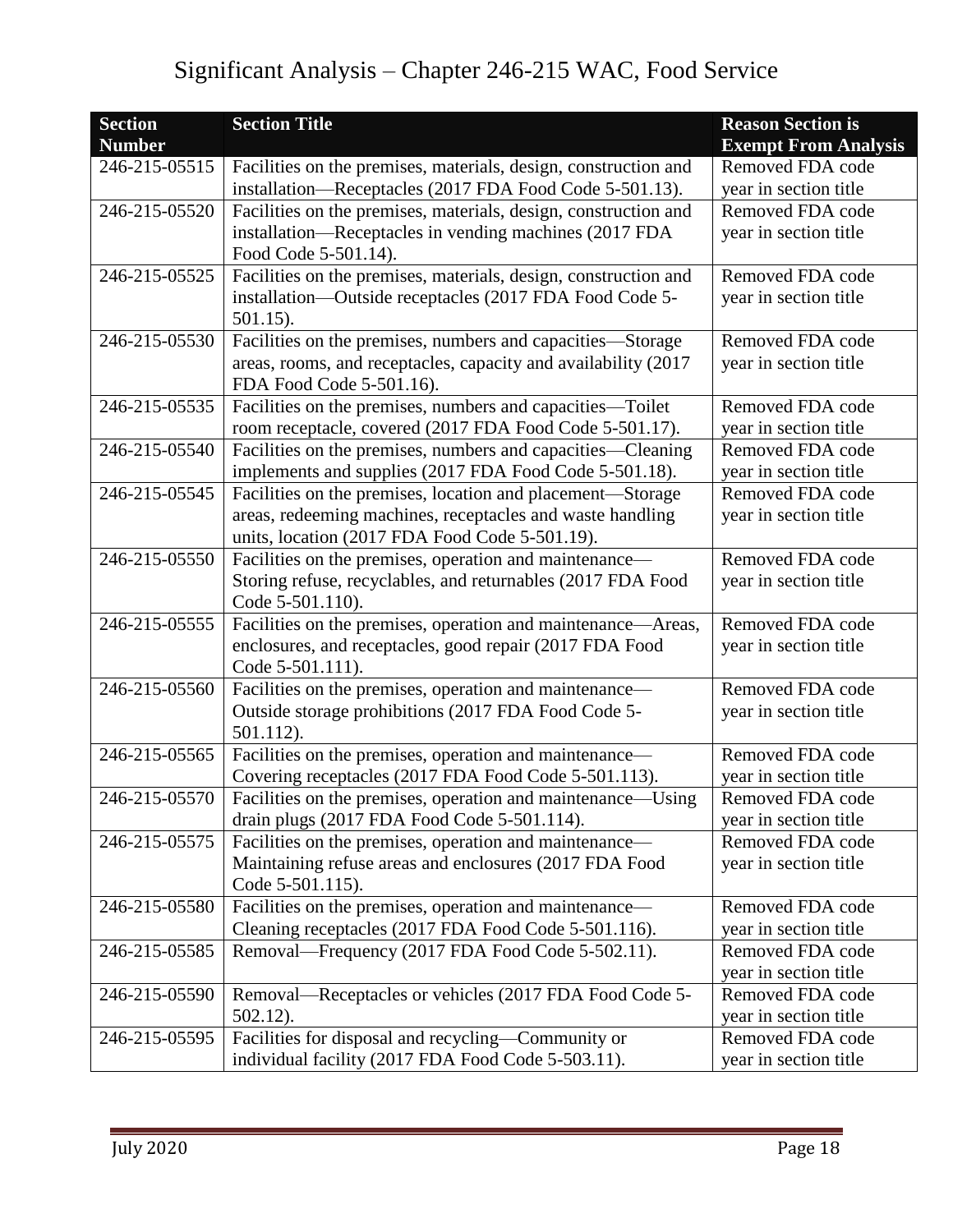| <b>Section</b> | <b>Section Title</b>                                           | <b>Reason Section is</b>    |
|----------------|----------------------------------------------------------------|-----------------------------|
| <b>Number</b>  |                                                                | <b>Exempt From Analysis</b> |
| 246-215-06100  | Indoor areas—Surface characteristics (2017 FDA Food Code       | Removed FDA code            |
|                | $6-101.11$ .                                                   | year in section title $\&$  |
|                |                                                                | Clarification               |
| 246-215-06105  | Outdoor areas—Surface characteristics (2017 FDA Food Code      | Removed FDA code            |
|                | $6-102.11$ .                                                   | year in section title       |
| 246-215-06200  | Cleanability-Floors, walls and ceilings (2017 FDA Food         | Removed FDA code            |
|                | Code 6-201.11).                                                | year in section title       |
| 246-215-06205  | Cleanability—Floors, walls, and ceilings, utility lines (2017) | Removed FDA code            |
|                | FDA Food Code 6-201.12).                                       | year in section title       |
| 246-215-06210  | Cleanability-Floor and wall junctures, covered and enclosed    | Removed FDA code            |
|                | or sealed (2017 FDA Food Code 6-201.13).                       | year in section title       |
| 246-215-06215  | Cleanability—Floor carpeting, restriction and installation     | Removed FDA code            |
|                | (2017 FDA Food Code 6-201.14).                                 | year in section title       |
| 246-215-06220  | Cleanability-Floor covering, mats and duckboards (2017         | Removed FDA code            |
|                | FDA Food Code 6-201.15).                                       | year in section title       |
| 246-215-06225  | Cleanability-Wall and ceiling coverings and coatings (2017     | Removed FDA code            |
|                | FDA Food Code 6-201.16).                                       | year in section title       |
| 246-215-06230  | Cleanability-Walls and ceilings, attachments (2017 FDA         | Removed FDA code            |
|                | Food Code 6-201.17).                                           | year in section title       |
| 246-215-06235  | Cleanability-Walls and ceilings, studs, joists, and rafters    | Removed FDA code            |
|                | (2017 FDA Food Code 6-201.18).                                 | year in section title       |
| 246-215-06240  | Functionality-Light bulbs, protective shielding (2017 FDA      | Removed FDA code            |
|                | Food Code 6-202.11).                                           | year in section title       |
| 246-215-06245  | Functionality-Heating, ventilating, air conditioning system    | Removed FDA code            |
|                | vents (2017 FDA Food Code 6-202.12).                           | year in section title       |
| 246-215-06250  | Functionality—Insect control devices, design and installation  | Removed FDA code            |
|                | (2017 FDA Food Code 6-202.13).                                 | year in section title       |
| 246-215-06255  | Functionality-Toilet rooms, enclosed (2017 FDA Food Code       | Removed FDA code            |
|                | $6-202.14$ ).                                                  | year in section title       |
| 246-215-06260  | Functionality-Outer openings, protected (2017 FDA Food         | Removed FDA code            |
|                | Code 6-202.15).                                                | year in section title       |
| 246-215-06265  | Functionality—Exterior walls and roofs, protective barrier     | Removed FDA code            |
|                | (2017 FDA Food Code 6-202.16).                                 | year in section title       |
| 246-215-06270  | Functionality-Outdoor food vending areas, overhead             | Removed FDA code            |
|                | protection (2017 FDA Food Code 6-202.17).                      | year in section title       |
| 246-215-06275  | Functionality—Outdoor servicing areas, overhead protection     | Removed FDA code            |
|                | (2017 FDA Food Code 6-202.18).                                 | year in section title       |
| 246-215-06280  | Functionality-Outdoor walking and driving surfaces, graded     | Removed FDA code            |
|                | to drain (2017 FDA Food Code 6-202.19).                        | year in section title       |
| 246-215-06285  | Functionality-Outdoor refuse areas (2017 FDA Food Code 6-      | Removed FDA code            |
|                | 202.110).                                                      | year in section title       |
| 246-215-06290  | Functionality—Private homes and living or sleeping quarters,   | Removed FDA code            |
|                | use prohibition (2017 FDA Food Code 6-202.111).                | year in section title $\&$  |
|                |                                                                | Clarification               |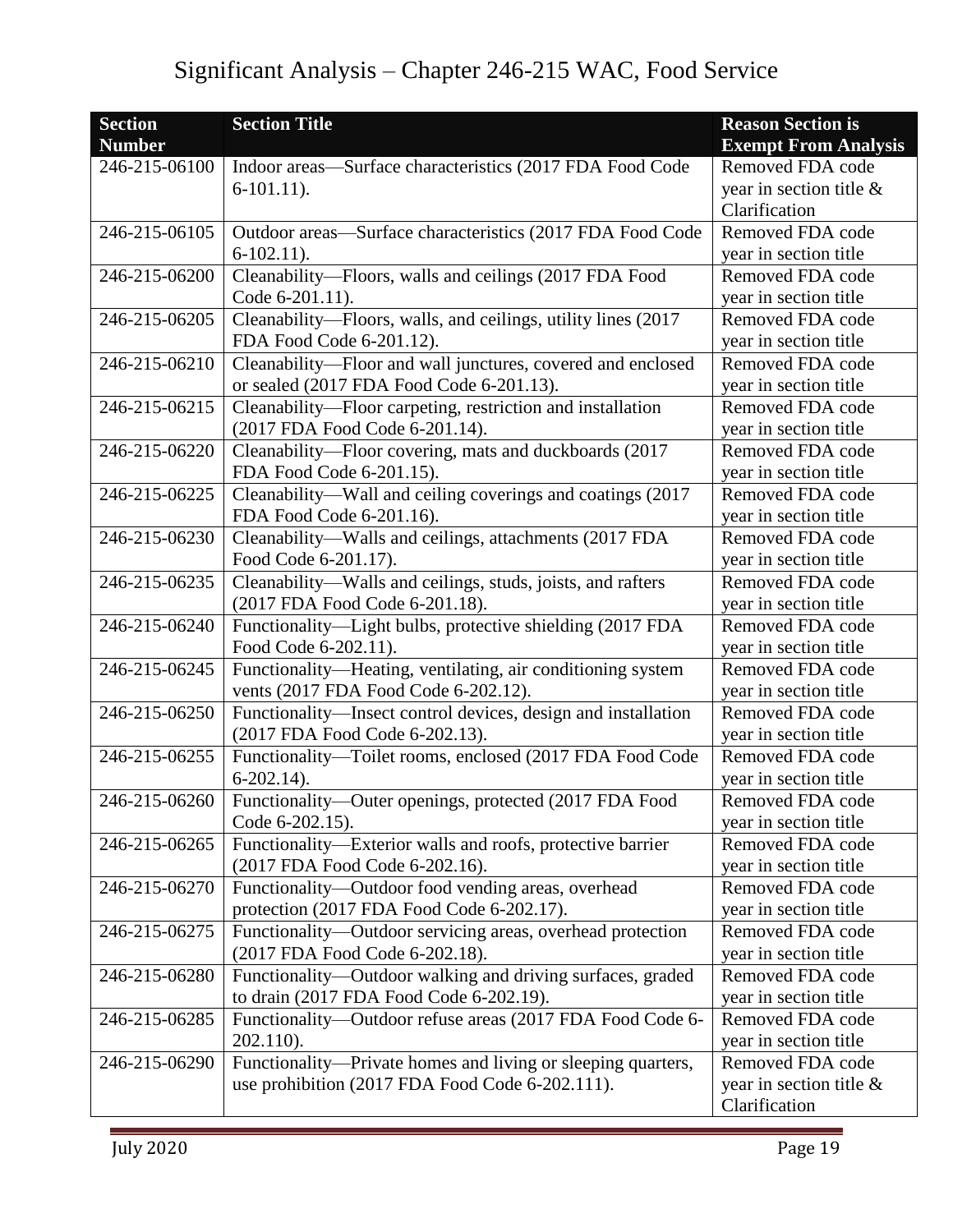| <b>Section</b> | <b>Section Title</b>                                         | <b>Reason Section is</b>    |
|----------------|--------------------------------------------------------------|-----------------------------|
| <b>Number</b>  |                                                              | <b>Exempt From Analysis</b> |
| 246-215-06295  | Functionality—Living or sleeping quarters, separation (2017) | Removed FDA code            |
|                | FDA Food Code 6-202.112).                                    | year in section title       |
| 246-215-06300  | Handwashing sinks-Minimum number (2017 FDA Food              | Removed FDA code            |
|                | Code 6-301.10).                                              | year in section title       |
| 246-215-06305  | Handwashing sinks-Handwashing cleanser, availability         | Removed FDA code            |
|                | (2017 FDA Food Code 6-301.11).                               | year in section title       |
| 246-215-06310  | Handwashing sinks-Hand-drying provision (2017 FDA Food       | Removed FDA code            |
|                | Code 6-301.12).                                              | year in section title &     |
|                |                                                              | Clarification               |
| 246-215-06315  | Handwashing sinks—Handwashing aids and devices, use          | Removed FDA code            |
|                | restriction (2017 FDA Food Code 6-301.13).                   | year in section title       |
| 246-215-06320  | Handwashing sinks - Handwashing signage (2017 FDA Food       | Removed FDA code            |
|                | Code 6-301.14).                                              | year in section title       |
| 246-215-06325  | Handwashing sinks - Disposable towels, waste receptacle      | Removed FDA code            |
|                | (2017 FDA Food Code 6-301.20).                               | year in section title       |
| 246-215-06330  | Toilets and urinals-Minimum number (2017 FDA Food Code       | Removed FDA code            |
|                | $6-302.10$ ).                                                | year in section title       |
| 246-215-06335  | Toilets and urinals-Toilet tissue, availability (2017 FDA    | Removed FDA code            |
|                | Food Code 6-302.11).                                         | year in section title       |
| 246-215-06340  | Lighting—Intensity (2017 FDA Food Code 6-303.11).            | Removed FDA code            |
|                |                                                              | year in section title       |
| 246-215-06345  | Ventilation-Mechanical (2017 FDA Food Code 6-304.11).        | Removed FDA code            |
|                |                                                              | year in section title       |
| 246-215-06350  | Dressing areas and lockers—Designation (2017 FDA Food        | Removed FDA code            |
|                | Code 6-305.11).                                              | year in section title       |
| 246-215-06355  | Service sinks—Availability (2017 FDA Food Code 6-306.10).    | Removed FDA code            |
|                |                                                              | year in section title       |
| 246-215-06400  | Handwashing sinks—Conveniently located (2017 FDA Food        | Removed FDA code            |
|                | Code 6-401.10).                                              | year in section title       |
| 246-215-06405  | Toilet rooms—Convenience and accessibility (2017 FDA         | Removed FDA code            |
|                | Food Code 6-402.11).                                         | year in section title       |
| 246-215-06410  | Employee accommodations-Designated areas (2017 FDA           | Removed FDA code            |
|                | Food Code 6-403.11).                                         | year in section title       |
| 246-215-06415  | Distressed merchandise—Segregation and location (2017 FDA    | Removed FDA code            |
|                | Food Code 6-404.11).                                         | year in section title       |
| 246-215-06420  | Refuse, recyclables, and returnables—Receptacles, waste      | Removed FDA code            |
|                | handling units, and designated storage areas (2017 FDA Food  | year in section title       |
|                | Code 6-405.10).                                              |                             |
| 246-215-06500  | Methods—Repairing (2017 FDA Food Code 6-501.11).             | Removed FDA code            |
|                |                                                              | year in section title       |
| 246-215-06505  | Methods—Cleaning, frequency and restrictions (2017 FDA       | Removed FDA code            |
|                | Food Code 6-501.12).                                         | year in section title       |
| 246-215-06510  | Methods-Cleaning floors, dustless methods (2017 FDA Food     | Removed FDA code            |
|                | Code 6-501.13).                                              | year in section title       |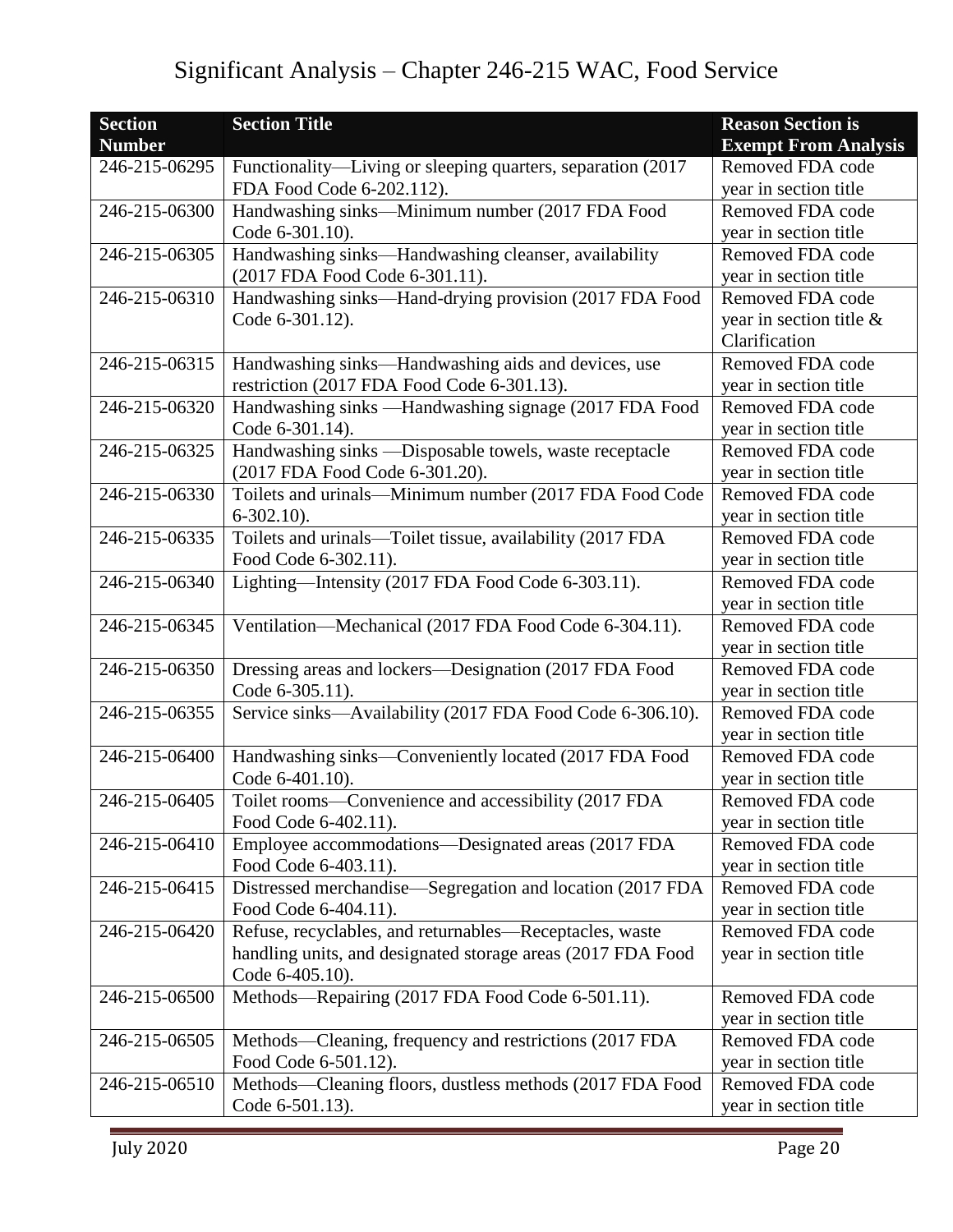| <b>Section</b>      | <b>Section Title</b>                                       | <b>Reason Section is</b>    |
|---------------------|------------------------------------------------------------|-----------------------------|
| <b>Number</b>       |                                                            | <b>Exempt From Analysis</b> |
| 246-215-06515       | Methods—Cleaning ventilation systems, nuisance and         | Removed FDA code            |
|                     | discharge prohibition (2017 FDA Food Code 6-501.14).       | year in section title       |
| 246-215-06520       | Methods—Cleaning maintenance tools, preventing             | Removed FDA code            |
|                     | contamination (2017 FDA Food Code 6-501.15).               | year in section title       |
| 246-215-06525       | Methods-Drying mops (2017 FDA Food Code 6-501.16).         | Removed FDA code            |
|                     |                                                            | year in section title       |
| 246-215-06530       | Methods—Absorbent materials on floors, use limitations     | Removed FDA code            |
|                     | (2017 FDA Food Code 6-501.17).                             | year in section title       |
| 246-215-06535       | Methods-Cleaning of plumbing fixtures (2017 FDA Food       | Removed FDA code            |
|                     | Code 6-501.18).                                            | year in section title       |
| 246-215-06540       | Methods-Closing toilet room doors (2017 FDA Food Code      | Removed FDA code            |
|                     | $6-501.19$ .                                               | year in section title       |
| 246-215-06545       | Methods-Using dressing rooms and lockers (2017 FDA Food    | Removed FDA code            |
|                     | Code 6-501.110).                                           | year in section title       |
| 246-215-06550       | Methods—Controlling pests (2017 FDA Food Code 6-           | Removed FDA code            |
|                     | 501.111).                                                  | year in section title       |
| 246-215-06555       | Methods-Removing dead or trapped birds, insects, rodents,  | Removed FDA code            |
|                     | and other pests (2017 FDA Food Code 6-501.112).            | year in section title       |
| 246-215-06560       | Methods-Storing maintenance tools (2017 FDA Food Code      | Removed FDA code            |
|                     | $6-501.113$ .                                              | year in section title       |
| 246-215-06565       | Methods-Maintaining premises, unnecessary items and litter | Removed FDA code            |
|                     | (2017 FDA Food Code 6-501.114).                            | year in section title       |
| 246-215-07100       | Original containers-Identifying information, prominence    | Removed FDA code            |
|                     | (2017 FDA Food Code 7-101.11).                             | year in section title       |
| $246 - 215 - 07105$ | Working containers-Common name (2017 FDA Food Code         | Removed FDA code            |
|                     | $7-102.11$ .                                               | year in section title       |
| 246-215-07200       | Storage-Separation (2017 FDA Food Code 7-201.11).          | Removed FDA code            |
|                     |                                                            | year in section title       |
| 246-215-07205       | Presence and use—Restriction (2017 FDA Food Code 7-        | Removed FDA code            |
|                     | $202.11$ ).                                                | year in section title       |
| 246-215-07210       | Presence and use-Conditions of use (2017 FDA Food Code     | Removed FDA code            |
|                     | $7-202.12$ ).                                              | year in section title       |
| 246-215-07215       | Container prohibitions-Poisonous or toxic material         | Removed FDA code            |
|                     | containers (2017 FDA Food Code 7-203.11).                  | year in section title       |
| 246-215-07220       | Chemicals—Sanitizers, criteria (2017 FDA Food Code 7-      | <b>National Consensus</b>   |
|                     | $204.11$ ).                                                | Code & Removed FDA          |
|                     |                                                            | code year in section title  |
| 246-215-07225       | Chemicals—Chemicals for washing, treatment, storage, and   | <b>National Consensus</b>   |
|                     | processing fruits and vegetables, criteria (2017 FDA Food  | Code & Removed FDA          |
|                     | Code 7-204.12).                                            | code year in section title  |
| 246-215-07230       | Chemicals—Boiler water additives, criteria (2017 FDA Food  | Removed FDA code            |
|                     | Code 7-204.13).                                            | year in section title       |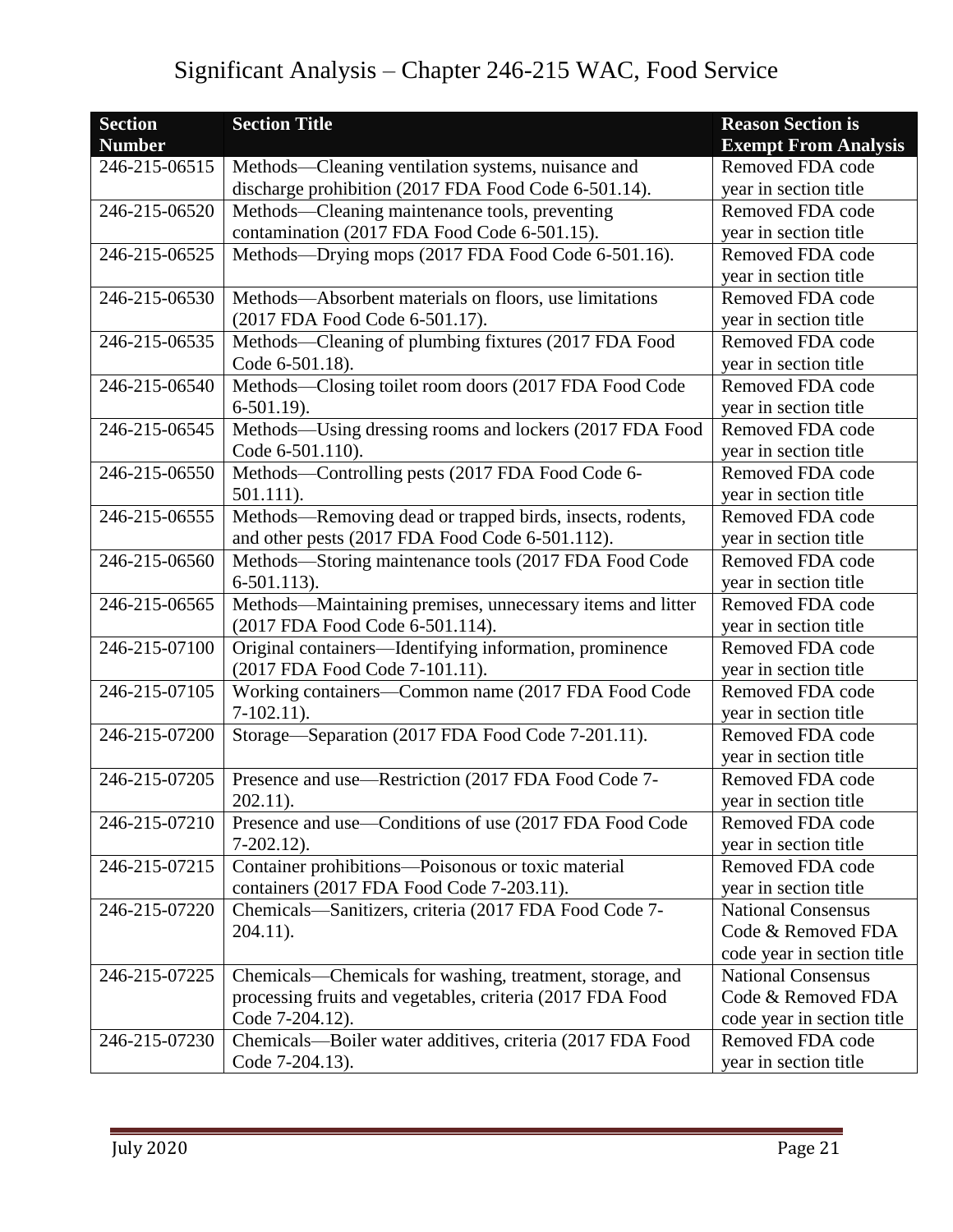| <b>Section</b><br><b>Number</b> | <b>Section Title</b>                                                        | <b>Reason Section is</b><br><b>Exempt From Analysis</b> |
|---------------------------------|-----------------------------------------------------------------------------|---------------------------------------------------------|
| 246-215-07235                   | Chemicals—Drying agents, criteria (2017 FDA Food Code 7-                    | <b>National Consensus</b>                               |
|                                 | 204.14).                                                                    | Code & Removed FDA                                      |
|                                 |                                                                             | code year in section title                              |
| 246-215-07240                   | Lubricants-Incidental food contact, criteria (2017 FDA Food                 | Removed FDA code                                        |
|                                 | Code 7-205.11).                                                             | year in section title                                   |
| 246-215-07245                   | Pesticides—Restricted use pesticides, criteria (2017 FDA                    | Removed FDA code                                        |
|                                 | Food Code 7-206.11).                                                        | year in section title                                   |
| 246-215-07250                   | Pesticides-Rodent bait stations (2017 FDA Food Code 7-                      | Removed FDA code                                        |
|                                 | $206.12$ ).                                                                 | year in section title                                   |
| 246-215-07255                   | Pesticides—Tracking powders, pest control and monitoring                    | Removed FDA code                                        |
|                                 | (2017 FDA Food Code 7-206.13).                                              | year in section title                                   |
| 246-215-07260                   | Medicines-Restriction and storage (2017 FDA Food Code 7-                    | Removed FDA code                                        |
|                                 | $207.11$ ).                                                                 | year in section title                                   |
| 246-215-07265                   | Medicines—Refrigerated medicines, storage (2017 FDA Food                    | Removed FDA code                                        |
|                                 | Code 7-207.12).                                                             | year in section title                                   |
| 246-215-07270                   | First-aid supplies-Storage (2017 FDA Food Code 7-208.11).                   | Removed FDA code                                        |
|                                 |                                                                             | year in section title                                   |
| 246-215-07275                   | Other personal care items-Storage (2017 FDA Food Code 7-                    | Removed FDA code                                        |
|                                 | $209.11$ ).                                                                 | year in section title                                   |
| 246-215-07300                   | Storage and display—Separation (2017 FDA Food Code 7-                       | Removed FDA code                                        |
|                                 | $301.11$ ).                                                                 | year in section title                                   |
| 246-215-08100                   | Use for intended purpose—Public health protection (2017                     | Removed FDA code                                        |
|                                 | FDA Food Code 8-101.10).                                                    | year in section title                                   |
| 246-215-08105                   | Additional requirements-Preventing health hazards,                          | Removed FDA code                                        |
|                                 | provision for conditions not addressed (2017 FDA Food Code<br>$8-102.10$ ). | year in section title                                   |
| 246-215-08110                   | Variances—Modifications and waivers (2017 FDA Food Code                     | Removed FDA code                                        |
|                                 | 8-103.10).                                                                  | year in section title                                   |
| 246-215-08115                   | Variances-Documentation of proposed VARIANCE and                            | Removed FDA code                                        |
|                                 | justification (2017 FDA Food Code 8-103.11).                                | year in section title                                   |
| 246-215-08120                   | Variances—Conformance with approved procedures (2017)                       | <b>National Consensus</b>                               |
|                                 | FDA Food Code 8-103.12).                                                    | Code & Removed FDA                                      |
|                                 |                                                                             | code year in section title                              |
| 246-215-08200                   | Facility and operating plans—When plans are required (2017                  | Removed FDA code                                        |
|                                 | FDA Food Code 8-201.11).                                                    | year in section title                                   |
| 246-215-08205                   | Facility and operating plans-Contents of the plans and                      | Removed FDA code                                        |
|                                 | specifications (2017 FDA Food Code 8-201.12).                               | year in section title                                   |
| 246-215-08210                   | Facility and operating plans—When a HACCP plan is required                  | Removed FDA code                                        |
|                                 | (2017 FDA Food Code 8-201.13).                                              | year in section title                                   |
| 246-215-08215                   | Facility and operating plans—Contents of a HACCP plan                       | <b>National Consensus</b>                               |
|                                 | (2017 FDA Food Code 8-201.14).                                              | Code & Removed FDA                                      |
|                                 |                                                                             | code year in section title                              |
| 246-215-08220                   | Trade secrets (2017 FDA Food Code 8-202.10).                                | Removed FDA code                                        |
|                                 |                                                                             | year in section title                                   |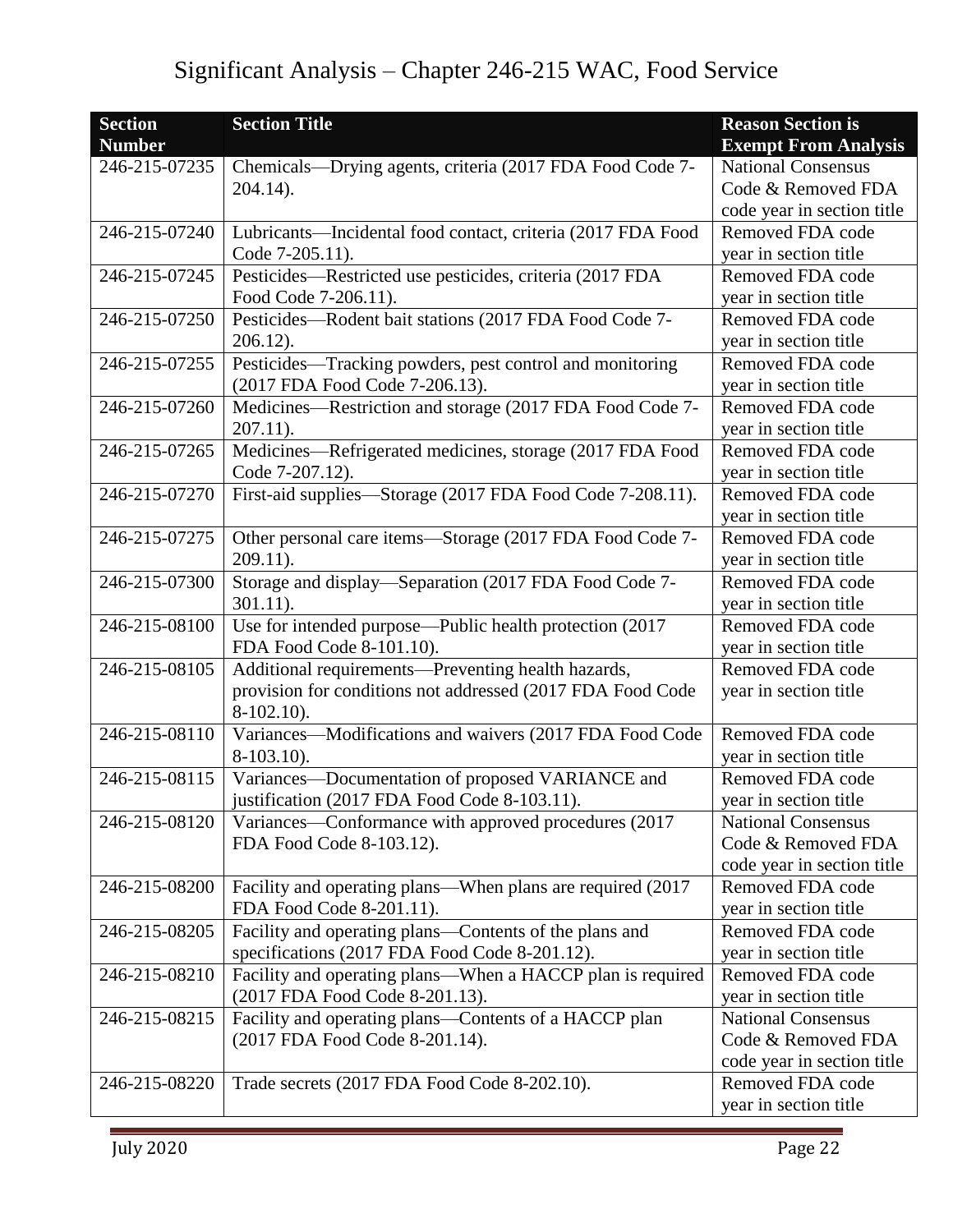| <b>Section</b> | <b>Section Title</b>                                          | <b>Reason Section is</b>    |
|----------------|---------------------------------------------------------------|-----------------------------|
| <b>Number</b>  |                                                               | <b>Exempt From Analysis</b> |
| 246-215-08225  | Construction inspection and approval—Preoperational           | Removed FDA code            |
|                | inspections (2017 FDA Food Code 8-203.10).                    | year in section title       |
| 246-215-08300  | Requirement—Prerequisite for operation (2017 FDA Food         | Removed FDA code            |
|                | Code 8-301.11).                                               | year in section title       |
| 246-215-08310  | Application procedure—Submission thirty calendar days         | Removed FDA code            |
|                | before proposed opening (2017 FDA Food Code 8-302.11).        | year in section title       |
| 246-215-08315  | Application procedure—Form of submission (2017 FDA Food       | Removed FDA code            |
|                | Code 8-302.12).                                               | year in section title       |
| 246-215-08320  | Application procedure—Qualifications and responsibilities of  | Removed FDA code            |
|                | applicants (2017 FDA Food Code 8-302.13).                     | year in section title       |
| 246-215-08330  | Issuance-New, converted, or remodeled establishments          | Removed FDA code            |
|                | (2017 FDA Food Code 8-303.10).                                | year in section title       |
| 246-215-08335  | Issuance—Existing establishments, permit renewal, and         | Removed FDA code            |
|                | change of ownership (2017 FDA Food Code 8-303.20).            | year in section title       |
| 246-215-08340  | Issuance—Denial of application for permit, notice (2017 FDA   | Removed FDA code            |
|                | Food Code 8-303.30).                                          | year in section title       |
| 246-215-08345  | Conditions of retention-Responsibilities of the regulatory    | Removed FDA code            |
|                | authority (2017 FDA Food Code 8-304.10).                      | year in section title       |
| 246-215-08350  | Conditions of retention—Responsibilities of the permit holder | <b>National Consensus</b>   |
|                | (2017 FDA Food Code 8-304.11).                                | Code & Removed FDA          |
|                |                                                               | code year in section title  |
| 246-215-08355  | Conditions of retention-Permits not transferable (2017 FDA    | Removed FDA code            |
|                | Food Code 8-304.20).                                          | year in section title       |
| 246-215-08400  | Frequency—Establishing inspection interval (2017 FDA Food     | Removed FDA code            |
|                | Code 8-401.10).                                               | year in section title $\&$  |
|                |                                                               | Clarification               |
| 246-215-08405  | Frequency-Performance- and risk-based (2017 FDA Food          | Removed FDA code            |
|                | Code 8-401.20).                                               | year in section title       |
| 246-215-08410  | Frequency-Competency of inspectors (2017 FDA Food Code        | <b>National Consensus</b>   |
|                | $8-402.10$ ).                                                 | Code & Removed FDA          |
|                |                                                               | code year in section title  |
| 246-215-08415  | Access—Allowed at reasonable times after due notice (2017)    | Removed FDA code            |
|                | FDA Food Code 8-402.11).                                      | year in section title       |
| 246-215-08420  | Access-Refusal, notification of right to access, and final    | Removed FDA code            |
|                | request for access (2017 FDA Food Code 8-402.20).             | year in section title       |
| 246-215-08425  | Access—Refusal, reporting (2017 FDA Food Code 8-402.30).      | Removed FDA code            |
|                |                                                               | year in section title       |
| 246-215-08430  | Report of findings—Documenting information and                | Removed FDA code            |
|                | observations (2017 FDA Food Code 8-403.10).                   | year in section title       |
| 246-215-08435  | Report of findings—Specifying time frame for corrections      | Removed FDA code            |
|                | (2017 FDA Food Code 8-403.20).                                | year in section title       |
| 246-215-08440  | Report of findings—Issuing report and obtaining               | Removed FDA code            |
|                | acknowledgment of receipt (2017 FDA Food Code 8-403.30).      | year in section title       |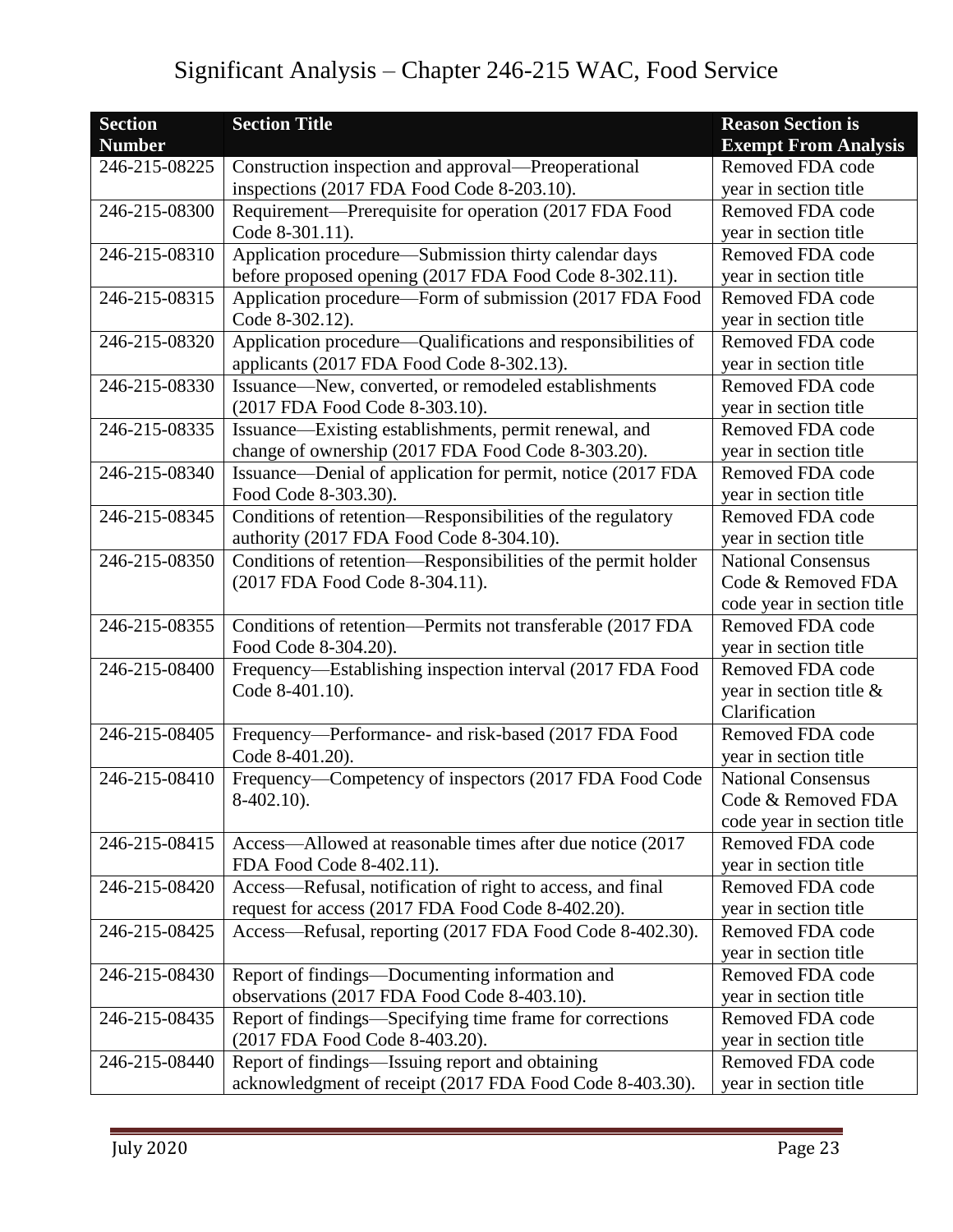| <b>Section</b> | <b>Section Title</b>                                                              | <b>Reason Section is</b>    |
|----------------|-----------------------------------------------------------------------------------|-----------------------------|
| <b>Number</b>  |                                                                                   | <b>Exempt From Analysis</b> |
| 246-215-08445  | Report of findings—Refusal to sign acknowledgment (2017                           | Removed FDA code            |
|                | FDA Food Code 8-403.40).                                                          | vear in section title       |
| 246-215-08450  | Report of findings—Public information (2017 FDA Food                              | Removed FDA code            |
|                | Code 8-403.50).                                                                   | year in section title       |
| 246-215-08455  | Imminent health hazard—Ceasing operations and reporting                           | <b>National Consensus</b>   |
|                | (2017 FDA Food Code 8-404.11).                                                    | Code & Removed FDA          |
|                |                                                                                   | code year in section title  |
| 246-215-08460  | Imminent health hazard—Resumption of operations (2017                             | Removed FDA code            |
|                | FDA Food Code 8-404.12).                                                          | year in section title       |
| 246-215-08500  | Investigation and control-Obtaining information-Personal                          | Removed FDA code            |
|                | history of illness, medical examination, and specimen analysis                    | year in section title       |
|                | (2017 FDA Food Code 8-501.10).                                                    |                             |
| 246-215-08505  | Investigation and control—Restriction or exclusion of food                        | Removed FDA code            |
|                | employee, or summary suspension of permit (2017 FDA Food                          | year in section title       |
|                | Code 8-501.20).                                                                   |                             |
| 246-215-08510  | Investigation and control—Restriction or exclusion order:                         | Removed FDA code            |
|                | Warning or hearing not required, information required in order                    | year in section title       |
|                | (2017 FDA Food Code 8-501.30).                                                    |                             |
| 246-215-08515  | Investigation and control—Removal of exclusion or restriction<br>Removed FDA code |                             |
|                | (2017 FDA Food Code 8-501.40).                                                    | year in section title       |
| 246-215-08520  | Investigation and control-Procedure when disease                                  | Removed FDA code            |
|                | transmission is suspected.                                                        | year in section title       |
| 246-215-08600  | Permits required, suspension, revocation, enforcement.                            | Removed FDA code            |
|                |                                                                                   | year in section title       |
| 246-215-08605  | Service of notice.                                                                | Removed FDA code            |
|                |                                                                                   | year in section title       |
| 246-215-08610  | Hearings.                                                                         | Removed FDA code            |
|                |                                                                                   | year in section title       |
| 246-215-09110  | Plan approval—Plan review.                                                        | Clarification               |
| 246-215-09120  | Additional requirements-Standard operating procedures.                            | Clarification               |
| 246-215-09127  | NEW: Commissary Exemption                                                         | Dictated by RCW             |
|                |                                                                                   | 43.20.148                   |
| 246-215-09130  | REPEALED: Cooking thickness—Cooking raw meats.                                    | Repealed                    |
| 246-215-09180  | REPEALED: Movable buildings-Lack of permanent                                     | Repealed                    |
|                | plumbing.                                                                         |                             |
| 246-215-09210  | Potentially hazardous food-Temperature control.                                   | Clarification               |
| 246-215-09215  | Thawing thickness-Thawing potentially hazardous foods.                            | Clarification               |
| 246-215-09300  | Residential kitchen-Requirements and restrictions.                                | Clarification               |
| 246-215-09420  | Receiving food-Food condition.                                                    | Clarification               |
| 246-215-09500  | Requirements and exemptions.                                                      | Clarification               |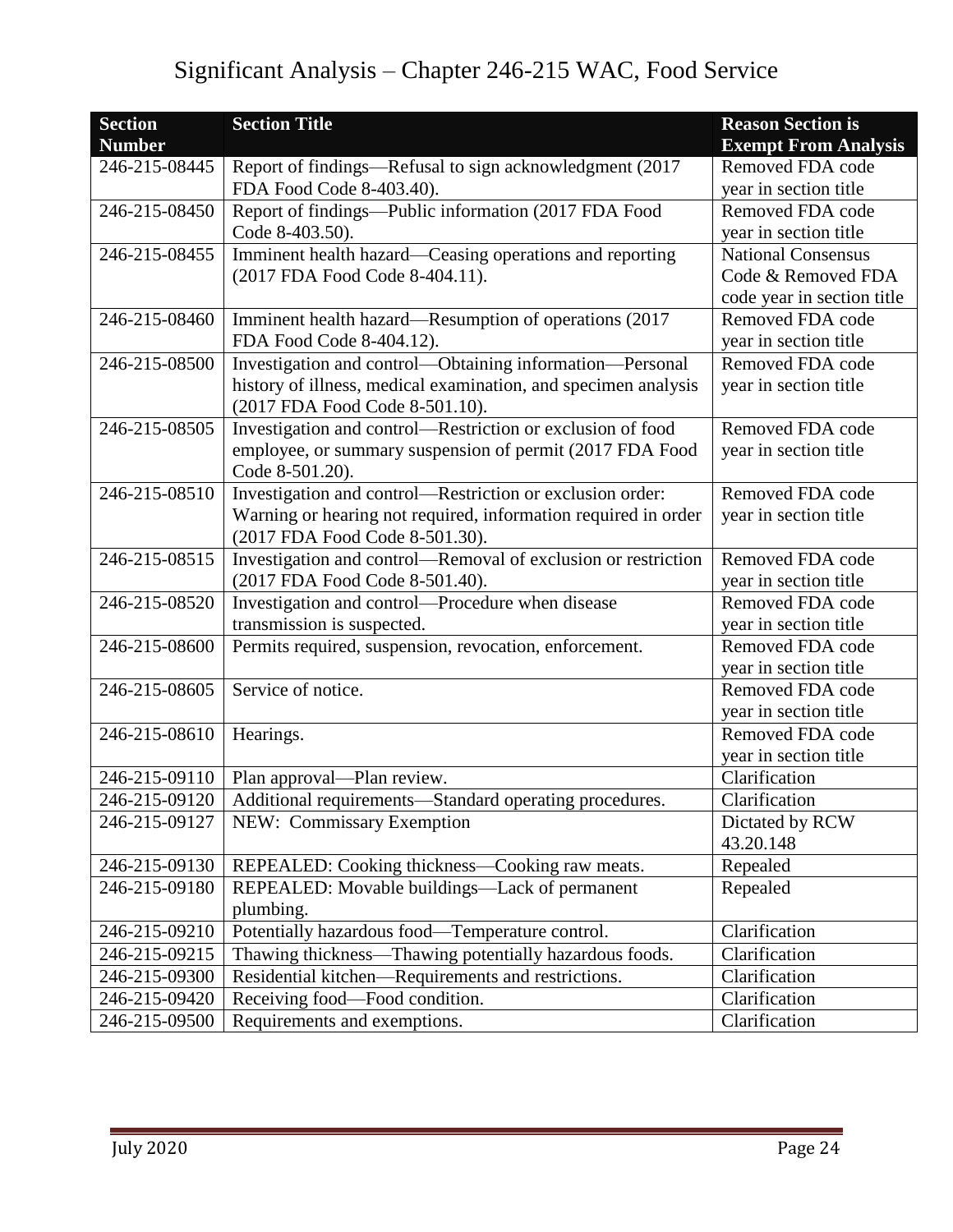**Repealed Sections-** The proposal repeals three rule sections.

#### **WAC 246-215-04650 Methods—Returnables, cleaning for refilling (2017 FDA Food Code 4-603.17)**

Repealed this section and relocated its requirements into WAC 246-215-03348 to align with language in the FDA Food Code.

#### **WAC 246-215-09130 Cooking thickness—Cooking raw meats**

Repealed this section to remove the potential restriction specific to mobile food units as menu approval is contingent upon equipment and procedures similar to all food establishments rather than mode of operation.

### **WAC 246-215-09180 Movable buildings —Lack of plumbing**

Repealed this section because buildings without plumbing are not to be treated as mobile food units unless they are readily movable; nonpermanent structures are covered in other sections of the chapter.

### **SECTION 3:**

#### **Clearly state in detail the general goals and specific objectives of the statute that the rule implements.**

The general goal of RCW 43.20.050, Powers and duties of the state board of health, is to protect the health of the people of this state by ensuring retail food establishments follow proper food safety practices. The general goal of RCW 43.20.145, Food service rules, is to ensure the board considers the most recent version of the FDA Food Code when adopting rules for food service.

The specific objectives the rules implement are to:

- 1. Incorporate the most recent food science and technology;
- 2. Be more consistent with the FDA Food Code; and
- 3. Establish a mechanism for local and state governments to enforce food safety practices that protect the public from food safety hazards.

The proposed rules meet these general goals and specific objectives by incorporating requirements from the most recent FDA Food Code and incorporating stakeholder input that will enable more consistent implementation of food service rules statewide.

### **SECTION 4:**

**Explain how the department determined that the rule is needed to achieve these general goals and specific objectives. Analyze alternatives to rulemaking and the consequences of not adopting the rule.**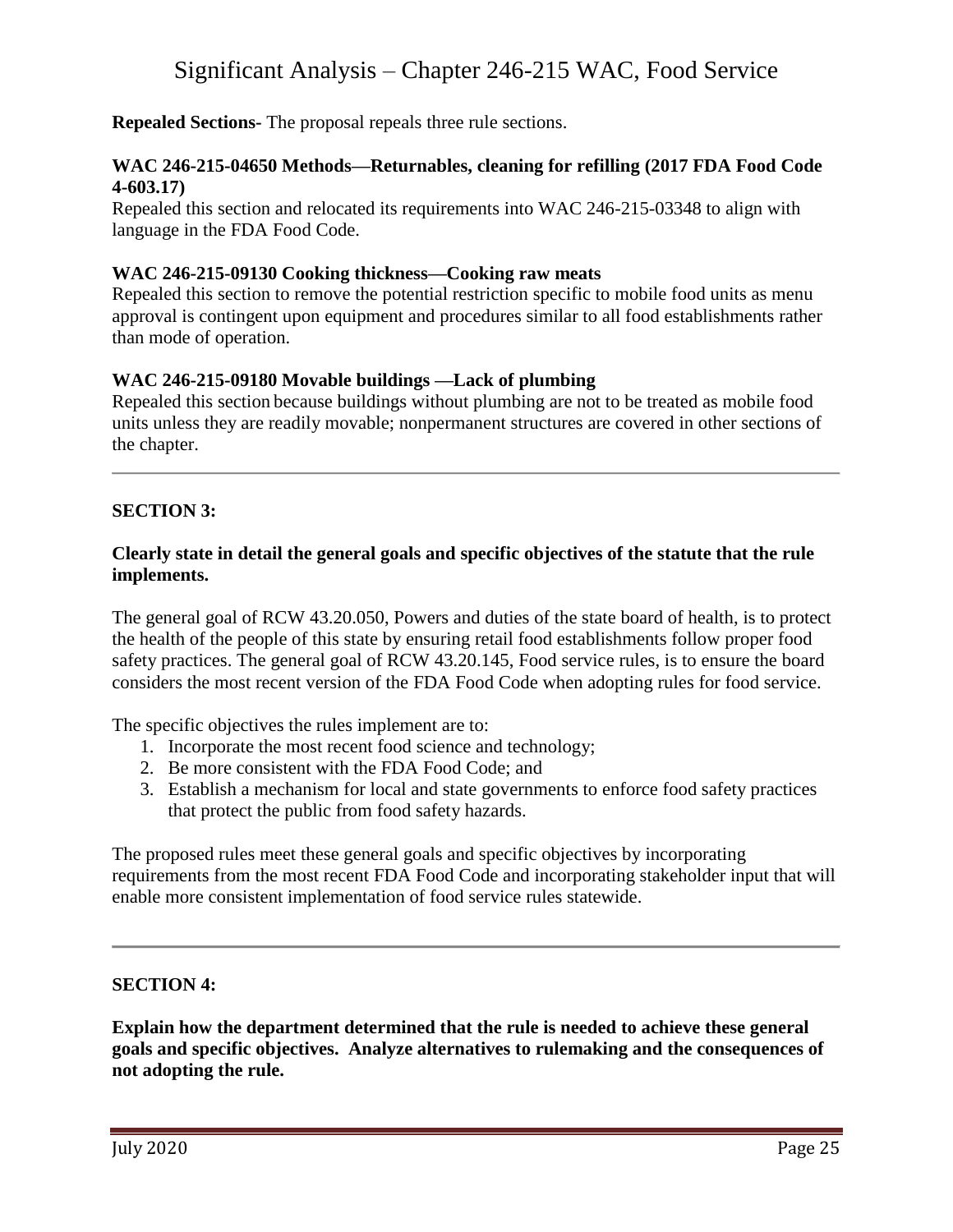The proposed rules will achieve the authorizing statute's goals and objectives because the rules provide a stakeholder-reviewed, science-based, current, and nationally consistent set of standards adopted in rule that local and state governments use when reviewing, permitting, and inspecting food establishments.

There are no feasible alternatives to rulemaking because RCW 43.20.050 requires the board to adopt rules that protect public health related to food service. Furthermore, RCW 43.20.145 mandates the board to consider the most recent version of the FDA Food Code when revising the food safety rules. The board last updated chapter 246-215 WAC in 2013 based on the 2009 version of the FDA Food Code. Since then, the FDA published updated versions in 2013 and 2017. If the board does not revise the rules based on the 2017 FDA Food Code, the rules will fall further behind the latest science used in other states and will not meet the general goals and specific objectives of the underlying statutes. In addition, the 2017 FDA Food Code incorporates several clarifications to current provisions that will assist in stakeholder understanding and safe, consistent, implementation of the rules.

#### **SECTION 5:**

**Explain how the department determined that the probable benefits of the rule are greater than the probable costs, taking into account both the qualitative and quantitative benefits and costs and the specific directives of the statute being implemented.**

The FDA Food Code is updated regularly using input from the CFP, a national collaborative process that includes representatives from regulators, industry, and academia. It is based on the most current food science and technology and provides consistency for food service regulations nationwide. The proposed rules incorporate the following provisions of the most recent version of the FDA Food Code (2017) in order to implement the statutory direction provided in RCW 43.20.145. Sections adopted from the FDA Food Code are exempt from the requirement to analyze the cost and benefits per RCW 34.05.328(5)(b)(iii).

#### **Section-by-Section Cost/Benefit Analysis**

For each proposed rule deemed significant, the following section-by-section analysis, organized by different parts of the chapter, includes a description of the proposed changes as well as the associated costs and benefits of those changes.

#### **Cost estimate methodology**

The department sent surveys to an email food safety contact list of approximately 600 stakeholders. In addition, the department requested FSAC members, local health jurisdiction partners, mobile food and restaurant associations to survey their stakeholders on the cost impact of the proposed rules. The department sent reminder notices and received forty-four (44) responses. When cost estimates from the survey process are included, they are noted in the analysis below. In some cases, respondents provided time estimates with no dollar amounts. Based on survey responses, the department's assumption is that labor costs is approximately \$20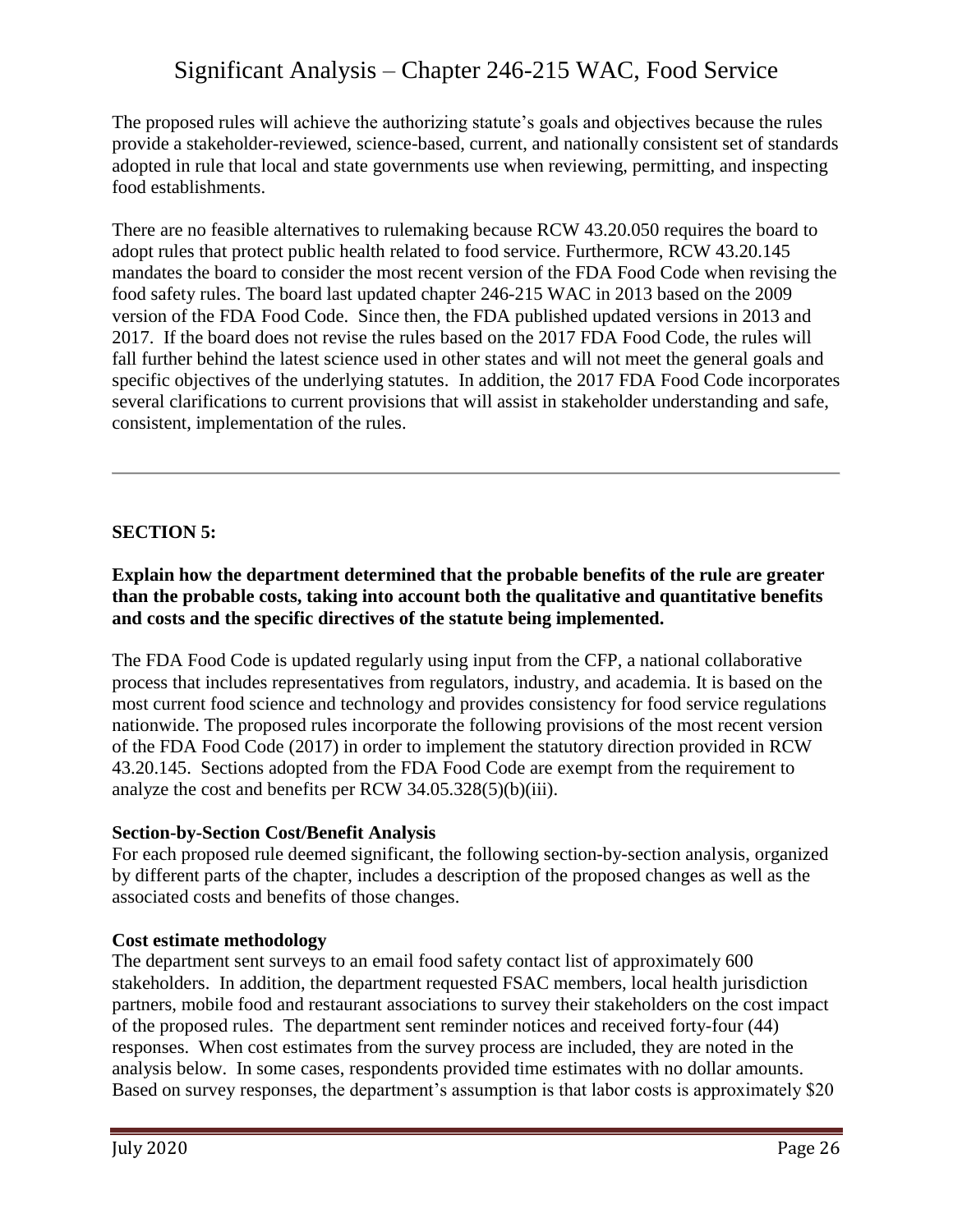per hour for food establishment staff, which was a representative value (i.e., some were lower some were higher) in cost-per-hour responses for food establishment staff which aligns with national employment wage estimates<sup>3</sup>. This value can be used to convert time-only responses to quantitative costs. .

#### **Part 2, Management and Personnel**

#### **WAC 246-215-02107 Certified Food Protection Manager (FDA Food Code 2-102.12)**

**Description:** This section identifies the need for each food establishment to have a certified food protection manager (CFPM) with certification from a nationally-accredited food safety testing program. In 2013, the FDA Food Code instituted the requirement for food establishments to have at least one CFPM per *establishment.* In 2017, the FDA amended the section to require food establishments to have a CFPM per *shift*.

The proposed rule requires one CFPM per food establishment as in the 2013 FDA Food Code. The board intends to implement a one-time, one-year phase-in period after the effective date of the rule to allow for a transition period and an additional 60-days when food establishments need to replace the CFPM staff during routine course of business.

The CFPM requirement does not apply to food establishments the regulatory authority deems to pose a minimal risk.

**Cost:** Twenty-four (24) out of forty-four (44) survey responders indicated that current staff already have the CFPM. Nine (9) responders indicated that they do not have any current staff with the certification. Eleven (11) responders did not provide an answer (no response).

The department researched costs associated with obtaining a CFPM certification for those food establishments that intend to have existing staff obtain the certification. The table below includes the estimated cost for an employee to receive a CFPM certification. The certification is valid for 5 years and must be renewed on or before expiration to be considered valid. As shown below, it will cost approximately \$511.50 for food establishments to have an employee obtain or renew a CFPM certification. This equates to \$102.30 annual cost (\$511.50/five year time period for CFPM approval). There may be some food establishments, however, which elect to hire a contractor to satisfy the requirement, cost estimates for this approach were not researched because it was presumed to be more costly.

| Provider                 | Course Title                                                                  | Training<br>Cost | Exam Cost                   | <b>Test Center</b><br>Cost | Total |
|--------------------------|-------------------------------------------------------------------------------|------------------|-----------------------------|----------------------------|-------|
| 360training.com,<br>Inc. | Learn2Serve Food<br><b>Protection Manager</b><br><b>Certification Program</b> | \$85             | \$89 (On sale<br>for $$55)$ | None                       | \$174 |

Estimated cost for an employee to receive a CFPM certification

 $\overline{a}$ 

 $3$  May 2018 National Occupational Employment and Wage Estimates United States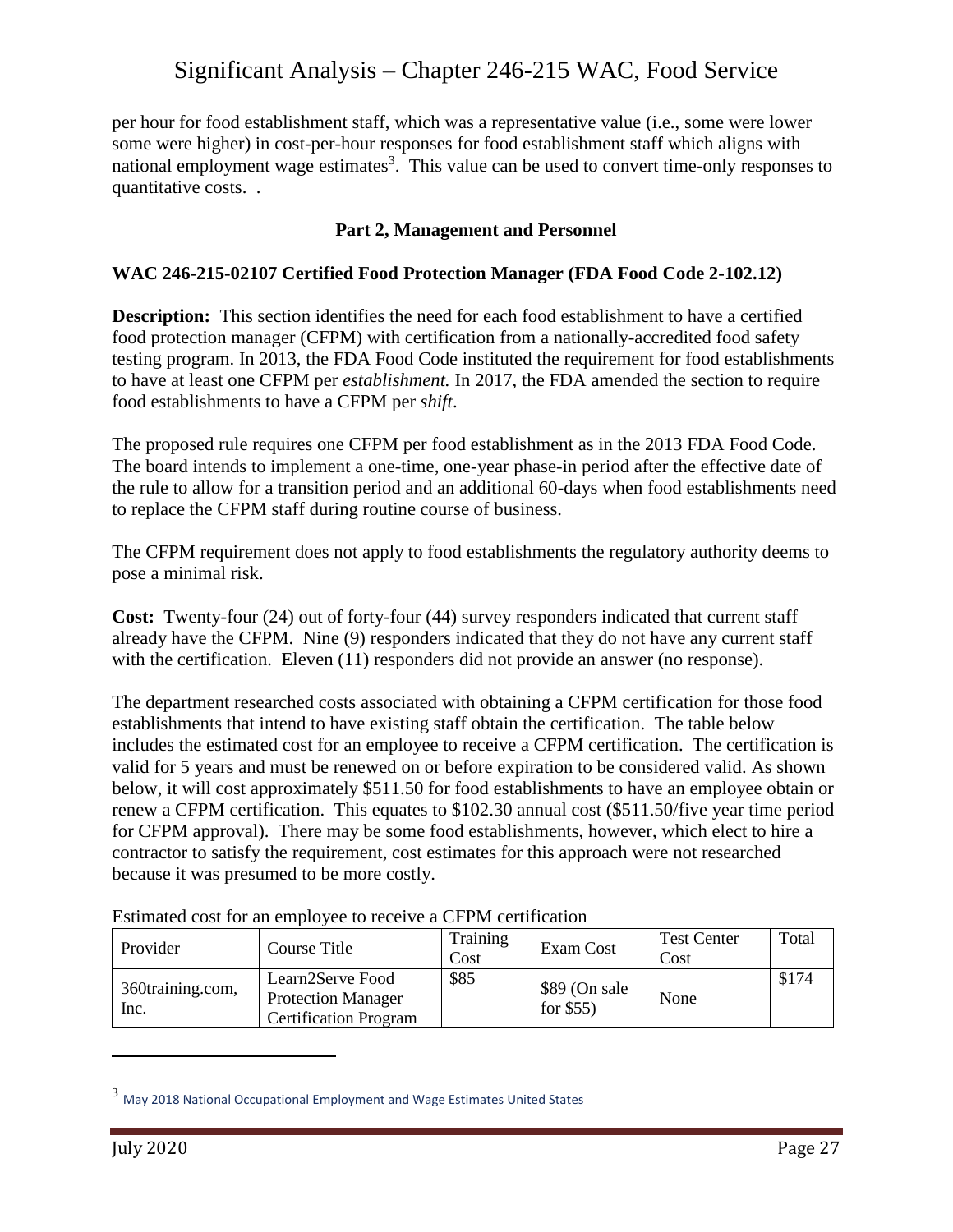| Provider                                                    | <b>Course Title</b>                                                                                                 | Training<br>Cost                   | Exam Cost                                                                          | <b>Test Center</b><br>Cost                                             | Total |
|-------------------------------------------------------------|---------------------------------------------------------------------------------------------------------------------|------------------------------------|------------------------------------------------------------------------------------|------------------------------------------------------------------------|-------|
| AboveTraining/St<br>ateFoodSafety.co<br>m                   | Certified Food<br><b>Protection Manager</b><br>(CFPM) Exam                                                          | Online \$0                         | $$28 + Proctor$<br>Fee                                                             | Testing<br>Center: \$50<br>Proctor U<br>(online with<br>webcam): $$46$ | \$78  |
| <b>National Registry</b><br>of Food Safety<br>Professionals | Food Protection<br><b>Manager Certification</b><br>Program<br><b>International Certified</b><br>Food Safety Manager | \$24                               | \$47                                                                               | Included in<br>Exam Cost                                               | \$71  |
| National<br>Restaurant<br>Association                       | ServSafe Food<br><b>Protection Manager</b><br><b>Certification Program</b>                                          | \$125                              | Online with<br>Proctor: \$36<br>Written with<br>Proctor: \$38                      | None                                                                   | \$163 |
| Prometric Inc.                                              | <b>Food Protection</b><br><b>Manager Certification</b><br>Program                                                   | \$29<br>(book)<br>\$70<br>(online) | Written or<br>Online with<br>Proctor: \$28<br>Prometric<br>Training<br>Center \$48 | Included                                                               | \$118 |

*Note: An additional service provider. Always Food Safe, was nationally accredited in February 2020 after stakeholders were surveyed and is not included in the above table.*

| <b>Exam and Test Costs</b> | \$71-\$174 \$174                                                        |
|----------------------------|-------------------------------------------------------------------------|
| Transportation             | 100 miles (planning level estimate- testing sites include most colleges |
|                            | and universities), \$57.50 transportation cost based on OFM \$.575 per  |
|                            | mile                                                                    |
| Time                       | 4 hours x $$20$ per hour = \$80 (transportation)                        |
|                            | 8 hours $x$ \$20 per hour = \$160 (training)                            |
|                            | 2 hours $x $20 = $40$ (test)                                            |
| Total                      | $$511.50$ every 5 years (\$102 annual cost)                             |

#### Cost assumptions for travel and time spent on training and testing  $4$

**Benefits:** Manager-level food safety training leads to a CFPM better prepared to establish AMC in a food establishment. Recent national and local risk factor studies have indicated a trained manager helps reduce the number of observed critical risk factors, which should reduce foodborne illness. In addition, a study from 2014 indicated a food manager with an increase in food safety knowledge was linked to an increase in the food safety knowledge of workers.<sup>5</sup>

#### **WAC 246-215-02110 Duties—Certified food protection manager (FDA Food Code 2- 102.20)**

 $\overline{a}$ 

<sup>4</sup> Planning level cost estimates- actual individual costs will vary

<sup>5</sup> Brown, L.G., Le, B., Wong, M.R., Reimann, D., Nicholas, D., Faw, B., Davis, E., & Selman, C.A. (2014). Restaurant Manager and Worker Food Safety Certification and Knowledge. Foodborne Pathogens and Disease, 11(11), 835-843.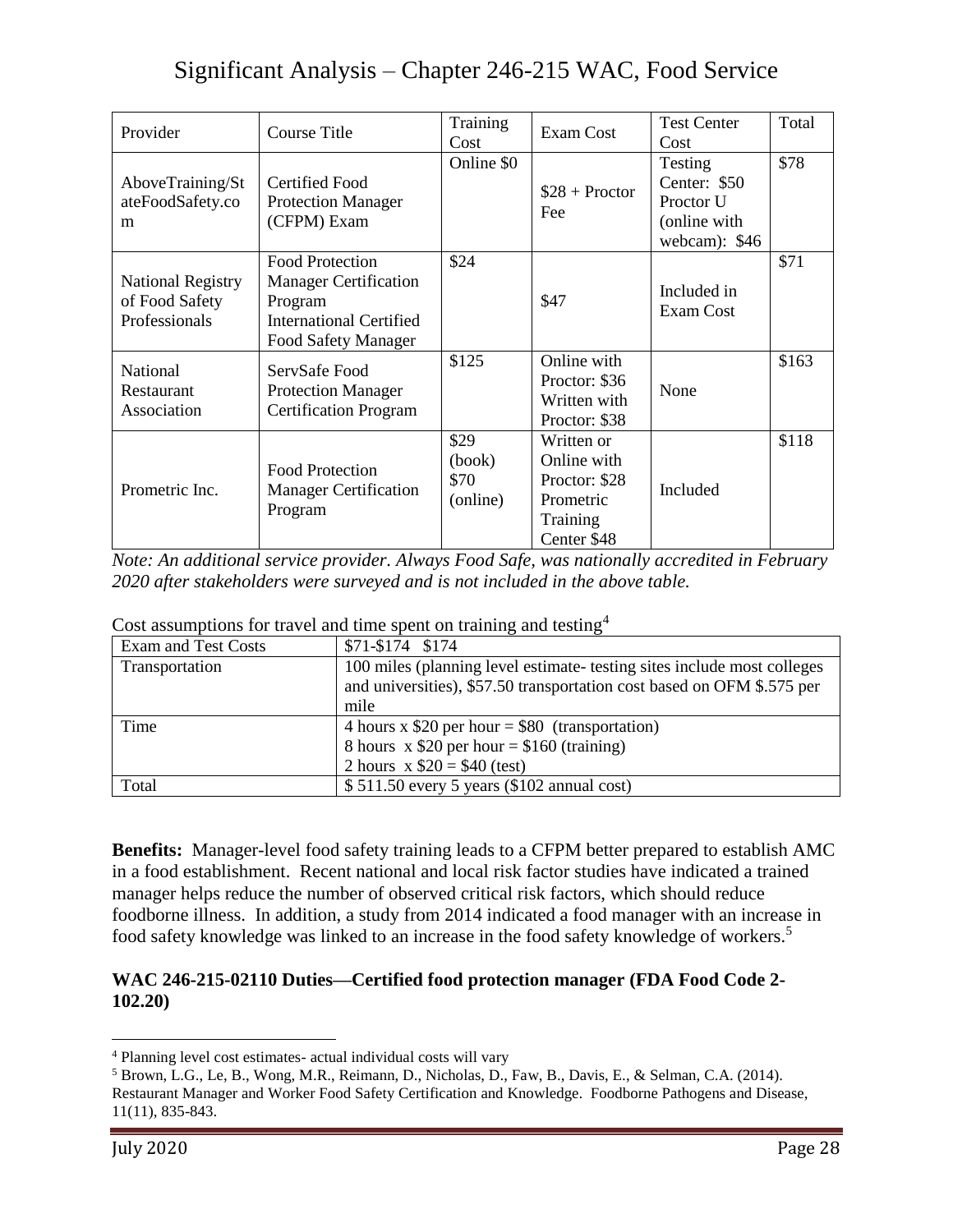#### **WAC 246-215-02115 Duties—Person in charge (FDA Food Code 2-103.11)**

**Description:** These sections identify the role of the CFPM and the duties of the PIC of food establishments. The CFPM has nationally-accredited certification and is the food safety lead tasked with developing and implementing policies and procedures to identify and address food safety risks in the establishment. In addition, the CFPM is tasked with ensuring staff are trained on specific tasks and that persons in charge are able to take preventive or corrective actions as needed. The PIC requires no special certification but is expected to understand the food safety risks and implement preventive measures for the establishment as there must be at least one PIC in the facility at all items of operation. Washington first adopted the PIC provision in 2005 and is proposing to require the CFPM in this rule revision.

In addition to the expanded duties of the PIC in the 2017 FDA Food Code, the proposed rules include a requirement that the PIC ensure AMC. AMC is the purposeful use of specific actions and procedures in the food establishment to control foodborne illness risk factors. It embodies a preventative rather than reactive approach to food safety through a continuous system of training, monitoring, and verification. AMC is evaluated by observing current operating practices, discussions with staff, and conducting root cause analysis on documented food safety risks.

**Cost:** There is no anticipated compliance costs associated with proposed amendments.Most of the modification to the rule is based on the 2017 FDA Food Code and many of the changes are explicit additions of duties of persons in charge previously assumed. While the codification of the AMC concept is unique, the intent for this level of control of food safety risk factors has been a requirement of all food establishments since at least 2005.

**Benefits**: Focusing a CFPM to work on training persons in charge will help ensure a food establishment has a comprehensive food safety program and will be able to maintain a level of food safety expected in the 2017 FDA Food Code at all times of operation.

#### **WAC 246-215-02245 Employee health—Removal of exclusion or restriction based on diagnosis**

**Description:** This section specifies the PIC of a food establishment must obtain approval from a local health officer before reinstating a food employee that was excluded from the workplace due to symptoms of jaundice or a diagnosis of infection with hepatitis A, norovirus, *Salmonella*, *Shigella*, or Shiga toxin-producing *E. coli*. Including norovirus and all species of *Salmonella* to the list requiring exclusion will align Washington's rule with the FDA Food Code.

The department's assumption is these will be infrequent events. In addition to controlling for two additional pathogens, the amendments remove a reference for the local health officer to use a manual on communicable diseases when considering the reinstatement and now relies on professional judgement, current standards of practice, and the best available medical and scientific information.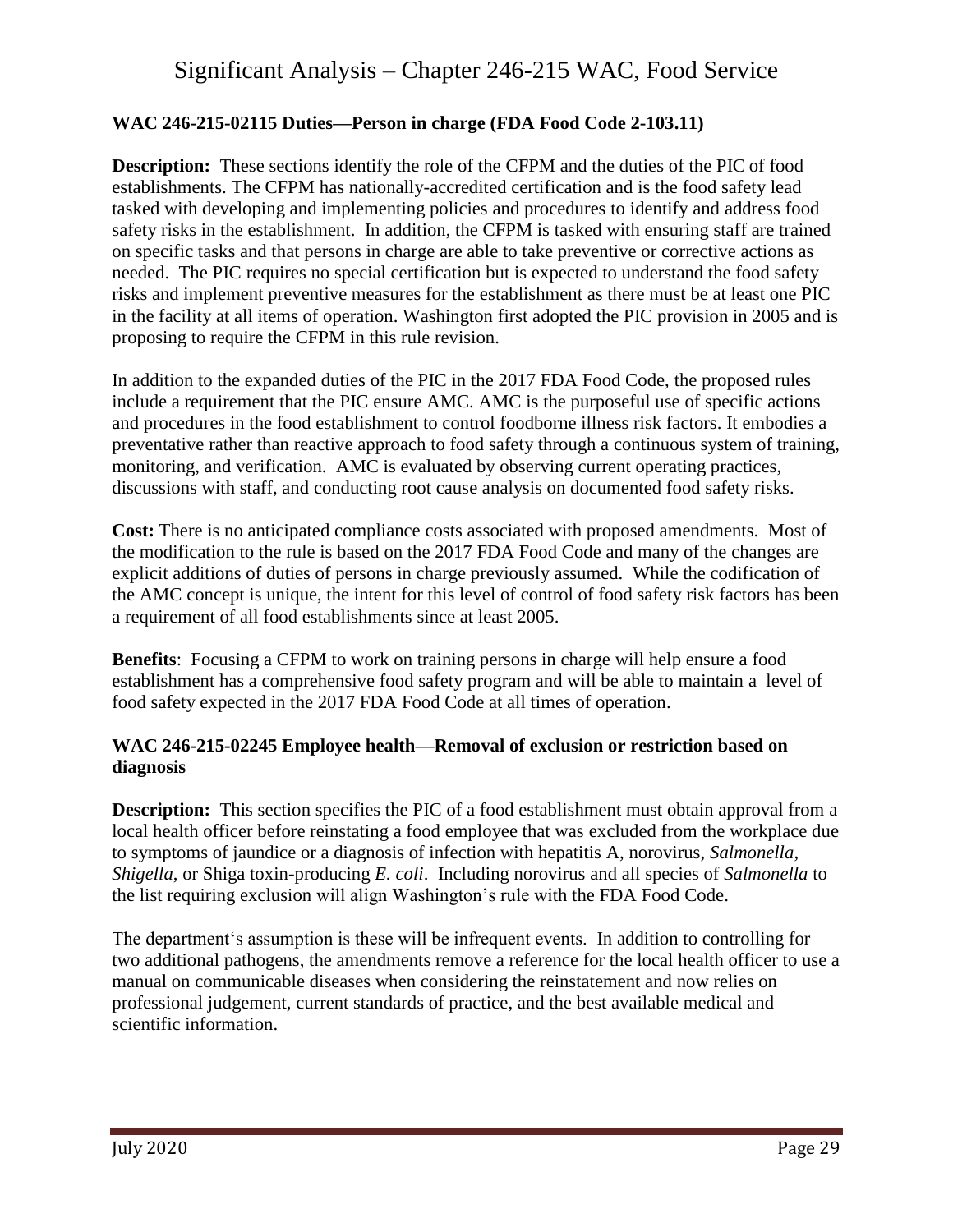**Cost:** There is no significant compliance cost associated with the proposed changes. There will be the nominal infrequent cost for food establishments to contact the local health officer via phone or email to get approval for reinstatement.

**Benefits:** Aligning the state rule with the FDA Food Code by adding two additional pathogens able to spread from infected food workers will provide greater public health protection. Local health officers may decide not to use the referenced communicable disease manual when making the reinstatement decision in many circumstances. This change removes the unneeded mandate but they may elect to refer to the guide.

#### **246-215-02255 Employee health—Removal of exclusion or restriction based on exposure.**

**Description:** This section specifies the PIC of a food establishment that serves a highly susceptible population must obtain approval from a local health officer or regulatory authority if not the local health jurisdiction (e.g., department of health; department of social and health services; and department of children, youth and families) before reinstating a food employee restricted from food handling due to:

- Exposure to a confirmed foodborne illness outbreak;
- Preparing food identified in a confirmed foodborne illness outbreak;
- Working at a facility with a confirmed foodborne illness outbreak; or
- Exposure to a person with a diagnosed infection of hepatitis A, norovirus, *Salmonella*, *Shigella*, or Shiga toxin-producing *E. coli*.

**Cost:** Other than the nominal opportunity cost of the time to consult with the local health officer and regulatory authority (minutes), there is no anticipated compliance cost associated with the proposed changes.

**Benefits:** Involving the local health officer and regulatory authority will help ensure the highly susceptible population is properly protected from the potential spread of a foodborne disease or pathogens from exposure to infected food employees.

### **Part 3, Food**

#### **WAC 246-215-03235 Specifications for receiving—Temperature (FDA Food Code 3- 202.11)**

**Description:** This section allows food establishments to receive freshly-made Asian rice-based noodles at ambient temperatures. This change was directed by the Washington state legislature in RCW 43.20.145 in 2016 but the legislation did not establish the standards. The proposed language establishes a requirement for food establishments to properly heat or cool freshly-made noodles immediately after receipt if the noodles are warmer than forty-one degrees Fahrenheit. These established preparation procedures help control bacterial growth and are similar to language currently used in California.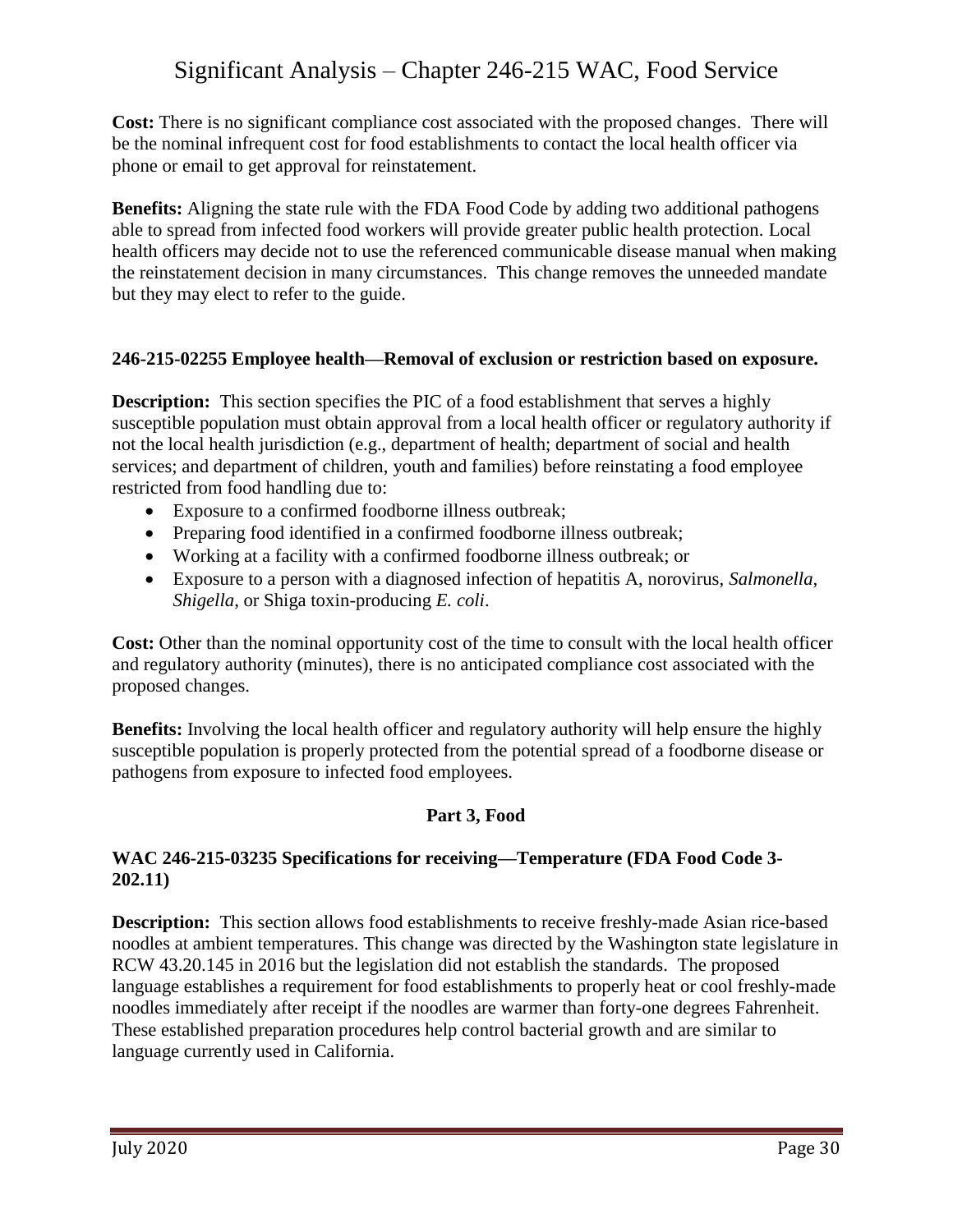**Cost:** There is no anticipated compliance cost associated with the proposed changes. The department assumes the manufacturer and food establishments will adjust their practices to comply with the allowed receiving temperatures.

**Benefits:** This allows for distribution of freshly-prepared Asian rice-based noodles and for safe cooling or heating upon receipt.

#### **WAC 246-215-03290 Original containers and records—Shellstock maintaining identification (FDA Food Code 3-203.12)**

#### **Description:**

This section requires food establishments to leave tags and labels attached to shellstock (such as mussels, oysters, and clams) containers to remain attached until the container is empty unless an alternate record keeping system is approved. The existing rule requires food establishments to record the date the last shellstock is sold or served. The proposed change requires food establishments to also put the first date of sale on the shellstock tag or label in addition to the existing requirement to record the date the last shellstock is sold or served. It also clarifies that establishments may not commingle shellstock with different tag information into shared containers before being ordered by the consumer to ensure tracking information is accurately maintained.

**Cost:** Thirty-eight (38) out of forty-four (44) responders did not answer or provided an incomplete answer to this question (e.g., indicated that it was not applicable in their food establishment). Two (2) responders indicated they already use this date mark system and four (4) responders indicated that this requirement will only take a few minutes to complete this task. Based on the survey responses, the department's assumption is that there is a nominal compliance cost of writing the first date of sale on containers labels and tags (minutes to complete). Operators are already required to record the final date of sale on the tag and some routinely add both dates as standard practice. One responder questioned the benefit of marking the tags, which indicated a need for education.

**Benefits:** Requiring the first date will allow regulatory authorities to better identify shellfish growing areas associated with illness and more accurately inform the public about recalled shellfish. It will also enable regulatory authorities to respond more effectively on illness investigation events. Education on the provision will better prepare operators to respond effectively to a potential illness outbreak.

#### **WAC 246-215-03300 Preventing contamination by employees—Preventing contamination from hands (FDA Food Code 3-301.11)**

**Description:** This section addresses preventing potential food contamination from food worker hands and provides allowances for bare hand contact with ready-to-eat food in certain circumstances. The proposed change clarifies an additional option that allows bare hand contact of ready-to-eat food when the food is an ingredient, such as chopping carrots that will be added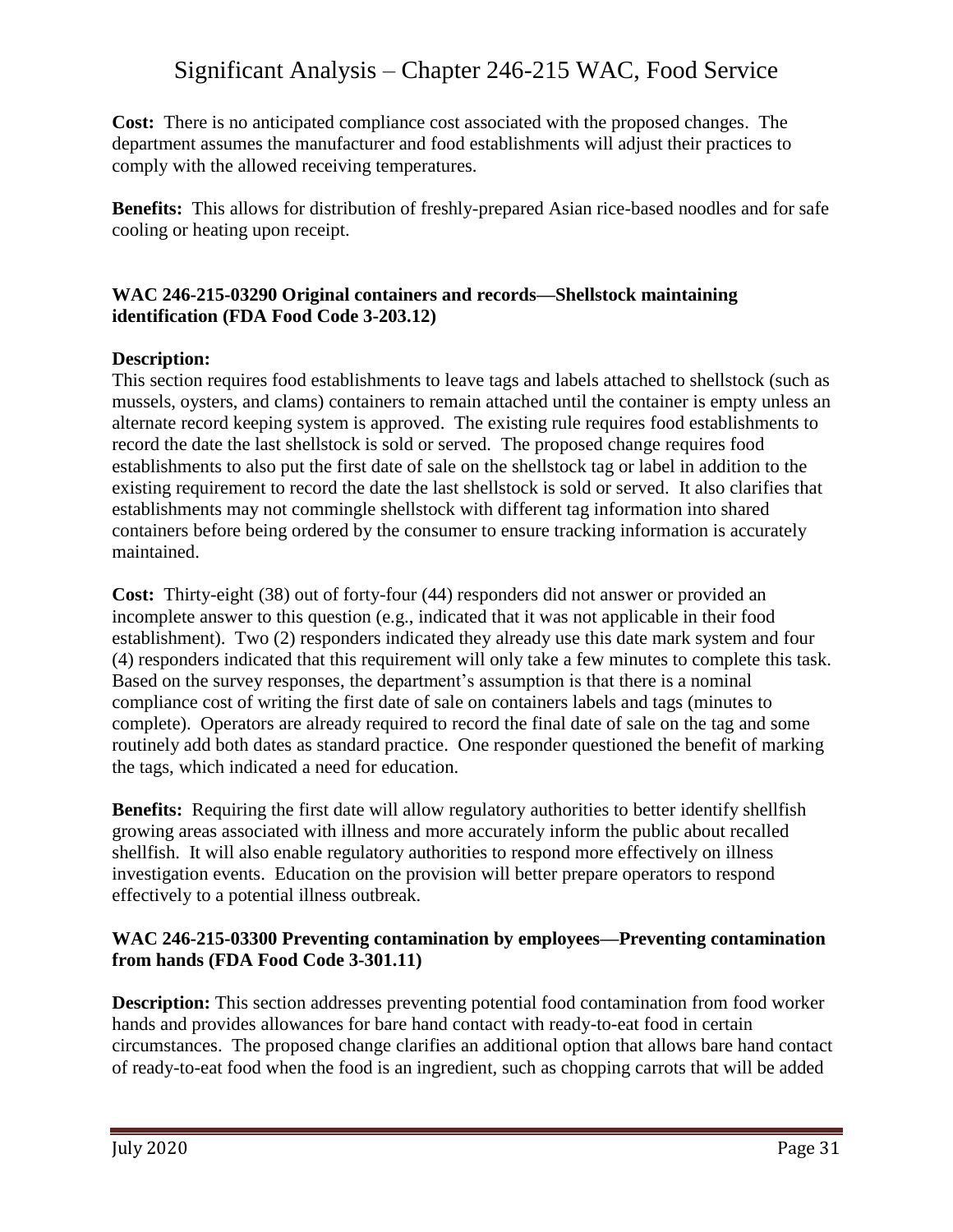to a stew, which will be cooked in the establishment to a minimum temperature of 145 degrees Fahrenheit (°F) (63 degrees Celsius (°C).

Another proposed change requires food establishments document when and how they inform food employees that the employees must report any gastrointestinal symptoms and diagnosis of specific diseases that are transmissible through food to the PIC. Food establishments that have approval to have bare hand contact with ready-to-eat food must record food employee illness information in a log and retain it for 90 days. They must also obtain written approval from the regulatory authority to reinstate bare hand contact if they voluntarily or involuntarily discontinued an approved allowance for bare hand contact.

**Cost:** Sixteen (16) responders indicated they were not interested in allowing bare hand contact of ready-to-eat food that will not be cooked. Twenty-three (23) responders did not provide an answer to these questions. Two (2) responders indicated they were interested and one (1) indicated they were interested in this practice for bartenders only. Six (6) responders indicated there will be minimal or no cost to track food employee illness information in a log retained for 90 days if they were going to implement a bare hand food contact practice. One respondent estimated it would take \$50 in administrative costs.

**Benefits:** The rule change and education on proper use of barriers and practices to reduce bare hand contact will reduce glove use. This will reduce gloves in the waste stream and also reduce food establishment operating costs. The changes related to employee health and hygiene will also help ensure food establishments requesting approval to use bare hand contact of ready-to-eat food use safe food handling practices.

#### **WAC 246-215-03348 Preventing contamination from equipment, utensils, and linens— Refilling returnables (FDA Food Code 3-304.17)**

**Description:** This section establishes safeguards for preventing equipment, utensils and linens from becoming contaminated when refilling returnable food and beverage containers. This includes containers returned to the establishment to be cleaned, sanitized, and reused as well as practices allowed with consumer-owned containers. It includes provisions for container type and prescribes who is allowed to refill the containers.

The proposed change gives the opportunity for food establishments to create and submit a written plan for approval from the regulatory authority. The plan must demonstrate a contamination-free process that allows (1) Consumers to refill a consumer-owned container with non-time and temperature controlled for safety food and (2) Food establishment employees to refill a consumer-owned container for all types of food.

**Cost:** This rule allows, but does not require, a food establishment to refill returnable food and beverage containers. If a food establishment offers this service it must comply with the rules. Most of the resulting required actions in this section are taken directly from the FDA Food Code and are exempt from analysis. The section adds a unique provision for consumers to supply their own containers for refilling that is not in the FDA Food Code. Ten (10) out of forty-four (44) responders indicated they were interested in exploring the practice of filling consumer-owned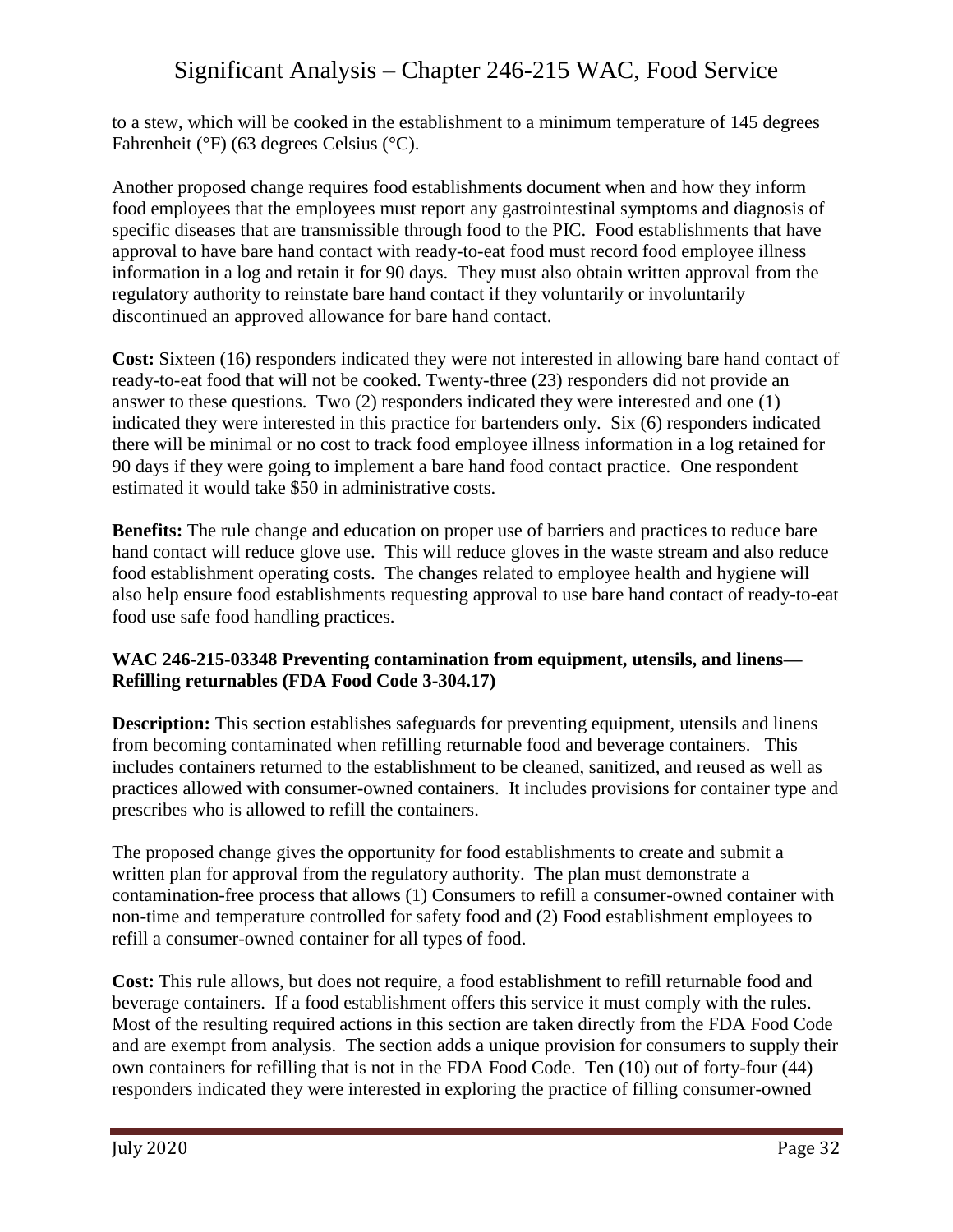containers. Nineteen (19) indicated they would not pursue this practice and fifteen (15) did not provide a response. Responders indicated a broad range of time estimates to complete the written contamination-free process or policy (from hours, to weeks, to months). Based on these results, the department assumes most food establishments that elect to offer this service could develop processes in one to two days (\$80-\$160). After implementation, the department intends to develop templates that food establishments could use to develop their plans.

Local health departments reported a range of time and cost to review the written processes. Some indicated they would review plans for no costs and others estimated a review time from 15 minutes to 1 hour with hourly cost ranging from (\$60-\$229.80 per hour). Responders also indicated they were unsure of the equipment needed for a contamination free process. Based on searches of the internet, food grade gravity bins cost approximately \$172 for one unit.<sup>6</sup> It is unknown how many units a food establishment will elect to put into service but these costs would be scalable. The department assumes food establishments will factor the anticipated cost when considering to offer this service. Ultimately, food establishments will incur cost from this section based on the cost of developing and obtaining approval of policies from the regulatory authority and location specific costs for making modifications to the equipment where food is stored or displayed to ensure the process used to refill the containers prevents contamination.

**Benefits:** The benefit of this section is food establishments will be able to safely refill a wider variety of food containers once they get their equipment and contamination free processes approved by the local health department. If implemented, this will reduce plastic in the waste stream, while still ensuring food establishments are using a contamination-free process. Additionally, the section will allow for growth of novel technologies and practices designed for waste reduction.

#### **WAC 246-215-03372 Preventing contamination by consumers—Returned food and reservice of food (FDA Food Code 3-306.14)**

**Description:** This section establishes when food, which has been in the possession of a consumer, may be re-served. This change provides an option for recovery of served food when it can be protected from contamination. Examples include whole uncut produce that is re-washed prior to service and unopened containers of time/temperature control for safety food if the food has been properly temperature-controlled as needed.

**Cost:** There is no anticipated compliance costs associated with the proposed amendments to this section.

**Benefits:** There is an economic benefit for food establishments to safely re-serve food when meeting the exception requirements. This practice will also reduce food in the waste stream and increase safe food recovery for donation.

 $\overline{a}$  $6$  Amazon Trade Fixtures Gravity Bin 6" X 18" Tritan by Freeman. Model # 06108TR-MBS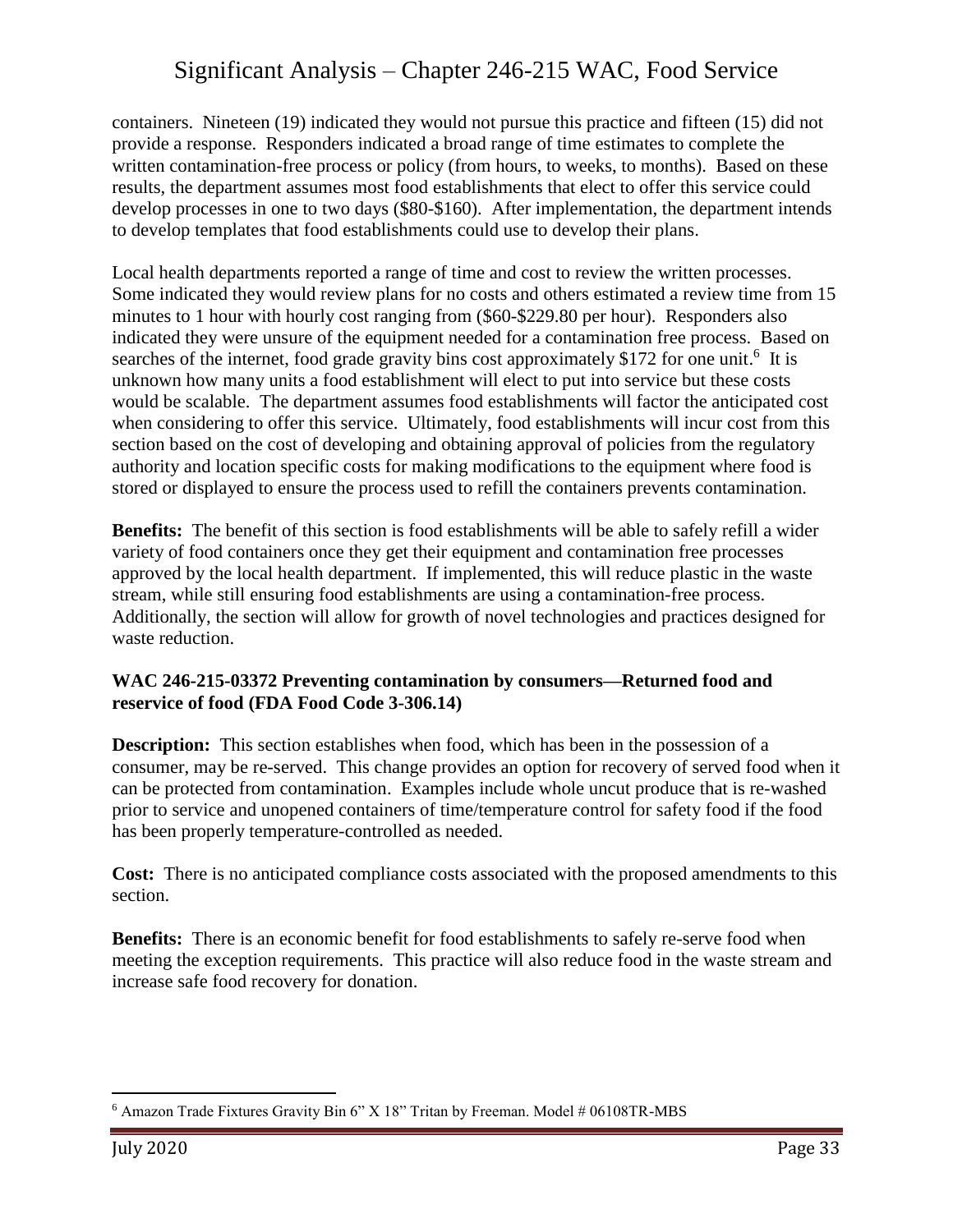#### **WAC 246-215-03400 Cooking—Raw animal foods (FDA Food Code 3-401.11)**

**Description:** This section establishes minimum requirements for the safe cooking of raw animal foods, such as meat, fish, and poultry. The FDA Food Code recognizes two methods to cook foods safely. The first is a designated temperature held for a specified time period (cook and hold). The second is the instantaneous method that requires foods to be cooked to a minimum temperature that kills pathogens instantly (instantaneous kill).

The current FDA Food Code increases the cook and hold time for comminuted (ground or tenderized) meat cooked to 155°F (68°C) from 15 to 17 seconds. This is the primary recommended method. The FDA Food Code also includes an instantaneous cooking temperature for comminuted meat of 158°F (70°C) with no hold time. The FSAC considered these two methods and recommended food establishments use the instantaneous method for cooking ground meat to the instantaneous kill temperature of 158°F (70°C) due to reduced need to monitor the increased holding time. The proposed change allows use of the instantaneous kill method without the need of regulatory authority approval. In addition to cook to 155°F (68°C) and hold for 17 seconds, a food establishment may also use two other cook and hold options (145°F (63°C) and hold for 3 minutes, 150°F (66°C) and hold for one minute), if they receive approval from the regulatory authority.

**Cost:** If a food establishment offers comminuted meat, the department assumes food establishments will need to adjust equipment operations, write procedures, and train staff on how to accommodate the cooking temperature and time. Survey responders indicated that it will typically be between one to two hours (\$20-\$40) to complete these tasks. For food establishments that want to continue using the cook and hold method, there is the administrative cost of getting regulatory authority approval. FSAC local health jurisdiction representatives indicated this could include a discussion with an inspector, a written correspondence, or a standard operating procedure amendment that clearly identifies the food establishment's plans. Based on the survey input, it could take approximately one hour (\$20) for a food establishment to develop the written document if they want to continue using the cook and hold method.

**Benefits:** This section improves public health and safety by encouraging food establishments to use the more conservative instantaneous cooking method but still allows food establishments flexibility on using the cook and hold method.

#### **WAC 246-215-03425 Freezing—Parasite destruction (FDA Food Code 3-402.11)**

**Description:** This section establishes the requirements for parasite destruction using freezing for fish products that are served raw, raw marinated, partially cooked, or marinated partially cooked. The amendment also adds fresh finfish such as salmon and halibut to the list of foods exempt from parasite destruction if the food establishment partially cooks the food based on an individual's order and if the food establishment complies with WAC 246-215-03620 (i.e., provides a modified consumer advisory notice specific to undercooked fish). The provision provides an option currently unavailable to food establishments that want to serve partially cooked fresh fish to the consumer.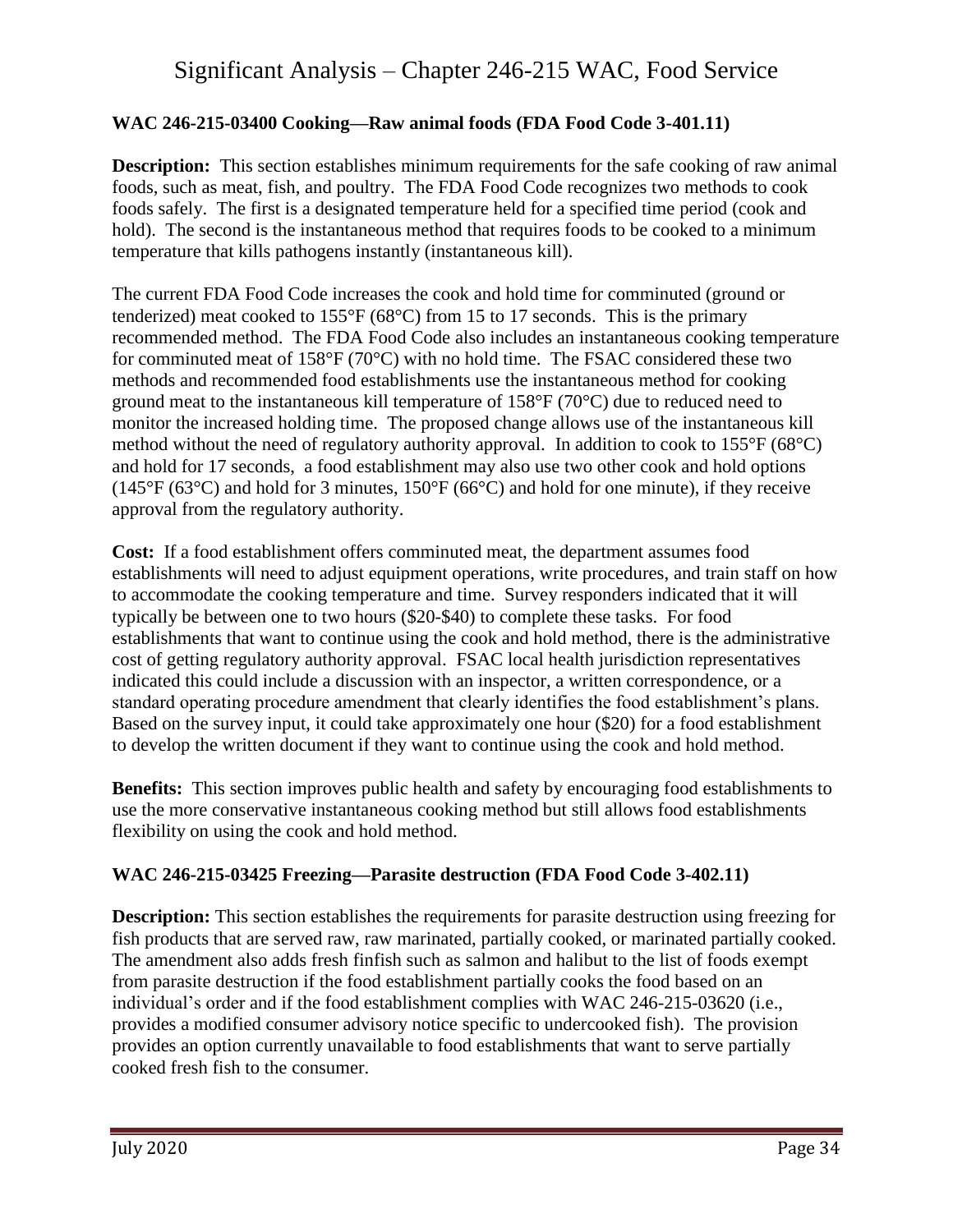**Cost:** There is no anticipated compliance cost associated with the proposed change.

**Benefits:** The benefit of the proposed amendments is food establishments will be able to serve partially-cooked fresh fish if so ordered by the consumer, and the consumer will have proper notice of the risk of illness. Although not currently allowed, food establishments may be serving partially cooked fish in violation of rules and the proposed change will align the rules with current food practices while ensuring the public is informed when this occurs (discussed in WAC 246-215-03620 below).

#### **WAC 246-215-03527 Ready-to-Eat, Time/Temperature Control for Safety Food, Disposition (FDA Food Code 3-501.18)**

**Description:** This section establishes requirements when food must be discarded due to improper date marking of perishable, refrigerated, ready-to-eat food to control *Listeria monocytogenes* as listed in WAC 246-215-03526 (FDA Food Code 3-501.17 in 1999).

The amendment allows food establishments not serving a highly susceptible population to heat food to 165°F (74°C) prior to service that otherwise would have to be discarded if the product is approaching the end date. Heating the food destroys the threat of *Listeria monocytogenes.* In addition, the amendments allow the regulatory authority to consider additional evidence that enables the food establishment to correct improper date marking rather than require automatic discard*.*

**Cost:** There is no anticipated compliance cost associated with the proposed change to this provision. Food establishments will reduce costs associated with discarding food, which will be an economic benefit.

**Benefits:** The provision will reduce the amount of food that is wasted while still addressing the public health risk of *Listeria monocytogenes* associated with extended refrigerated storage of food in retail food establishments.

#### **WAC 246-215-03620 Consumer advisory—Consumption of animal foods that are raw, undercooked, or not otherwise processed to eliminate pathogens (FDA Food Code 3-603.11)**

**Description:** This section requires food establishments to properly notify consumers, in writing, of the potential risk for eating undercooked animal products. The consumer advisory, as used in the FDA Food Code, notifies the consumer of increased bacterial infection risk from eating undercooked animal products. It is not designed for potential parasites in undercooked fish. The amendment to this section adds partially-cooked fresh fish to the list of foods allowed to be served undercooked with a proper written advisory.

**Cost:** Three (3) out of forty-four (44) respondents indicated they would like the option to serve fresh partially cooked fish. Fifteen (15) indicated they would not be interested and twenty-six (26) did not respond to the question. One respondent indicated they regularly update menus and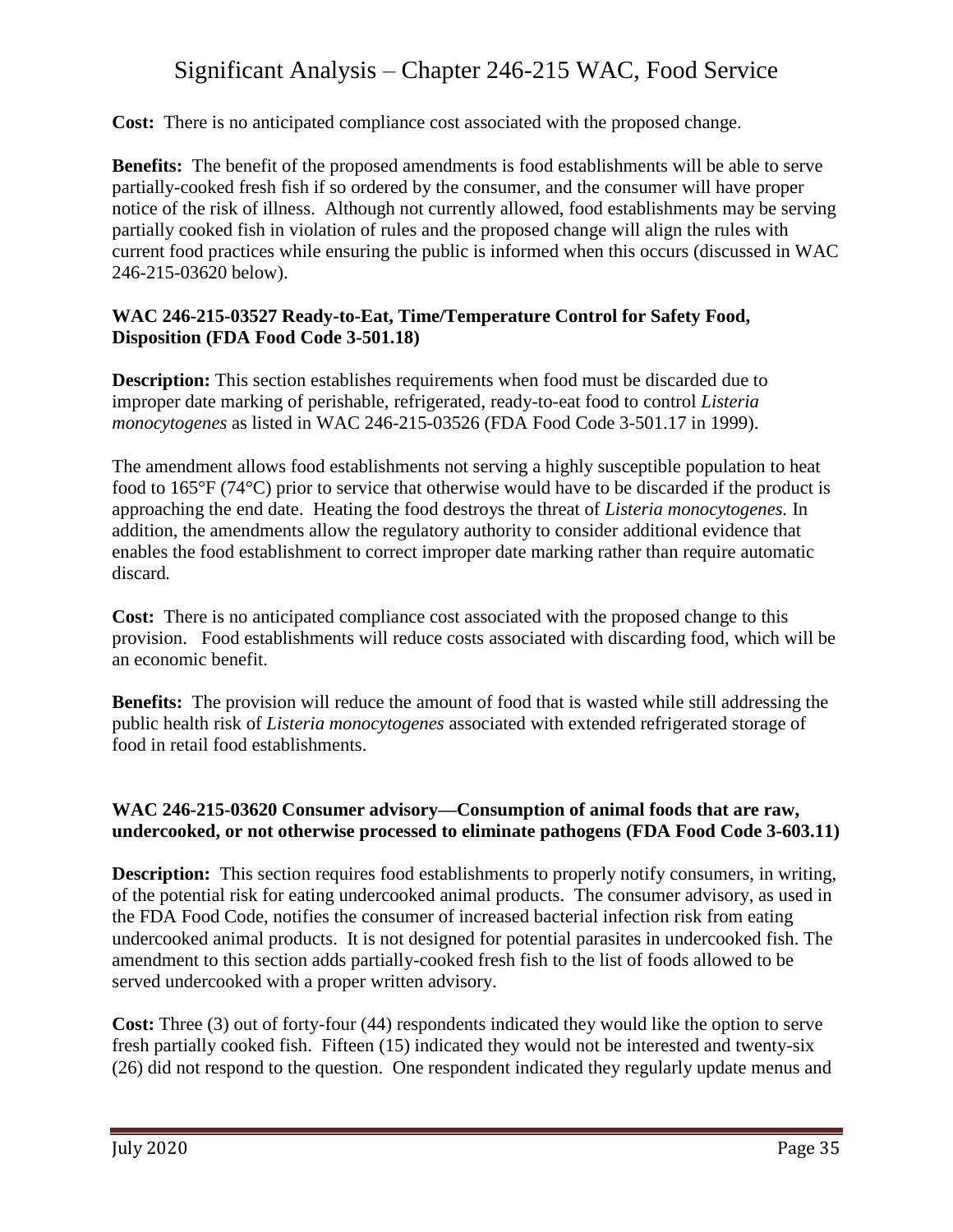including this information would not be a cost burden but were concerned with the requirement to include the word "parasite" as it would be a distraction.

Based on stakeholder input, inclusion of "parasite" on the menu was not recommended by the FSAC. Instead, a supplementary handout, which the department will provide in a print ready format, that explains the risks associated with parasites, as allowed by the FDA Food Code, is included in the requirement. Providing the handout will be a nominal cost (pennies per handout).

**Benefits:** The benefit of this amendment is it allows food establishments the option to cook and serve fresh fish, such as salmon and halibut, below the required temperature if an informed customer elects to accept the risk of a parasitic illness. Members of the FSAC stated fish cooked to the required cooking temperature diminishes the gastronomic experience and that some customers may elect to take a risk to eat the fish partially cooked.

### **Part 5, Water, Plumbing, and Waste**

#### **WAC 246-215-05255 Location and placement of handwashing sinks (FDA Food Code 5- 204.11)**

**Description:** This section establishes the placement of handwashing sinks in food establishments. The existing language has a 25 foot maximum distance to a sink from food preparation, food dispensing, and warewashing areas. The 25 foot distance is not codified in FDA Food Code but is provided as FDA guidance in plan review materials. The proposed rule allows the regulatory authority to approve a sink farther away than the 25 feet standard if the site specifics and procedures in the establishment warrant a safe distance increase. Determining sink distance is already included in the permitting process.

**Cost:** There is no anticipated compliance cost associated with the proposed rules.

**Benefits:** The benefit of this amendment is it provides the regulatory authority discretion of approving a food establishment that has a sink more than 25 feet from a food preparation area but still close enough to "allow convenient use by employees" so as not to hinder the practice of handwashing.

#### **Part 6, Physical Facilities**

#### **WAC 246-215-06570 Methods—Prohibiting animals (FDA Food Code 6-501.115)**

**Description:** This section establishes the general restriction of animals in food establishments and lists exceptions when animals are allowed. The first amendment restructures the sentence syntax without changing its intent to clarify that service animals, as defined in RCW 49.60.040, are allowed in areas that are not used for food preparation and in areas that are open for customers such as dining and sales areas. The proposed rule also expands the FDA Food Code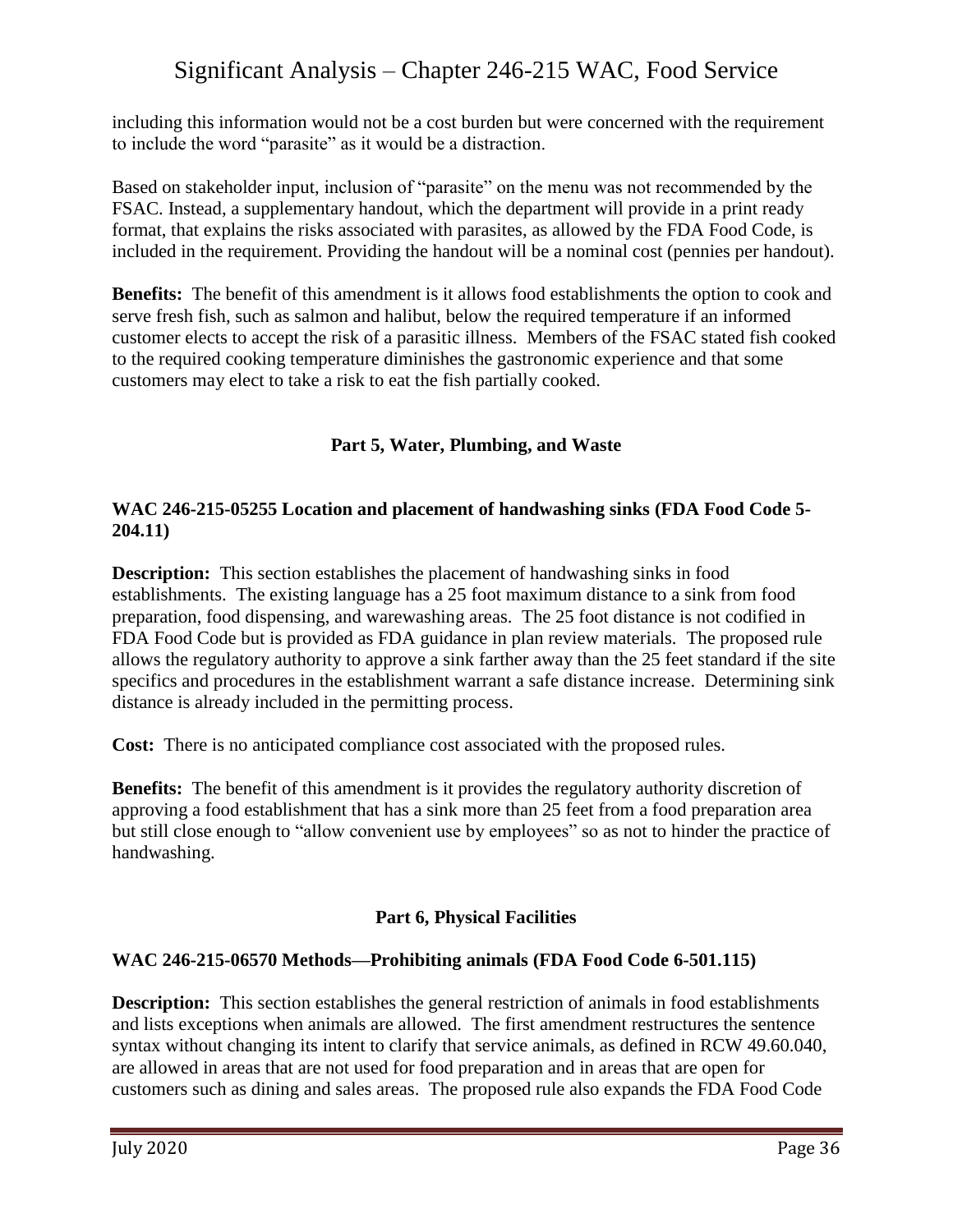provision and establishes that pet dogs, under the control of their owners, are allowed in the outdoor and indoor portions of a food establishment when food establishments meet several conditions.

**Cost:** Nine (9) out of forty-four (44) respondents indicated they are interested in offering this practice and provided time estimates to complete the required actions. Most of the costs are not significant and generally would require staff time to create a plan and submit to a local health department or regulatory authority for approval. Respondent time estimates had a large range from minutes, hours, days, and up to nine months. The department assumes it will take one to two days for food establishments to create a plan. A few respondents provided time estimates to train staff to prevent dogs from contaminating areas of the establishment in a range from minutes (time to write an email) to hours to weeks. There are also minor indeterminate costs if an establishment elects to provide single use disposable containers<sup>7</sup> (\$18.99 for 100 dishes) to provide water to visiting dogs. The department will provide a print ready sign to notify other customers that dogs are allowed in the outdoor or indoor areas. The food establishment will have the nominal cost of printing the sign. Lastly, local health department members of FSAC indicated it would take approximately one to two hours (\$60-\$229.80 per hour) for the review and approval of the plan.

**Benefits:** The benefit of the proposed changes is it establishes safeguards if a food establishment elects to allow dogs on the outside premises. Participating in this practice is completely voluntary.

### **Part 8, Compliance and Enforcement**

#### **WAC 246-215-08305 Exempt with approval**

**Description:** This section authorizes regulatory authorities to exempt individuals from the food establishment permit if the individual meets specified exemption criteria including limiting food handling of identified foods. In addition to a title change, the amendment reorders foods exempt from permitting and removes the requirement for immediate service for two foods currently listed--corn on the cob and whole roasted peppers.

**Cost:** There is no anticipated compliance cost associated with these amendments.

**Benefits:** The benefit of the amendments is it accurately describes current practice by removing the clause for immediate service. These foods are not typically "cooked to order" and instead are prepared ahead of time and held hot for short durations. The amendments still protect public health as the operator, if approved by the regulatory authority, must still maintain proper food temperatures.

 $\overline{a}$ 

 $7$  Internet research- Amazon- Disco pets vet-grade biodegradable pet bowls 8 oz./1 cup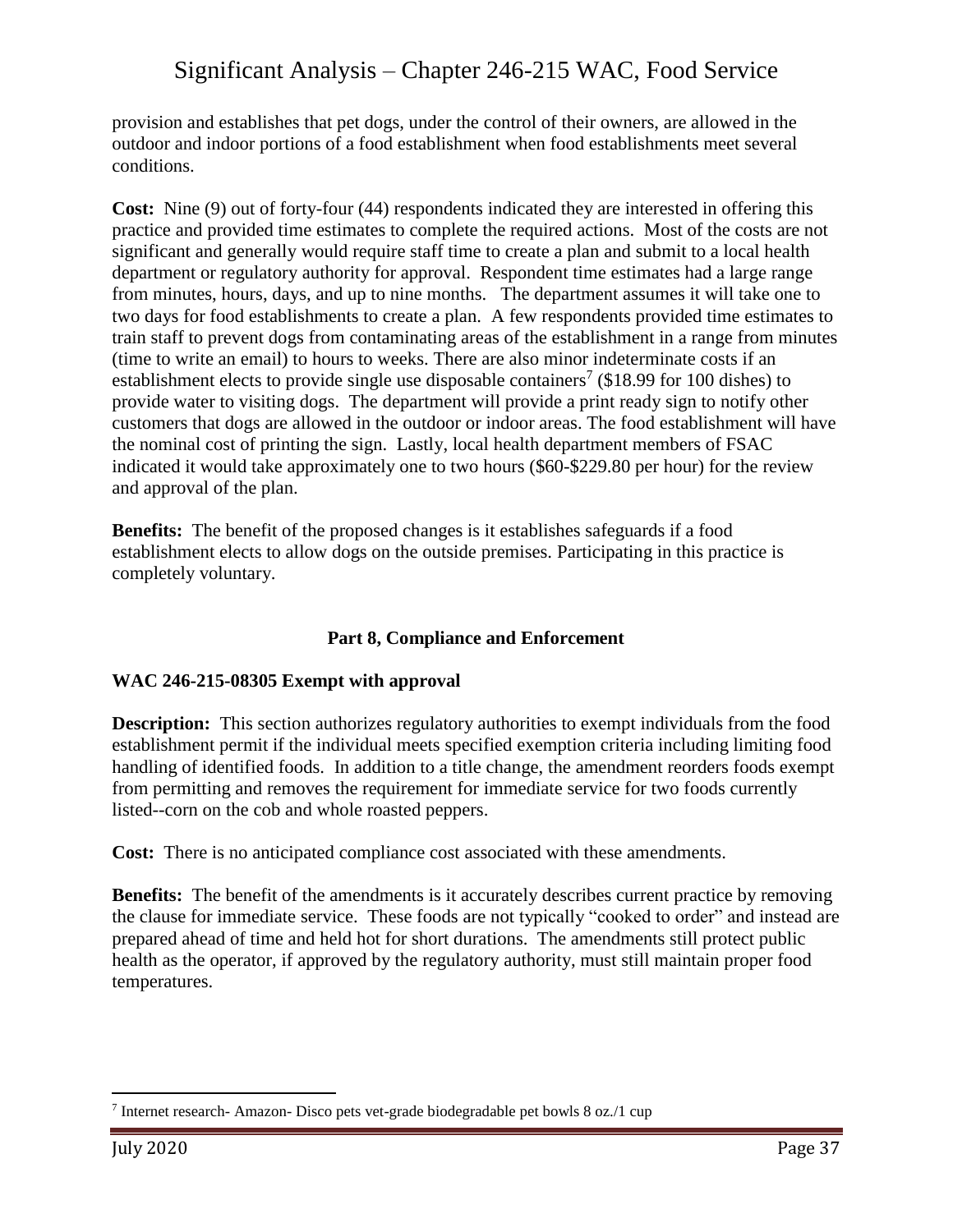#### **WAC 246-215-08325 Application procedure—Contents of the application (FDA Food Code 8-302.14).**

**Description:** This section includes the applicant demographic and food establishment operating information needed to submit a complete application for a new food establishment. The application must include: the name, birth date or Unified Business Identifier, mailing address, telephone number, and signature. The proposed amendment allows for a Unified Business Identifier to replace the submission of an applicant's birth date.

**Cost:** There is no anticipated compliance cost associated with this amendment.

**Benefits:** The benefit of the amendment is to allow a unique identifier for a food establishment without needing an applicant's personal information.

#### **Part 9, Alternative Food Facilities**

#### **WAC 246-215-09100 Requirements and restrictions—Requirements**

**Description:** This section establishes standard operating requirements for mobile food units and is unique to Washington; there is no similar section in the FDA Food Code. The amendment adds a requirement for a mobile food unit permit holder to immediately notify each local health jurisdiction if the mobile food unit permit is suspended by the regulatory authority that issued the permit.

**Cost:** There is no anticipated compliance cost associated with these amendments. There would be a nominal cost associated with a mobile food unit notifying regulatory authorities about a suspension due to a compliance event. This would be the opportunity cost of the few minutes to call or email the regulatory authorities that issued the mobile food unit permits.

**Benefits:** The benefit of these amendments will be that regulatory authorities will be notified if another authority suspends a mobile food unit's operations. To protect public health, the underlying cause of the suspension needs to be resolved before the mobile food unit can return to operation in any jurisdiction.

#### **WAC 246-215-09115 Plan approval—Plan contents**

**Description:** This section provides a framework for mobile food unit operators to obtain approval to operator in more than one jurisdiction and provides a process for reciprocity plan review by primary and secondary local health jurisdictions as authorized in RCW 43.20.149. The amendment also moves a requirement for operators to identify their proposed itinerary at plan review to their time of operation because operators may not know this information at plan review.

**Cost:** There are no anticipated compliance cost of these amendments.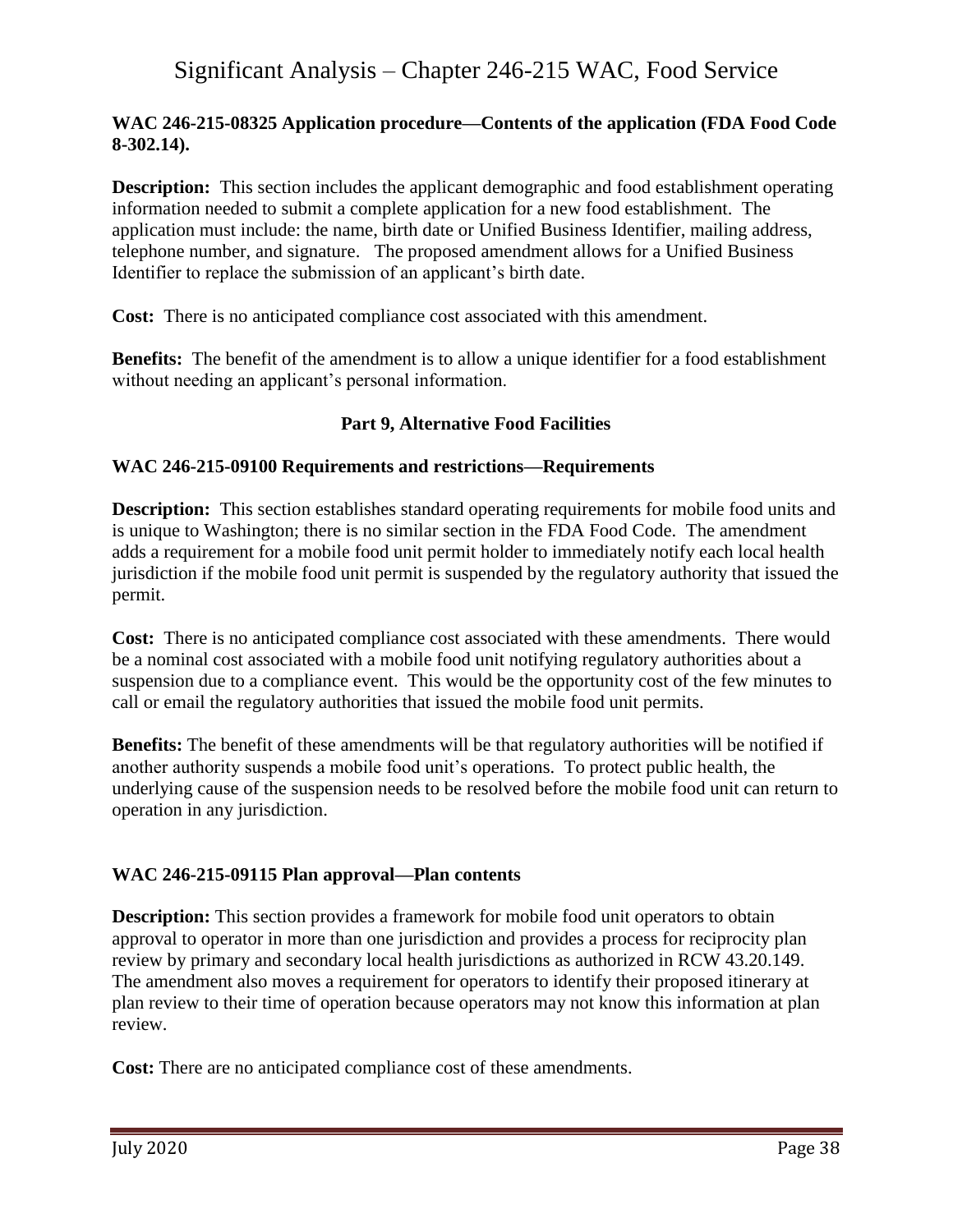**Benefits:** The amendments will provide a process to implement reciprocal review of mobile food unit plans between multiple local health jurisdictions that removes an administrative burden and cost on mobile food unit operators.

#### **WAC 246-215-09125 Time/temperature control for safety food—Temperature control postings**

**Description:** This section remove a restriction for mobile food units to cool food cooked on the unit which previously could only be removed by a variance of the rule issued by the local health jurisdiction. The amendment allows cooling if approved by the regulatory authority. The amendments also remove a requirement to reheat food cooked at a food establishment to specified temperatures within one hour of cooking and aligns with the two hour allowance for other food establishments. Food safety temperature control is still required but these restrictions were removed because they were not justified.

**Cost:** There are no anticipated compliance cost of these amendments.

**Benefits:** The amendments will result in more flexibility for mobile food unit operators while still ensuring safe food practices.

#### **WAC 246-215-09126 Commissary usage**

**Description:** This new section establishes requirements or standards for mobile food units to be exempt from the requirement to use a commissary or service area. This section identifies requirements a written plan approval for many components of operating the mobile food units such as equipment and utensils needed for complete onboard preparation of an approved menu, how to protect the mobile food unit from environmental contamination when not in use, maintaining required food storage temperatures during storage, preparation, service, and transit, type of handwashing sink required and fresh water and warewashing facility capacity, cleaning and sanitizing unit, approved source required for food and ice used on the mobile food unit, wastewater and garbage removal.

**Cost:** There are no anticipated compliance costs associated with the proposed amendments.

**Benefits:** The amendments identify standards for mobile food units to obtain an exemption from commissary or service area requirement, which will be a cost savings to their operations.

#### **WAC 246-215-09160 Required postings—Business name and operating locations**

**Description:** This section establishes requirements for mobile food units to post their business name and operating locations. The proposed amendments add a requirement for mobile food units to permanently post the business name on the exterior of the mobile food unit using a minimum 4-inch size letters. The requirement is designed to notify consumers of the business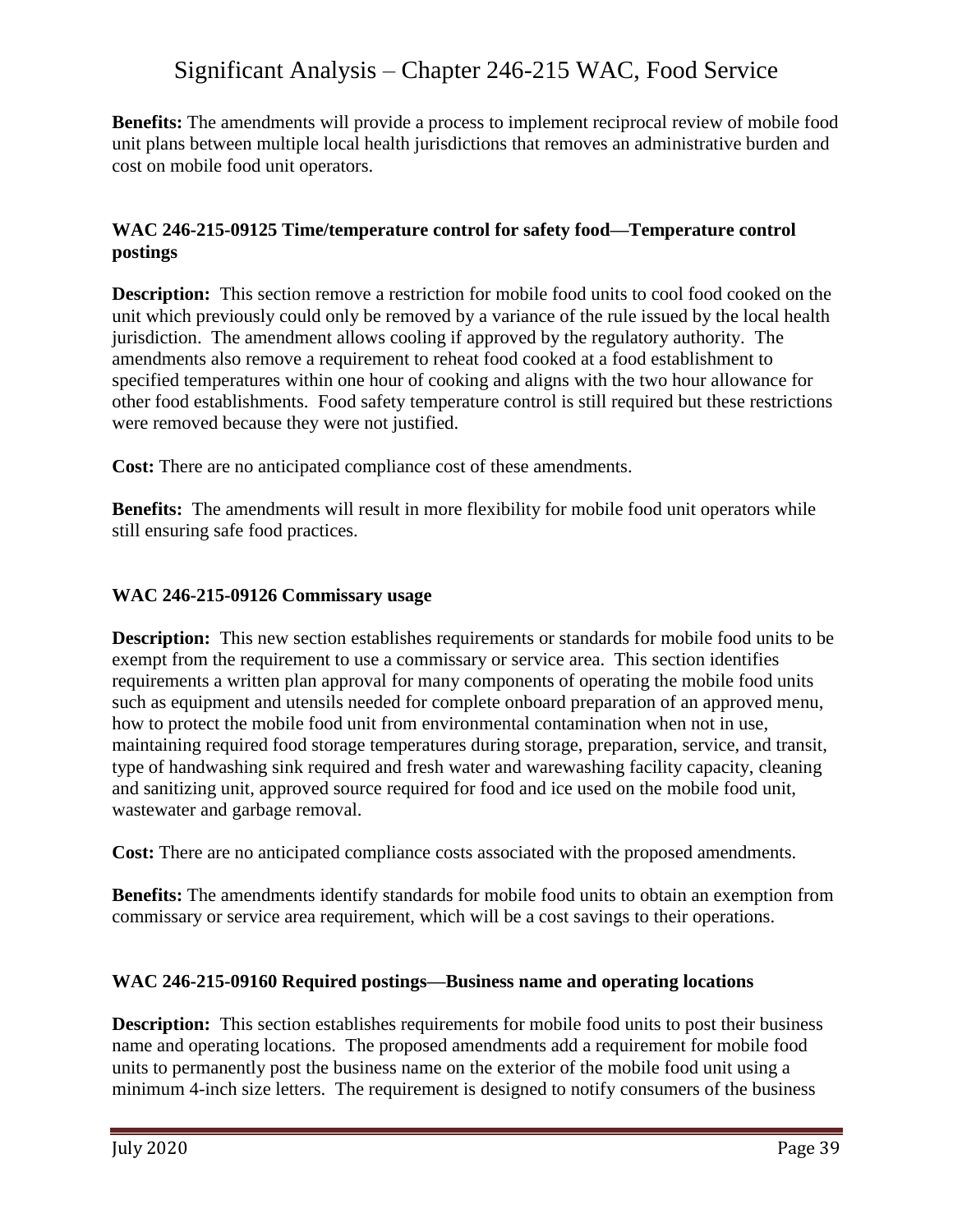name should a descriptor be needed for a complaint or illness investigation as well as help allow for cross-county plan-review reciprocity.

The amendment moves the requirement to notify the regulatory authority of the days, hours, and locations of operation from submission of the initial application (WAC 246-215-09115(5)) to when the food unit is operational. The amendment also clarifies the options for notification such as by telephone, electronic mail, written correspondence, social media, or other mutuallyacceptable system.

**Cost:** There are nominal indeterminate costs associated with the proposed amendments. All survey respondents indicated they have signage that meets minimum standards that commonly consists of a "wrap" that is designed, manufactured, and installed. Mobile food unit wraps can cost thousands of dollars (\$1,000-10,000). Those that do not currently have their business name posted will not need to install a new wrap but could display the required information using other approaches (paint, tape, board, sign, etc.) that generally would not be a significant cost (e.g., \$10 for package of 4-inch letters).

Survey respondents indicated it would take a few minutes on a daily, weekly, or monthly basis to comply with keeping regulatory authorities informed about their days and hours of operation and locations when they are planning a change, which would be a nominal cost.

**Benefits:** The benefit of these amendments is consumers will be better able to describe or identify the mobile food units and regulatory authorities will be kept current about mobile food units operating in each jurisdiction. Identification will also help regulatory authorities during investigations of complaint and illness notifications received from the public as well as conducting routine inspections of food establishments.

### **WAC 246-215-09400 Requirements and exemptions**

**Description:** This section establishes situations where donated food distributing organizations (DFDOs) are exempt from some sections of chapter WAC 246-215. The proposed amendment adds a requirement for DFDOs to provide the current 501(c) Internal Revenue Service (IRS) status or a letter of sponsorship from a valid non-profit organization to the regulatory authority upon initial application. Additionally, the DFDO must update the regulatory authority annually regarding the nature of food service activities or when food service changes or the IRS determination letter is revoked.

Cost: There are nominal costs with the proposed amendments. Non-profit organizations should already have a valid 501(c) determination from IRS to operate in this tax status and meet the federal definition of a distributing organization under chapter 69.80 RCW. Providing a copy of the most current letter to the regulatory authority will be a nominal cost.

**Benefits:** By definition, DFDOs must be a charitable non-profit organization in order to operate. Requiring a copy of the IRS letter is the most effective way for the regulatory authority to confirm the organization status.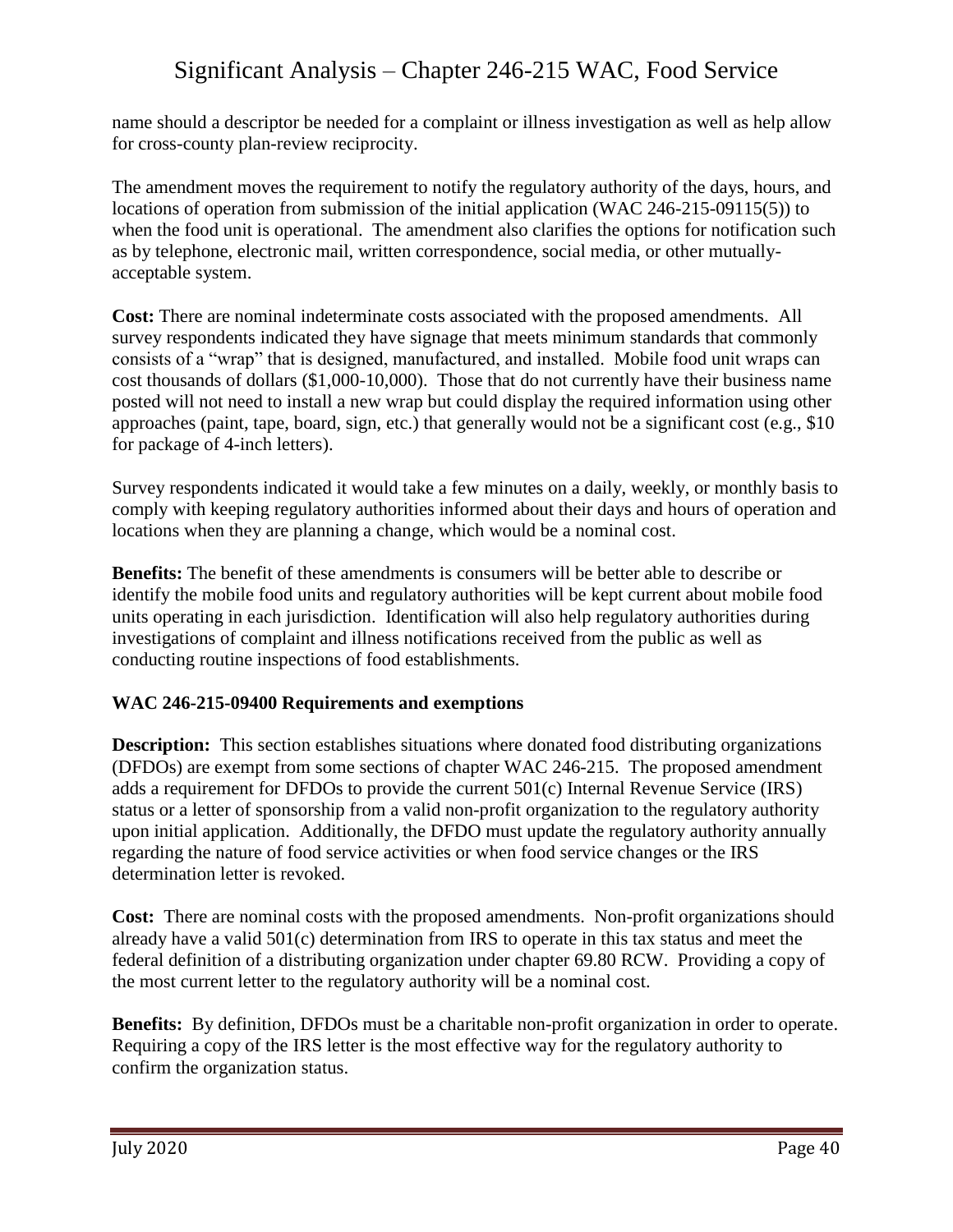#### **WAC 246-215-09405 Standard operating procedures**

**Description:** This section establishes the standard operating procedures for DFDOs. The proposed amendments remove references to other sections that apply to DFDOs because they are explained more thoroughly in later subsections. It also explicitly adds, for clarification, a standard operating procedure for DFDOs to maintain equipment and food contact surfaces in good repair and condition, which is already included in WAC 246-215-04100.

**Cost:** There is no anticipated compliance cost associated with the proposed amendments.

**Benefits:** The benefit of the proposed changes is the requirements will be clearer to DFDOs and to regulatory authorities. Standard operating procedures are considered minimum activities needed to remain in compliance. For example, if food contact surfaces are not maintained in good repair, fragments from the surfaces could break off and end up in food prepared for consumption, which would be unsafe for consumers and could result in a violation.

#### **WAC 246-215-09410 Sinks—Sink requirements**

**Description:** This section clarifies sink requirements for DFDOs. The proposed amendment removes a requirement for DFDOs that do not handle unpackaged food to have a threecompartment sink but clarifies DFDOs must have at least a single sink available for employees to wash hands. The amendments clarify that DFDOs that wash produce on-site must have a separate food preparation sink or an alternative produce washing procedure that ensures produce is not directly placed in a handwashing or warewashing sink.

**Cost:** There is no anticipated compliance cost associated with the proposed amendments. The amendments lessen sink requirements based on determined need versus a blanket requirement for all DFDOs with differing operations to have the same number of sinks.

**Benefits:** The proposed changes have the benefit of identifying appropriate sink requirements based on DFDO planned use and need. This could result in cost savings for DFDOs with limited food operations that do not require a three-compartment sink.

#### **246-215-09415 Food sources—Donated foods.**

**Description:** This section clarifies sources of food available for donation. The amendments include several allowable sources that should expand the known avenues for food donation. Custom (non-USDA) slaughtered domesticated meat animals such as cows, sheep, goats, and pigs are removed from an allowable source for food donation. The provision regarding custom slaughter was removed to align with state law (chapter 16.49 RCW) that only allows custom slaughter of domesticated meat animals for the household end consumer. Instead, domesticated meat animals destined for donation will be required to be slaughtered in a USDA-approved facility.

**Cost:** There is no anticipated compliance cost associated with the proposed amendments; however, the change might reduce the availability of donated food.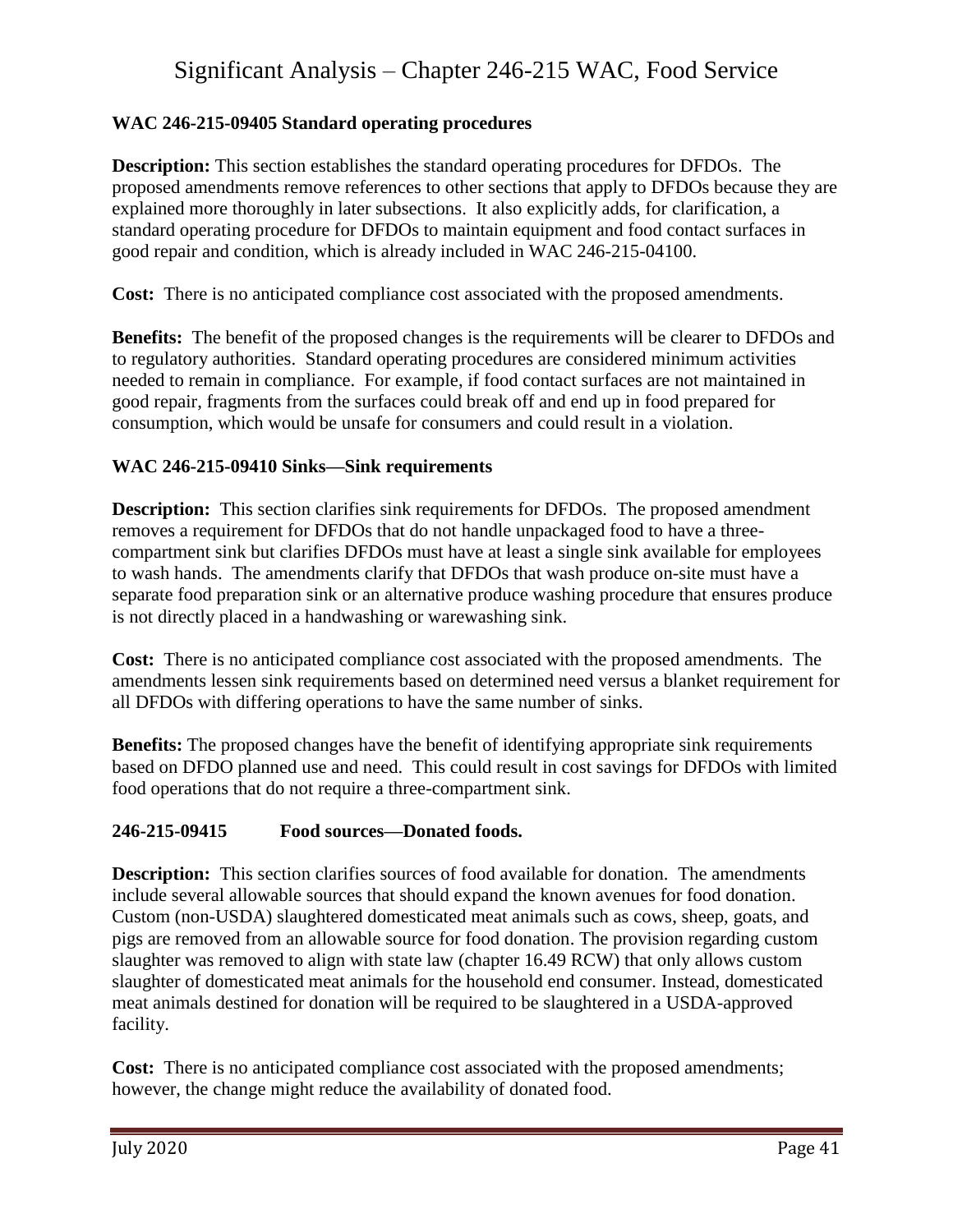**Benefits:** The proposed changes have the benefit of aligning with state law.

#### **246-215-09425 Prohibited food—Restrictions.**

**Description:** This section clarifies food items specifically prohibited for donation. In addition to distressed, unsalvageable, or home-canned foods and out-of-date infant formula currently prohibited, this section prohibits the distribution of raw (unpasteurized) milk through donated food supplies.

**Cost:** There is no anticipated compliance cost associated with the proposed amendments; however, this change may reduce the availability of donated food.

**Benefits:** The proposed change has the benefit of potentially reducing risk of foodborne illness for populations that may be at increased risk.

#### **WAC 246-215-09430 Food labels—Alternative labeling**

**Description:** This section establishes food labeling requirements for DFDOs if they repackage food on premises. The proposed amendment adds a requirement for the name and place of business of the manufacturer, packer, or distributor to be included on each individual label. The department assumes this information is included in the label from the original container in most cases.

**Cost:** Survey respondents indicated they would incur additional costs in creating labels but did not provide specific cost estimates. One respondent indicated they repackage a lot of food and will have to arrange for another volunteer worker to complete this work. Label makers cost \$165 and labels cost \$12 for 500  $\frac{3}{4}$ " by 2" labels<sup>8</sup>. The actual cost of this section will be determined by the type of products DFDOs receive and whether the food will need to be labeled.

**Benefits:** The benefit of the amendments is DFDOs will be able to provide the general public with recall information, once they are aware that they distributed suspect food. This will protect public health and potentially reduce the threat to illnesses or injury from recalled food.

#### **WAC 246-215-09435 Record keeping—Receiving record**

**Description:** This section establishes record keeping requirements for DFDOs. The proposed amendments increase the duration a DFDO must retain records from 30 days to 90 days.

**Cost:** Survey respondents indicated they already have to retain records for their own operations and the cost of retaining these records for additional time will not be significant. If a DFDO maintains hard copies of records versus electronic, they could have to obtain additional storage space, which again would be nominal.

 $\overline{a}$ 

<sup>8</sup> Internet research- Dymo Label Printer Model #1752266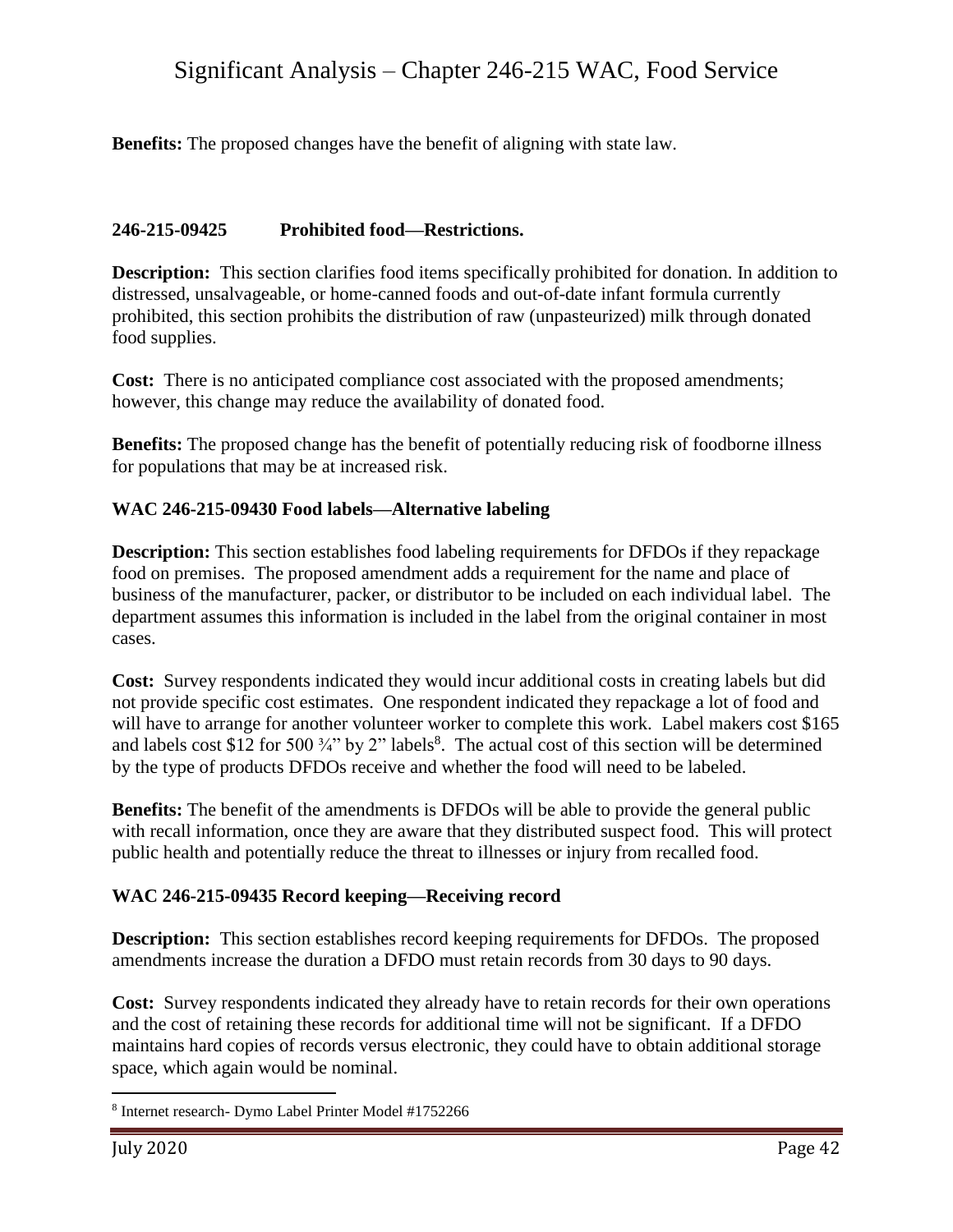**Benefits:** The benefit of this amendment is that identification of foodborne illnesses or recalled product may take several weeks. By extending the retention time, DFDOs could potentially notify people that received recalled food items about the recall and regulatory authorities could properly trace back contaminated products. This could prevent exposure to contaminated food and resulting foodborne illnesses.

#### **Probable Cost and Benefit Conclusion**

Overall, most proposed changes to chapter 246-215 WAC are taken directly from the FDA Food Code and impose no additional costs. As identified above, there are sections that impose costs on food establishments. In almost all of these sections, only a percentage of food establishments will incur compliance costs (i.e., the sections will not impact all food establishments). When there are likely costs, they are offset by the assumed reduction in foodborne illness from the proposed rule changes and other cost saving measures such as reducing the use of gloves. In many cases, the justification and description of the benefits of the proposed rules outweigh the costs. Collectively, the probable benefits of the proposed rules protect public health in Washington by ensuring retail food establishments follow proper food safety practices, making the rules more consistent with the latest FDA Food Code, and providing occasional cost savings and more flexibility for businesses on many aspects of their operations.

Based on the preceding analysis, the department concludes that the probable benefits of the proposed rules exceed the probable costs.

#### **SECTION 6:**

**Identify alternative versions of the rule that were considered, and explain how the department determined that the rule being adopted is the least burdensome alternative for those required to comply with it that will achieve the general goals and specific objectives state previously.**

RCW 34.05.328(1)(e) requires that agencies determine, after considering alternative versions of the rule and this analysis, the rule being adopted is the least burdensome alternative for those required to comply.

#### **Descriptions of alternatives considered**

Staff worked closely with constituents to minimize the burden of these rules. The FSAC provided recommendations for revisions including representation from:

- Academia
- Consumers
- Farmers Markets/Temporary Food Vendors
- Grocers
- Local Health Jurisdictions
- Mobile Food Unit Operators
- Restaurants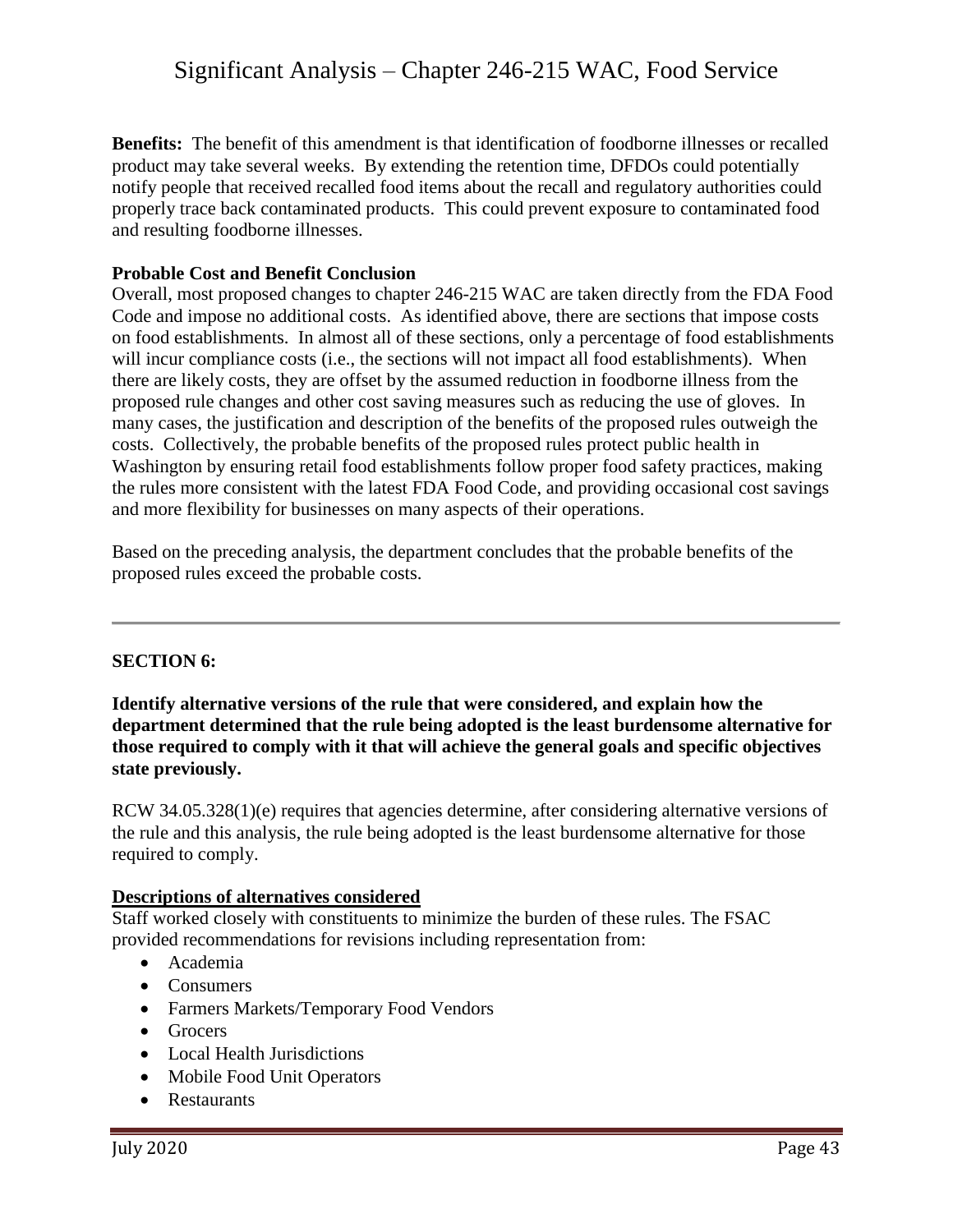- Schools
- State Agencies/Facilities
- Tribes
- U.S. Food and Drug Administration

This workgroup was tasked with conferring with their stakeholders to review potential changes to the rule and to provide input to the FSAC at each meeting. The group discussed, debated, and voted on recommended changes to the rules.

Three subcommittees of the workgroup were also used to work on complex portions of the rule regarding mobile food units, employee health, and donated food distributing organizations. The members of each of these subcommittees represented affected stakeholders and evaluated the impacts of the changes throughout the process. Additionally, input from stakeholders received directly on the burden of the potential rule language was considered.

In the course of these and other efforts, the following alternatives are examples where potential changes were assessed and rejected:

*Alternative #1***: Require one Certified Food Protection Manager (CFPM)** *per shift* **as included in the 2017 FDA Food Code.** The FSAC elected to recommend the least burdensome requirement of one CFPM *per establishment* (i.e., not each shift) as written in the 2013 FDA Food Code. This decision is supported with the corresponding modification of the rule [WAC 246-215-02110] that requires the CFPM to train staff and implement a program of food protection and education for all persons-in-charge to ensure AMC for the food establishment.

*Alternative #2***: Use current FDA Food Code language on date marking which requires the marking of all opened refrigerated potentially hazardous foods for a 7-day shelf life with an automatic discard of unmarked products or discard of any product unserved or not frozen after seven days.** The FSAC considered using the FDA language directly from the FDA Food Code. After considerable discussion, the FSAC recommended changes to the language that were ultimately less burdensome. Changes include a modification to allow a food establishment to safely recondition food rather than automatically discard improperly marked foods. Allowing the food establishment to correct improper or missing date labels when validation of opening date is available or to cook certain foods to a specified temperature reduces the pathogen risk and maintains the intent of the provision. These allowances should ultimately improve safe practices and result in reduced food waste.

*Alternative #3***: Use FDA Food Code provision that allows employees to handle ready-to-eat food with bare hands (no gloves or other barrier to hand contact such as tongs) but may be interpreted to allow addition only at the time of cooking.** The FSAC considered this version but elected to recommend to insert a clarification for food establishments that prepare food items for later cooking, such as morning preparation of slicing vegetables for a menu item cooked at dinner service. With the modification to the provision, employees may use bare hand contact if the food establishment can demonstrate the ingredient will ultimately be cooked at the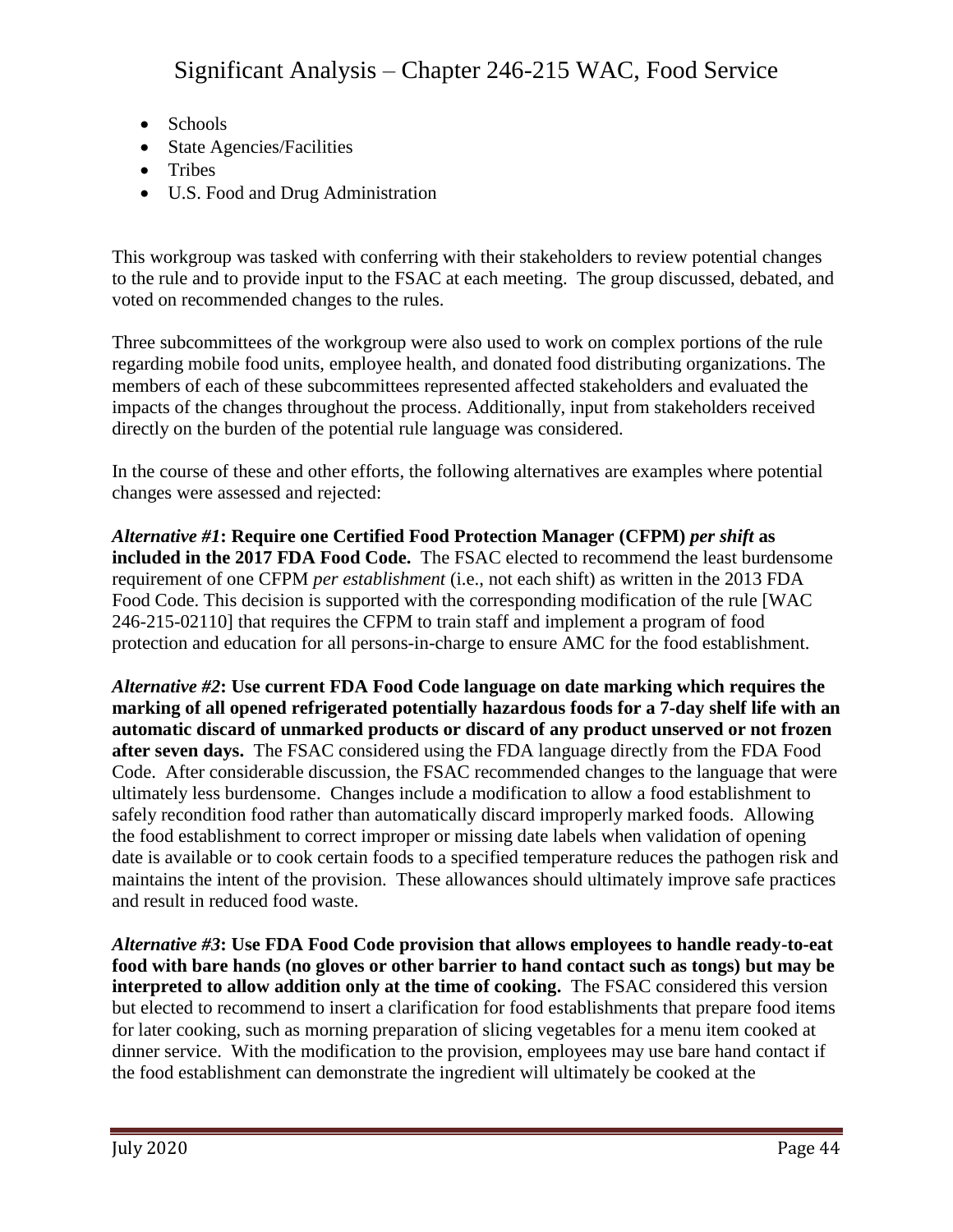establishment prior to service. This provision will reduce the use of gloves and reduce consumables and discarded food in the waste stream.

#### **Least burdensome determination**

Over its many months of discussions on the draft rules, the FSAC was aware of the potential impact of proposed rules and had the mindset "We can get the same food safety intent with a more practical approach for our stakeholders." For example, regarding the CFPM requirement, the FSAC recognized that the proposal would have a large impact on food establishments but given the intent of the proposal elected to recommend the new requirement but not a CFPM for each shift. This is an example of how, as discussed above, the FSAC did consider some alternatives that would be more impactful and elected to recommend a less burdensome regulation. Collectively, the FSAC recommended the proposed rules that are the least burdensome but still achieve the main objectives of the authorizing statutes following proper food safety practices.

#### **SECTION 7:**

#### **Determine that the rule does not require those to whom it applies to take an action that violates requirements of another federal or state law.**

The proposed rules do not require those to whom they apply to take an action that violates requirements of federal or state law. The department contacted the Department of Agriculture, Labor and Industries, the City of Seattle and asked for their review of applicable sections and provisions related to the state sick leave laws and mobile food unit facility review. These were also reviewed by legal counsel to ensure consistent application.

#### **SECTION 8:**

#### **Determine that the rule does not impose more stringent performance requirements on private entities than on public entities unless required to do so by federal or state law.**

The proposed rules do not impose more stringent performance requirements on private entities than on public entities.

#### **SECTION 9:**

**Determine if the rule differs from any federal regulation or statute applicable to the same activity or subject matter and, if so, determine that the difference is justified by an explicit state statute or by substantial evidence that the difference is necessary.**